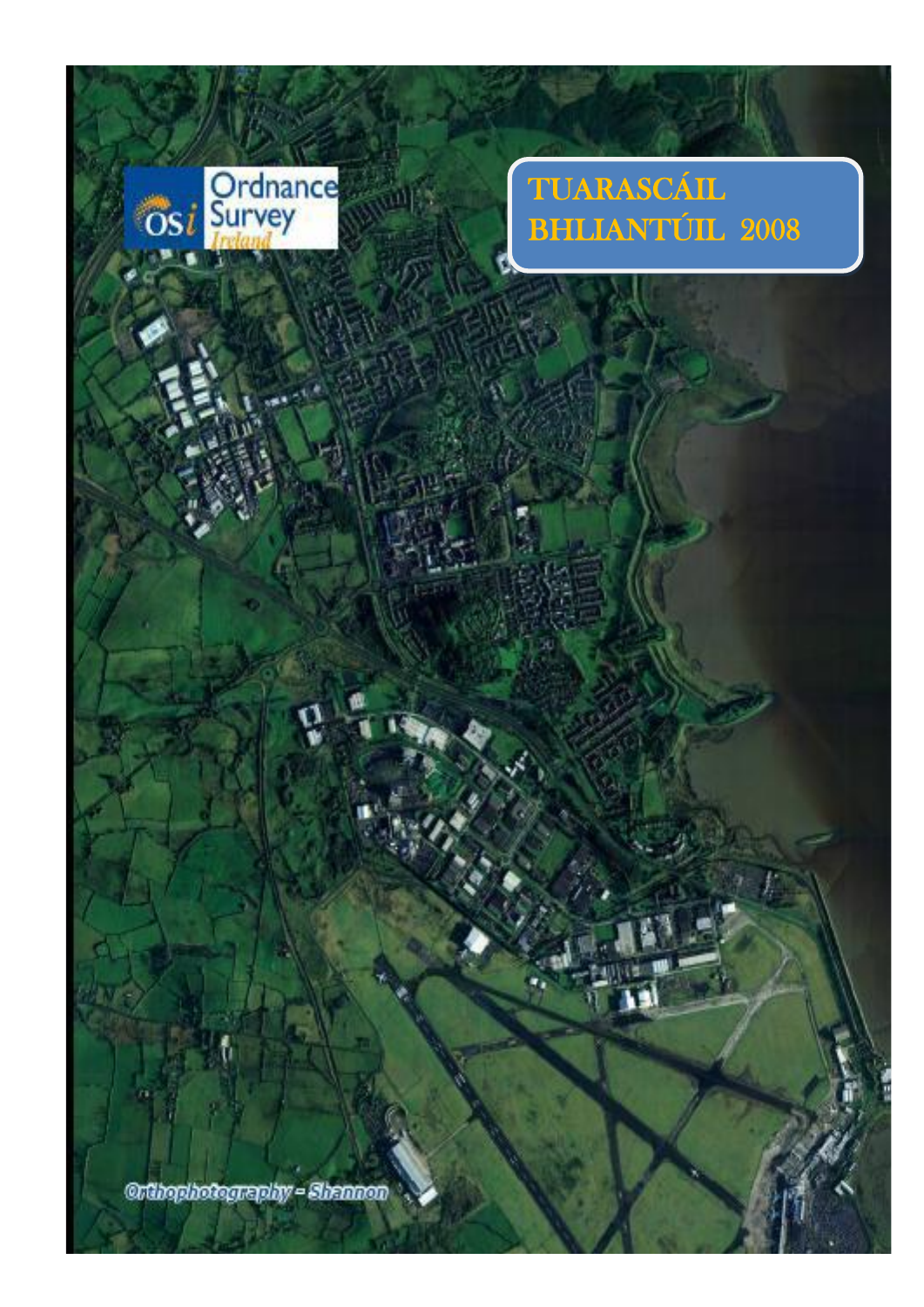# Suirbhéireacht Ordanáis Éireann (OS*i*)

# TUARASCÁIL BHLIANTÚIL 2008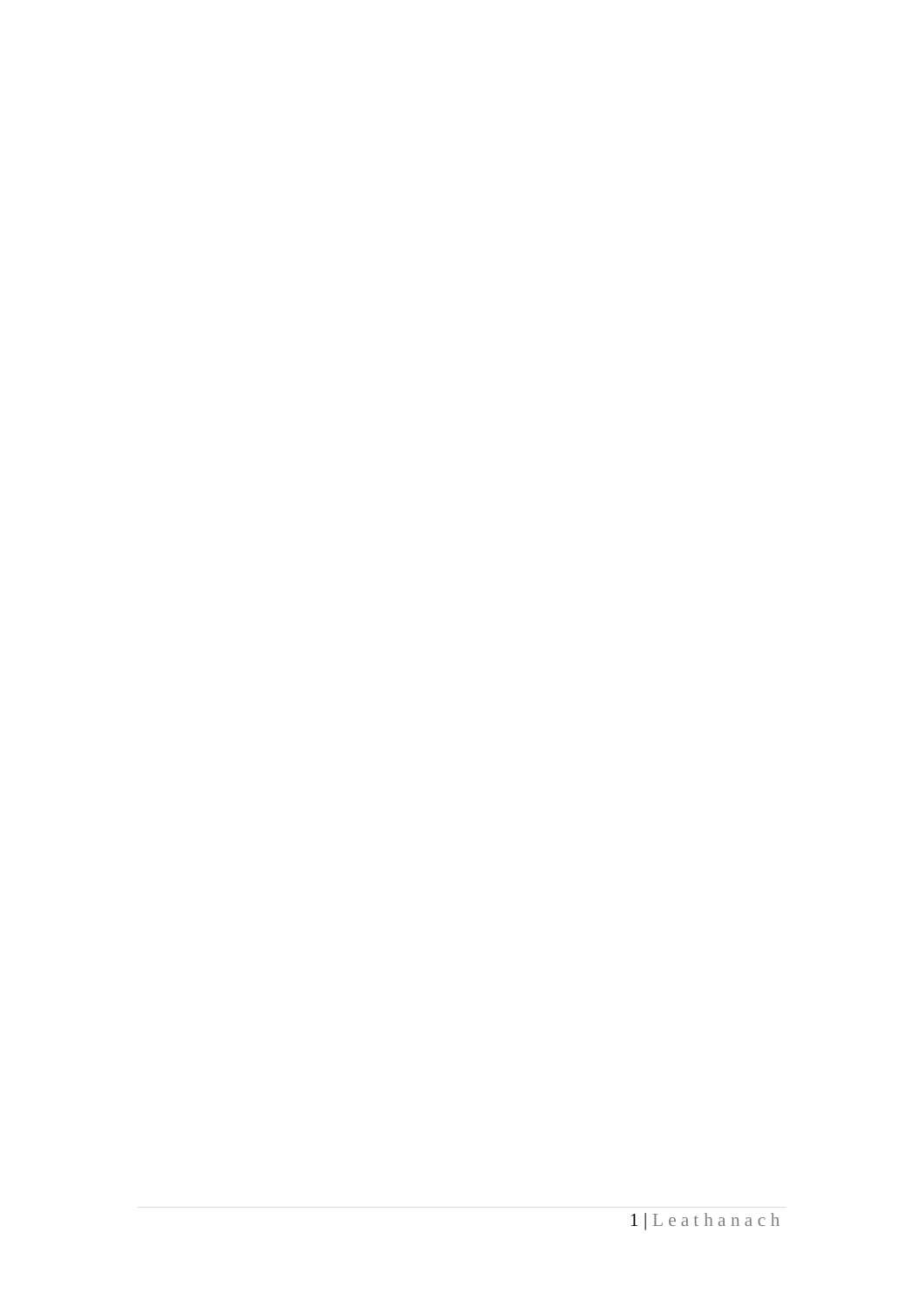# **CLÁR NA nÁBHAR**

| Misean agus Fís                               | 3              |
|-----------------------------------------------|----------------|
| Feidhmeanna an OSi                            | $\overline{4}$ |
| Buaicphointí 2008                             | 5              |
| Ráiteas an Chathaoirligh                      | $\overline{7}$ |
| Athbhreithniú an Phríomhfheidhmeannaigh       | 9              |
| Na Comhaltaí Boird                            | 12             |
| Athbhreithniú ar Tháirgeadh Mapála            | 13             |
| An Rannóg um Theicneolaíocht Mhapála          | 16             |
| Athbhreithniú ar Dhíolacháin agus Mhargaíocht | 19             |
| Acmhainní Daonna                              | 25             |
| Seirbhísi Corparáideacha                      | 28             |
| Athbhreithniú Airgeadais                      | 32             |
| Ráitis Airgeadais                             | 34             |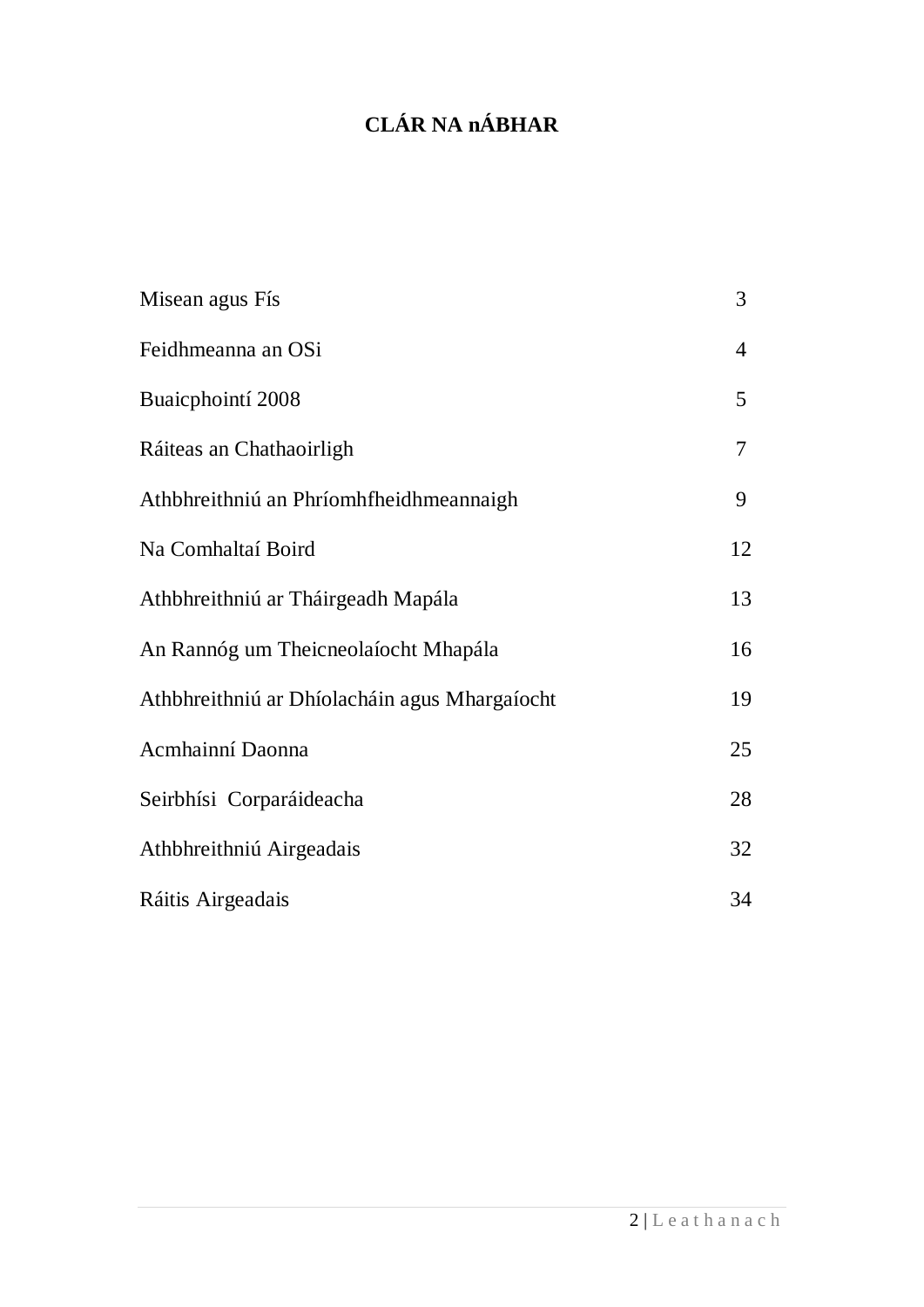# **Suirbhéireacht Ordanáis Éireann**

# **Ráiteas Misin**

*Feabhas maidir le seirbhísí um fhaisnéis mhapála agus spásúil ar ardchaighdeán a chur ar fáil le freastal ar riachtanais na sochaí.*

> Misean bainte amach trí Luachanna Daoine bunaithe ar: **Freagúlacht**, *Fiontraíocht***, Nuálaíocht**, *Éifeachtacht,* **Torthaí**.

# **Fís an OS***i*

*"Leanfaidh Suirbhéireacht Ordanáis Éireann, an Ghníomhaireacht Mapála Náisiúnta ó bhí 1824 ann, de shaineolas riachtanach a chur ar fáil le tacú a chur faoi Fhorbairt Shóisialta agus Eacnamaíoch na hÉireann"*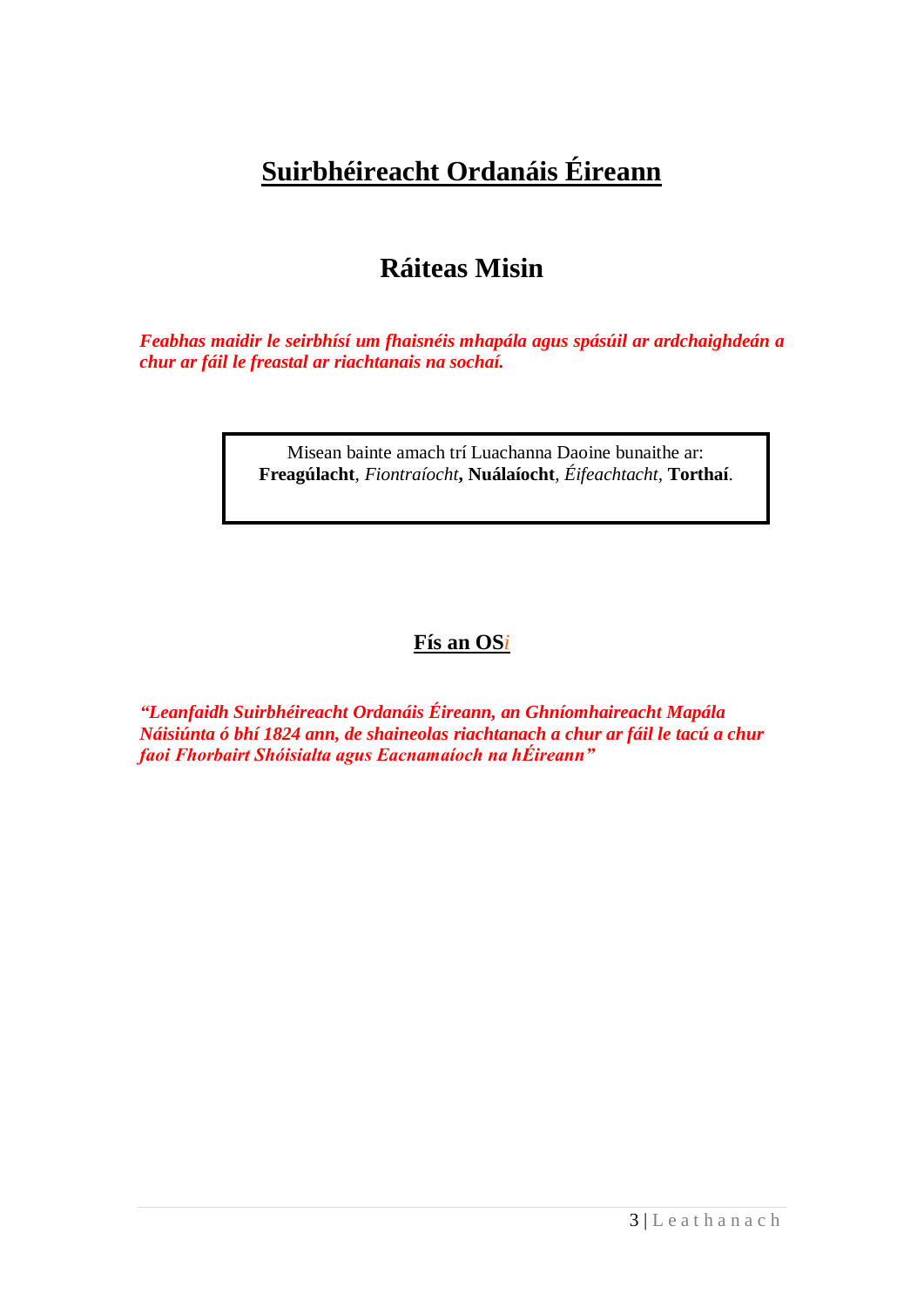# *Feidhmeanna an OSi faoi mar a sracléirítear san Acht um Shuirbhéireacht Ordanáis Éireann*

Is é cuspóir ginearálta an Osi ná seirbhís náisiúnta mapála sa Stát a chur ar fáil. Maidir leis seo feidhmeoidh sé chun leas an phobail trí thaifid mhapála náisiúnta dheifnídeacha agus thaifid gheografacha bhainteacha an stáit a chruthú agus a chothabháil. *Functions of OSi as outlined in the OSi Act 2001.*

Áireofar ar fheidhmeanna an OSi na tascanna uile a bhfuil gá leo lena fheidhm ghinearálta a chomhlíonadh.

- (a) An bonneagar fisiciúil bunúsach atá de dhíth le tacú lena fheidhmchláir mhapála a chothabháil agus a fhorbairt.
- (b) Cruthú agus cothabháil a dhéanamh do na bunachair shonraí mapála agus gheografacha bhainteacha uile.
- (c) Faisnéis mhapála agus gheografach bhainteach a sholáthar do na hearnálacha poiblí agus príobháideacha.
- (d) Na buntáistí a bhaineann leis na bunachair shonraí mapála náisiúnta agus bunachair shonraí bhainteacha a úsáid a spreagadh agus a chur chun cinn.
- (e) Le comhairle a thabhairt don Rialtas, d"Aire an Rialtais, chomhlacht arna bhunú le reacht nó faoi reacht agus eagraíochtaí earnála poiblí eile ar chúrsaí a bhaineann le polasaí agus cleachtas faisnéis suirbhéireachta, mapála agus gheografach.
- (f) Le hionadaíocht a dhéanamh don Stát ag leibhéal idirnáisiúnta maidir le faisnéis mhapála agus gheografach.
- (g) An tacaíocht theicniúil a theastaíonn a chur ar fáil don Phríomh-Shuirbhéir Teorann i ndáil le feidhmíocht a dhualgas eile.
- (h) Le logainmneacha agus gnéithe ársa sna taifid agus sna bunachair shonraí mhapála náisiúnta agus bhainteacha a léiriú.
- (i) Le Cóipcheart an Rialtais a chosaint.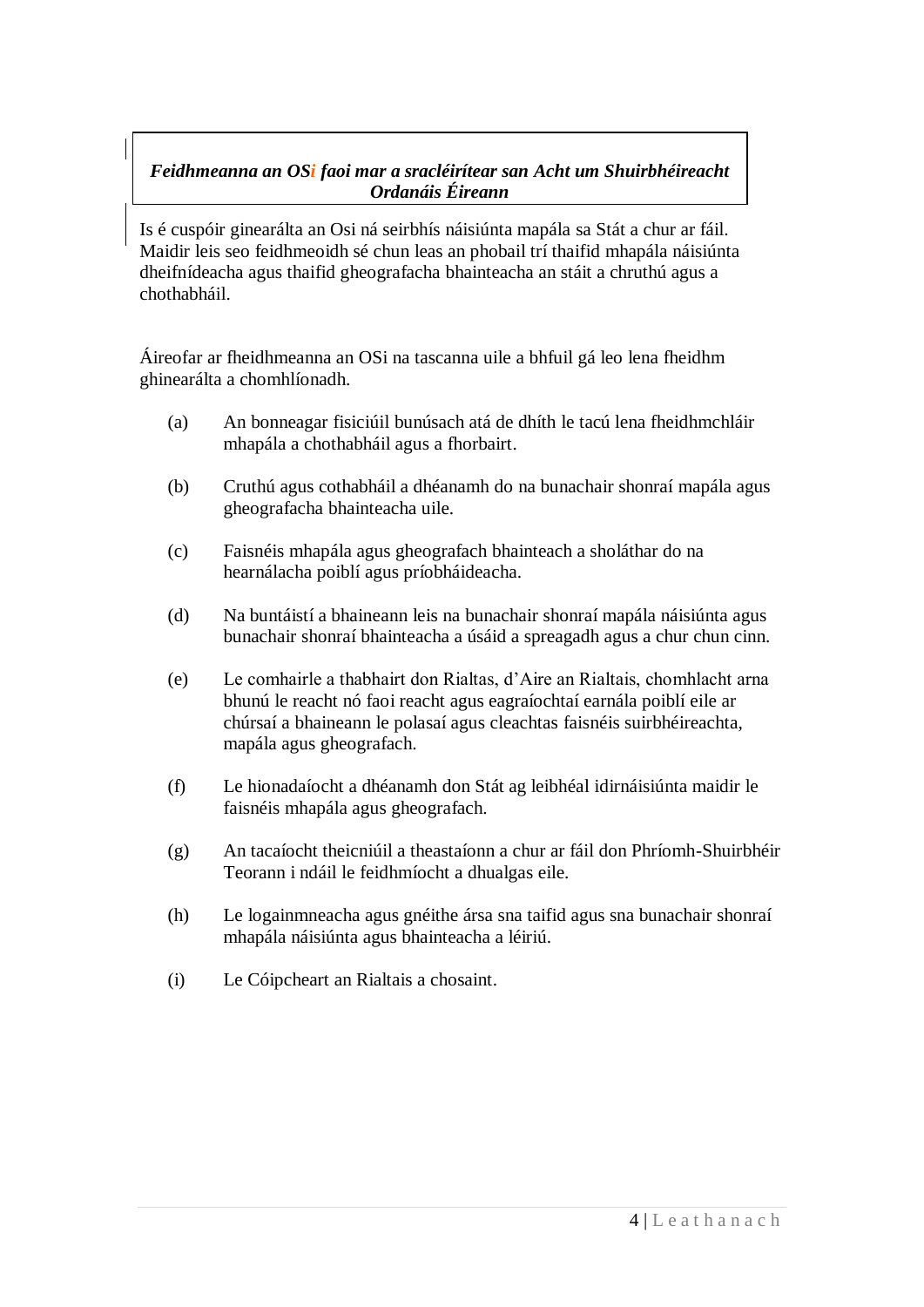# **BUAICPHOINTÍ 2008**

- Fuarthas díolacháin de €22.2 in 2008 ó ghníomhaíochtaí tráchtála cosúil le sonraí ceadúnaithe agus díolacháin mhapaí arbh ionann é agus méadú de 3.4% iad ar fhigiúirí díola na bliana roimhe sin. Léirigh sé seo ghnóthú sármhaith ag féachaint ar an timpeallacht ghnó agus dalaí margaidh deacra.
- $\checkmark$  Ba é an Státchiste láir a tharraing an OSi anuas in 2008 ná €5.97m, a léiríonn treocht anuas leanúnach i soláthar an stáit
- $\checkmark$  Conarthaí díolachán ilbhliantúla úra a rinneadh le Feidhmeannacht na Seirbhíse Sláinte, Calafort Bhaile Átha Cliath, leis an bPríomh-Bhord Iascaigh agus leis na Fórsaí Cosanta
- Lainseáil de Sheirbhís/Mhapaí Cliste Tuairiscithe Comhshaoil náisiúnta ar líne
- $\checkmark$  Baineadh gach sprioc amach sa mhórchonradh leis an Údarás Clárúcháin Maoine (Clárlann na Talún roimhe seo), a bhain le 2,100 mapa a chur ar fáil in 2008.
- $\checkmark$  Mhair an sprioc ghnó faoin gclár um fheabhas ar cháilíocht sonraí chun tosaigh an sceidil agus atá de réir sprice um chur i gcrích roimh lár na bliana 2009.
- $\checkmark$  Cur i bhfeidhm córas faisnéis bainistíochta saincheaptha, a ionchorpraíonn samhail costála tionscadal, le cuidiú leis an anailís mhionsonraithe ar chostais tionscadal ar fud na heagraíochta lena n-áirítear an caiteachas airgeadais ar mhapáil leas an phobail.
- Príomh-tháscairí feidhmíochta (KPIanna) ardleibhéil forbartha agus curtha i bhfeidhm tuilleadh ar fud na heagraíochta le tuairisciú agus monatóireacht feidhmíochta an chleachtais is fearr a sholáthar
- Tús le Tionscadal Seomra Ríomhghnó dírithe ar réitigh faisnéise spásúla a sholáthar do chustaiméirí agus sheirbhísí feabhais do chustaiméirí
- $\checkmark$  Méadú táirgiúlachta de 20% ar shonraí a seachadadh i dTionscadal an Údaráis Clárúcháin Maoine
- $\checkmark$  Lainseáil d'Fhoirne Nuálaíochta Trasfheidhmiúla
- Tús le Tionscnamh Criptiúchán Sonraí
- $\checkmark$  Tá bunachar sonraí úr a chuimsíonn limistéar na teorann a bhain leis an OSI agus OSNI cruthaithe ag an Tionscadal Mapála Teorann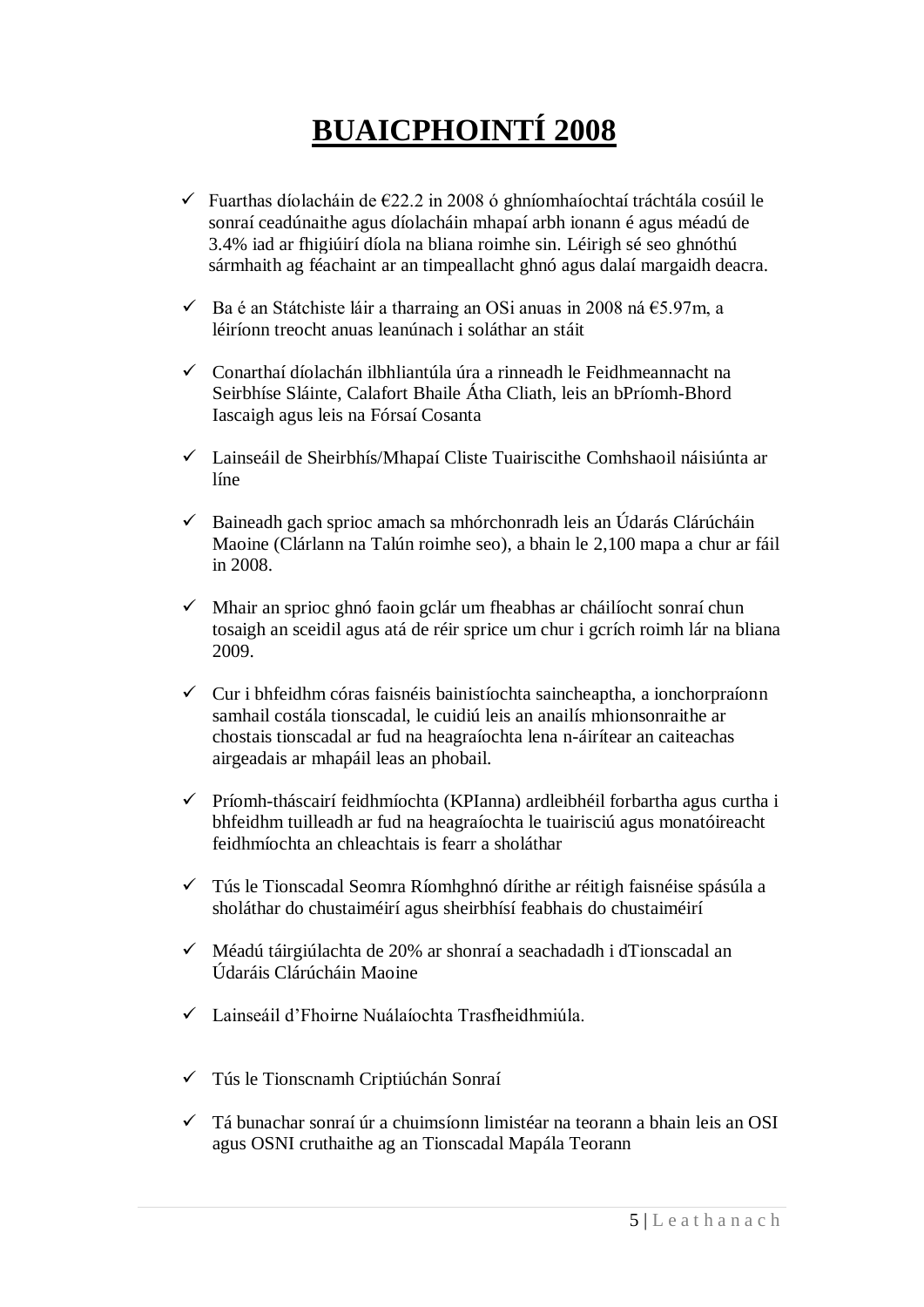$\checkmark$  Córas um Bainistíocht ar Chaidreamh Custaiméirí nuashonraithe Curtha i bhFeidhm.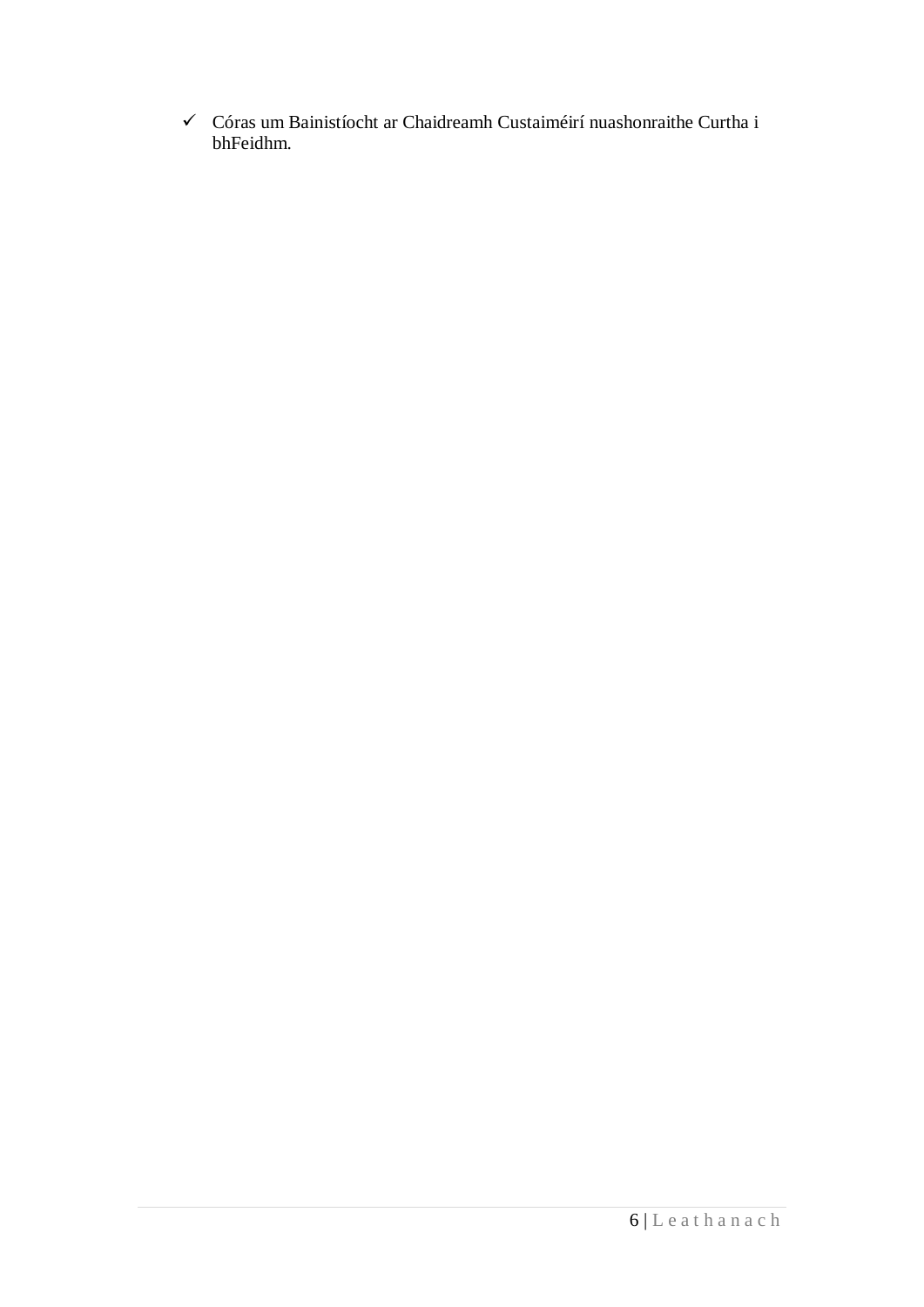# **RÁITEAS AN CHATHAOIRLIGH**



*Tá an-áthas orm bliain rathúil eile don OSI a thuairisciú de thoisc gur fhás ioncam trádála na heagraíochta agus lean sí dá sainordú a sheachadadh i gcoinne dálaí margaidh atá ag éirí níos deacra.*

Ó bunaíodh Suirbhéireacht Ordanáis Éireann mar chomhlacht stáit in 2002 tá clú tarraingthe air féin tríd an dóigh a bhfuil a dhé-shainordú forbartha aige i ndáil leis na taobhanna tráchtála agus leas an phobail dá ghnó. Mheas an Bord i gcónaí go bhfuil sé an-tábhachtach go bhfuil trédhearcacht i gceist leis maidir leis an dóigh a ndéantar cuntas agus tuairisciú ar na réimsí g nó mapála tráchtála agus leas an phobail araon do ghníomhaíochtaí na heagraíochta ó thaobh airgeadais de. Meastar go léiríonn an riachtanas seo maidir le soiléireacht níos mó ar an dóigh a ndéantar maoiniú a leithdháileadh idir dé-shainorduithe an OSI an cleachtas is fearr um bainistíocht airgeadais agus is réamhriachtanas é lena chinntiú go seachadann an eagraíocht luach ar airgead i bhfoirm deontais i gcabhair ón Oireachtas. Cuireann forbairt Chomhaontú an Leibhéil Seirbhíse lenár máthair-Roinn tacú faoin bpróiseas seo trí leibhéal leas an phobail maidir le mapáil a dhéanann an eagraíocht i ndáil leis an maoiniú a chuireann an rialtas ar fáil tríd an deontas i gcabhair a mhionsonrú.

Tá áthas orm a bheith ábalta a thuairisciú go dtug an OSI córas tuairiscithe airgeadais bhliantúil isteach in 2008 a sholáthraíonn sonraí cuimsitheacha ar na costais a thabhaíonn an eagraíocht maidir lena hoibleagáid ar mhapáil leas an phobail a chomhlíonadh. Déanfaidh an fhaisnéis airgeadais atá ar fáil anois ar leithdháileadh na gcostas maidir le taobhanna tráchtála agus leas an phobail den ghnó de nósanna imeachta um thuairisciú airgeadais a threisiú, rachaidh sí i gcion ar aschuir oibre an Leibhéil Seirbhíse agus cumasóidh sí trédhearcacht mhéadaithe i ndáil leis an dóigh a ndéanann an eagraíocht airgead cáiníocóirí óna bhfaightear an deontas i gcabhair a úsáid agus a sainordú á chomhlíonadh aici.

Tugann an Bord ardtosaíocht do rialachas corparáideach bunaithe ar an gcleachtas is fearr. Faoi théarmaí an Achta lena mbunaítear an OSI aithnítear an eagraíocht mar chomhlacht corparáideach. Le roinnt blianta anuas tá forbairtí leanúnacha ag tarlú maidir leis na córais agus nósanna imeachta rialála is bun leis an gcleachtas rialachais is fearr lena n-áirítear comhlachtaí poiblí cosúil leis an OSI. Meastar go dtugann an creat rialachais faoina bhfeidhmítear an OSI tuilleadh cúnaimh don eagraíocht le forbairt níos mó go proifisiúnta trí na córais agus na próisis ábhartha a théann i ngleic leis na mórán teagmhas a d"fhéadfadh tarlú d"aonán casta cosúil leis an OSI.

Dá réir sin, in 2008 rinne an feidhmeannach anailís chuimsitheach ar bhainistíocht riosca eagrúcháin agus rinne an Bord athbhreithniú ar an anailís seo. Cinneadh sa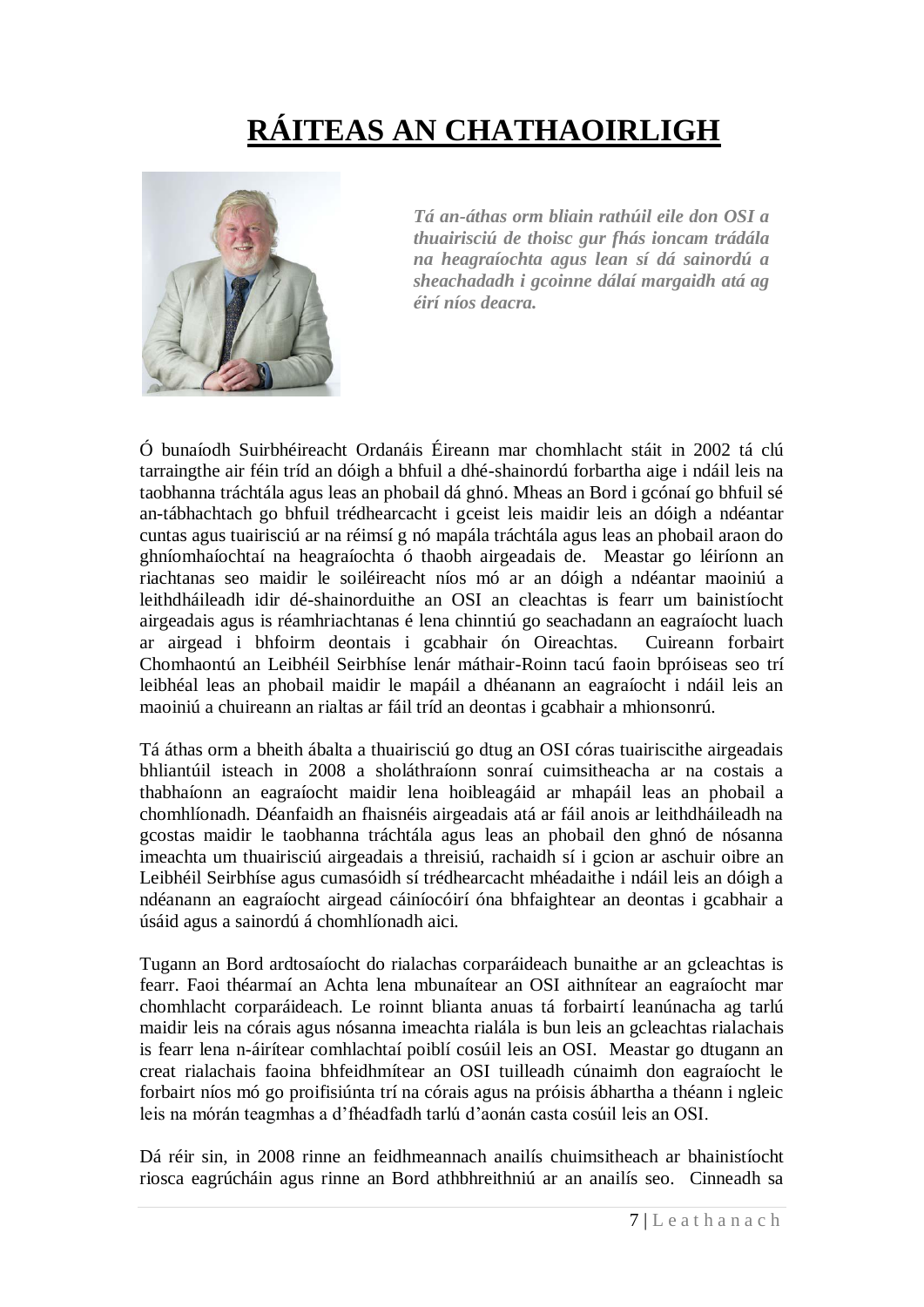phróiseas seo go bhfuil córais rialaithe inmheánaigh chuí agus fhreagrúil i bhfeidhm le rioscaí suntasacha a mhaolú agus a ghníomhaíonn le neamhchosaint a choinneáil go dtí leibhéal áirithe. Cuireadh socruithe i bhfeidhm in 2008 le haghaidh tuairisciú ráithiúil a dhéanamh don Bhord ar an ngné thábhachtach seo de rialachas corparáideach.

I bhfianaise na timpeallachta gnó atá ag athrú agus níos dúshlánaí a tháinig chun cinn in 2008 lean an Bord d"athbhreithniú a dhéanamh ar threoir straitéiseach fhoriomlán na heagraíochta. Táim sásta go leanann an straitéis arna glacadh ag an eagraíocht le deiseanna margadh gnó úra agus i mbéal forbartha a bhaint amach mar aon le leanúint de luach méadaithe a thairiscint do chustaiméirí reatha ar fud raon de dheighleoga margaidh den bhealach chun cinn is fearr don OSI a chur in iúl. Bhí iarrachtaí na heagraíochta le costais inmheánacha a laghdú neartúcháin éifeachtachta agus táirgiúlachta níos mó a bhaint amach an-fhollasach in 2008 chomh maith.

Ag tús 2008 d"aistrigh an OSI a fheidhmeanna tuariscithe foirmiúla ón Roinn Airgeadais go dtí an Roinn Cumarsáide, Fuinnimh agus Acmhainní Daonna. Tá áthas orm a thuairisciú go ndeachthas ar aghaidh leis an aistriú seo ar bhealach anéifeachtach agus gur cuireadh na tacaí riachtanacha i bhfeidhm lena chinntiú go bhfuil riachtanais reachtúla na Ranna agus an OSI araon á gcomhlíonadh ar bhonn leanúnach.

Ba mhaith liom buíochas a ghabháil leis an Aire Cumarsáide, Fuinnimh agus Acmhainní Daonna agus lena oifigigh ranna as an méid a chuir siad leis an OSI i rith 2008 agus as dtacaíocht leanúnach.

Chomh maith leis sin ba mhaith liom comhghairdeas a dhéanamh leis an bPríomh-Oifig Feidhmiúcháin, an Iníon Geraldine Ruane, agus le foireann an OSI as an gcúnamh sármhaith atá tugtha acu i dteannta a chéile le freastal ar riachtanais ár gcustaiméirí. Ar deireadh, ba mhaith liom aitheantas a thabhairt d"obair agus do thiomantas mo chomhghleacaithe ar an mBord agus mo bhuíochas a thabhairt dá niarrachtaí maidir leis seo.

*Kevin Bonner* Cathaoirleach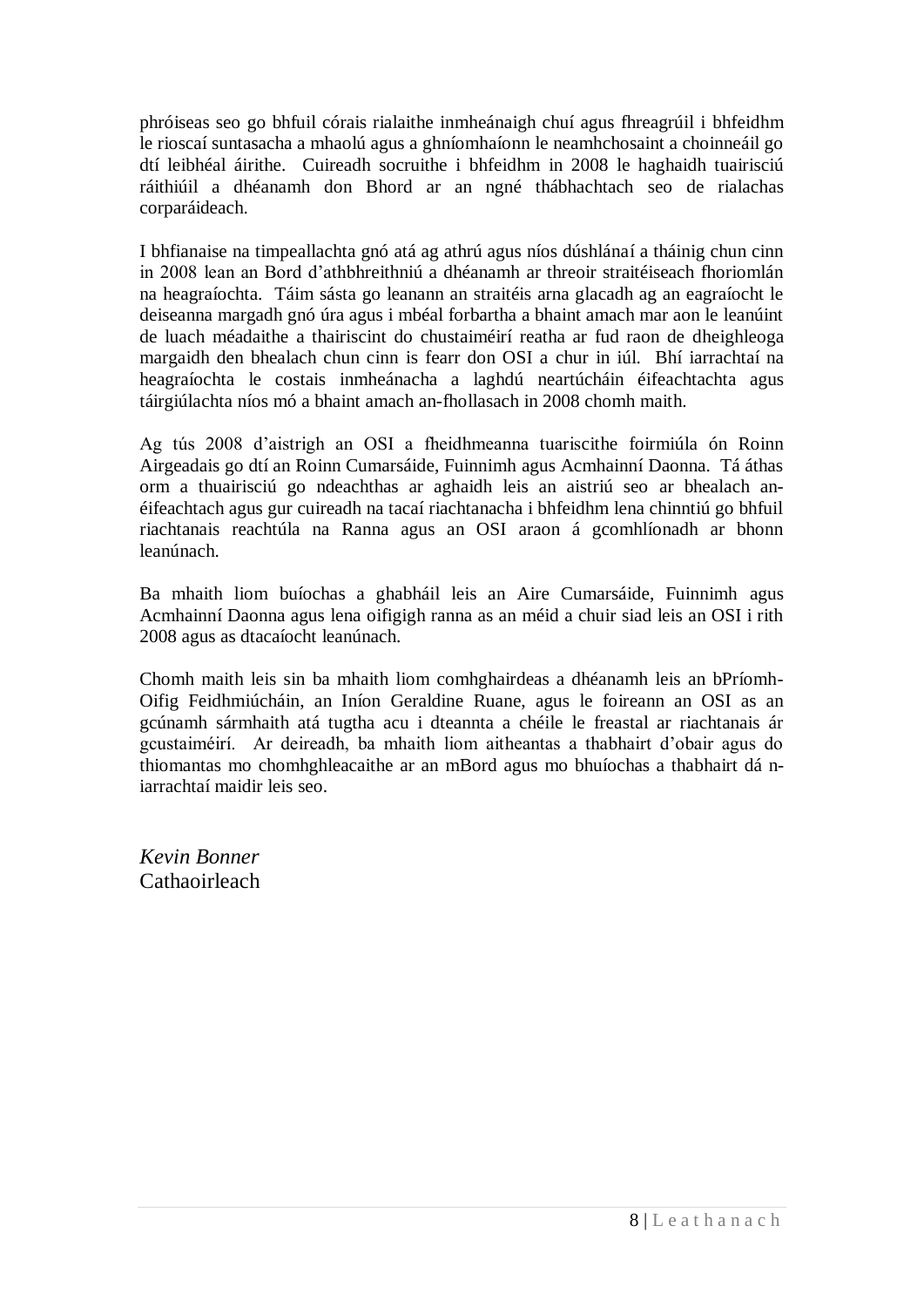# **ATHBHREITHNIÚ AN PHRÍOMH-OIFIGIGH FEIDHMIÚCHÁIN**



*Lean feidhmíocht an OSI in 2008 ag léiriú chumas na heagraíochta fás foriomlán in ioncam a bhaint amach agus na buntáistí teicneolaíochta a bharrfheabhsú ag an am céanna le leibhéil níos mó seirbhíse agus luacha ar airgead dár gcustaiméirí a chinntiú.*

Lean feidhmíocht an OSI in 2008 ag léiriú chumas na heagraíochta fás foriomlán in ioncam a bhaint amach agus na buntáistí teicneolaíochta a bharrfheabhsú ag an am céanna le leibhéil níos mó seirbhíse agus luacha ar airgead dár gcustaiméirí a chinntiú*.* 

Táim sásta a rá go ndearnadh díolacháin de €22.2 milliún in 2008 i dtimpeallacht ghnó an-dúshlánach inar tharla cor chun donais eacnamaíoch suntasach i gcuid dár réimsí margaidh níos traidisiúnta lena n-áirítear go sonrach an earnáil tógála. Tháinig an gnóthú d"fhás 3% i ndíolacháin ghnó san iomlán ó ghníomhaíocht tráchtála mhéadaithe i réimsí cosúil le díolacháin sonraí ceadúnaithe agus mhapaí.

Is é cuspóir straitéiseach tábhachtach don OSI ná a bhonn custaiméirí a leathnú agus a mhéadú trí fhaisnéis gheografach a chur chun cinn mar rannpháirtí éifeachtúil maidir le réitigh ghnó a fháil d"eagraíochtaí na hearnála príobháidí agus poiblí. Le linn 2008 chuaigh an OSI isteach i ndíolacháin ilbhliantúla úra le Feidhmeannacht na Seirbhíse Sláinte, Calafort Bhaile Átha Cliath, leis an bPríomh-Bhord Iascaigh agus leis na Fórsaí Cosanta. Lean an leibhéal de ghníomhaíocht tráchtála le gnóthaí na hearnála príobháidí ag fás le linn 2008 agus is ionann é agus iomlán de 52% d"ioncam tuillte na heagraíochta anois. Leanfar d"ábharthacht mhéadaithe na faisnéise geografaí do dhaonra níos leithne de leasanna a chur chun cinn mar bhonn fhaisnéis agus infheidhmeacht threisithe na sonraí mar aon le hinrochtaineacht na teicneolaíochta mar mhodh le seachadadh ar an bhfaisnéis sin. Maidir leis seo cuireadh Tionscadal Seomra Ríomhghnó chun cinn le linn 2008 a threiseoidh an tseirbhís atá ar fáil do chustaiméirí agus a bhainfidh éifeachtacht eagrúcháin inmheánach níos mó ina iomláine amach.

Le linn 2008 chuir an eagraíocht tús le tionscnamh um sheirbhís custaiméirí thábhachtach d"fhonn leanúint d"fheabhsuithe a dhéanamh ar an réimse fíorthábhachtach seo de ghníomhaíocht gnó an OSI. Chuir an cur i bhfeidhm de chóras bainistíochta um chaidreamh custaiméirí feabhsaithe lena chinntiú go nglactar cur chuige leathan agus córasach níos eagraíochtúla maidir le ceisteanna custaiméirí a réiteach. Tá gnóthú an fheabhais i seirbhís custaiméirí a sheachadadh á fheabhas go mór tríd an tionscnamh seo agus leanfar d"fhorbairt a dhéanamh air amach anseo.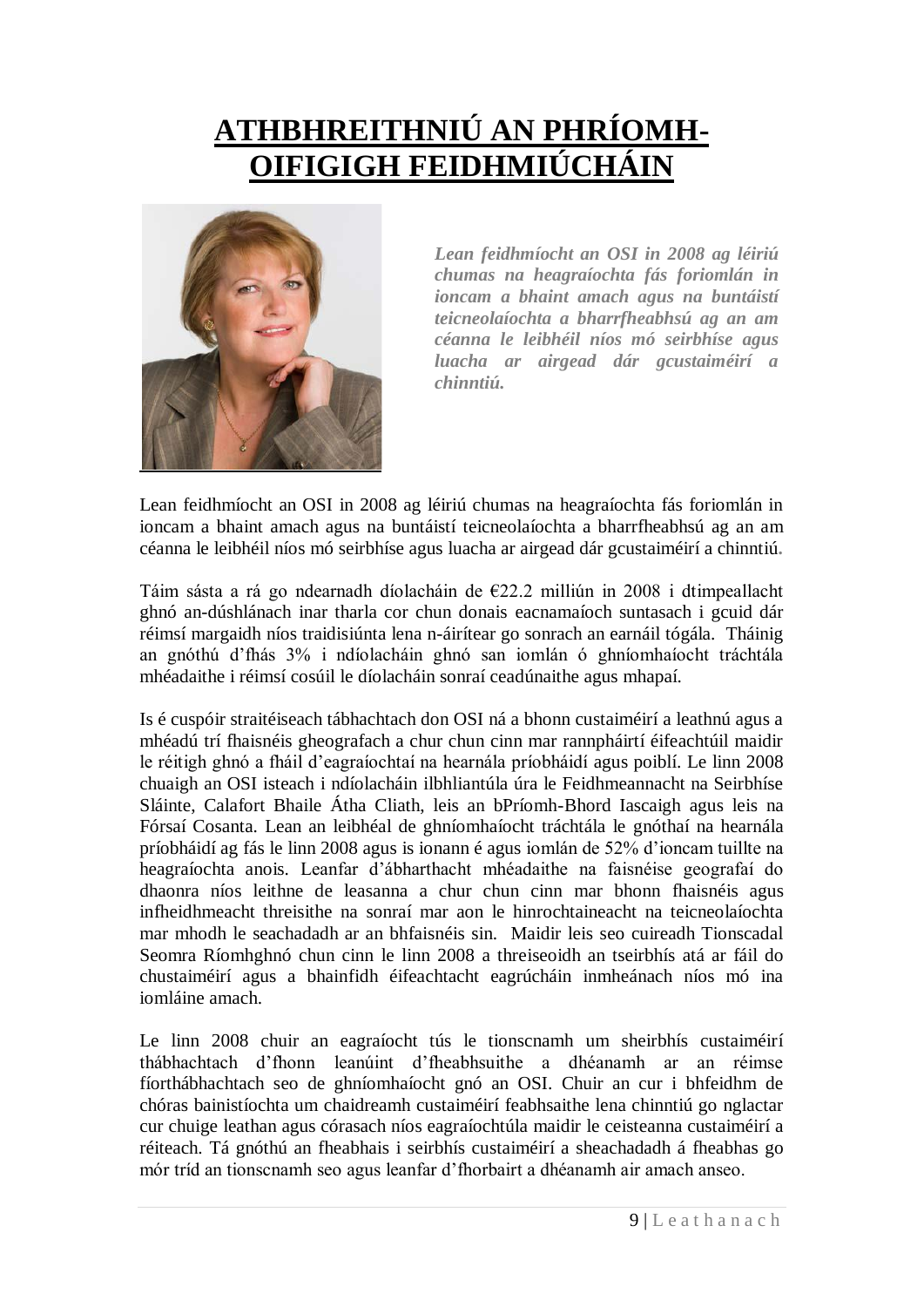Meastar nuálaíocht i ndáil le forbairt táirgí agus feabhas próisis agus córais mar phríomhchuid de rath an OSI anois agus amach anseo. Bhí stair bródúil de nuálaíocht ag an eagraíocht i gcónaí agus ar fud a staire rinneadh nuálaíocht a spreagadh agus a thacú i gcónaí. In 2008 lainseáladh próiseas nuálaíochta foirmiúil ar fud na heagraíochta. Baineann an tionscnamh seo le roinnt foirne trasfheidhmiúla de bhaill foirne a tháirg iad féin, chomh maith lena ngnáthdhualgais a chomhlíonadh, le hoibriú ar phríomhcheisteanna straitéiseacha atá os comhair na heagraíochta sa ghearrthéarma agus sa mheántéarma. Is deis chorraitheach í an fhorbairt seo don OSI le caipitliú ar bhuanna a Dhaoine agus a cheisteanna straitéiseacha atá dírithe ar deireadh ar chur le hacmhainneacht giniúna ioncaim na heagraíochta ag an am céanna.

Rinneadh Tionscadal Mapála Réigiún Trasteorann a chur i gcrích in 2008 a bhain le OSI agus Suirbhéireacht Ordanáis Thuaisceart Éireann LPS. Mar thoradh ar an aschur as an gcomhthionscadal seo cruthaíodh bunachar sonraí úr ar feadh réigiún na teorann. Tá an tionscadal seo suntasach toisc go ndearnadh na sonraí a chomhtháthú isteach i mbunachair shonraí mhapaí na dá eagraíochta ag soláthar comhordanáidí comhaontaithe do gach gné laistigh de chileaméadar amháin dá chustaiméirí. Leanann an comhthionscadal seo d"fhorbairt a dhéanamh ar na naisc láidre chomhoibríocha atá ann idir an dá eagraíocht.

Lean an OSI in 2008 dá chinntiú go raibh bealaí níos cairdiúla á soláthar don phobal i gcoitinne agus do chustaiméirí go háirithe le rochtain a fháil ar fhaisnéis ar ról na heagraíochta agus ar an raon leathan de na táirgí agus de na seirbhísí mapála atá ar fáil. Bhí forbairt ár seirbhísí gréasáin feiceálach maidir le rochtain níos fusa a éascú agus táthar ag déanamh scrúdaithe ar bhealaí úra i gcónaí le heispéireas agus idirghníomhaíocht an chustaiméara leis an eagraíocht a fheabhsú.

I lár 2008 lainseáladh láithreán gréasáin an OSI le stíl úr [www.OSi.ie](http://www.osi.ie/) agus táim ansásta a rá gur tharla méaduithe suntasacha i dtrácht an innill chuardaigh agus i gcuairteoirí an láithreáin sa tréimhse ó thosaigh sé seo. Bhain an láithreán gréasáin roinnt de dhámhachtainí tionscail in 2008 lena n-áirítear Golden Spiders Best eBusiness Website agus an Láithreán Gréasáin Oideachais, Oiliúna & Taighde is Fearr. Chomh maith leis sin, bhain an láithreán gréasáin an Dámhachtain um Rialtas Nuálaíochta le haghaidh Seirbhísí do Chustaiméirí a aithníonn sármhaitheas agus nuálaíocht san earnáil phoiblí. Is ómós é an ghnóthachtáil seo d"obair chrua agus do chruthaitheacht ár nDaoine, a lán acu a bhí bainteach go díreach agus go neamhdhíreach sa tionscadal seo.

In 2008 lean an OSI de ról thábhachtach a ghlacadh i bhforbairt leanúnach an Tionscail Gheografaigh in Éirinn. Chomhlíon an eagraíocht an fheidhm thábhachtach seo trí shaolré agus chruinneas an bhunachair shonraí mhapála náisiúnta a chothabháil trína cláir leasaithe struchtúracha a nuashonrú agus a fheabhsú. Lena chois sin lean an eagraíocht de chaighdeáin agus de shonraíochtaí a bhí comhsheasmhach go náisiúnta a sholáthar ar fud gach réimse gheografaigh náisiúnta gan aird ar shuíomh nó ar inmharthanacht tráchtála. Trí na príomhchuspóirí eagrúcháin seo a bhaint amach bhí an OSI ábalta a riachtanais reachtúla a chomhlíonadh agus bhí sé ábalta oibleagáidí an dé-shainordaithe maidir leis an leas náisiúnta agus le gníomhaíocht an ghnó tráchtála araon a chomhlíonadh.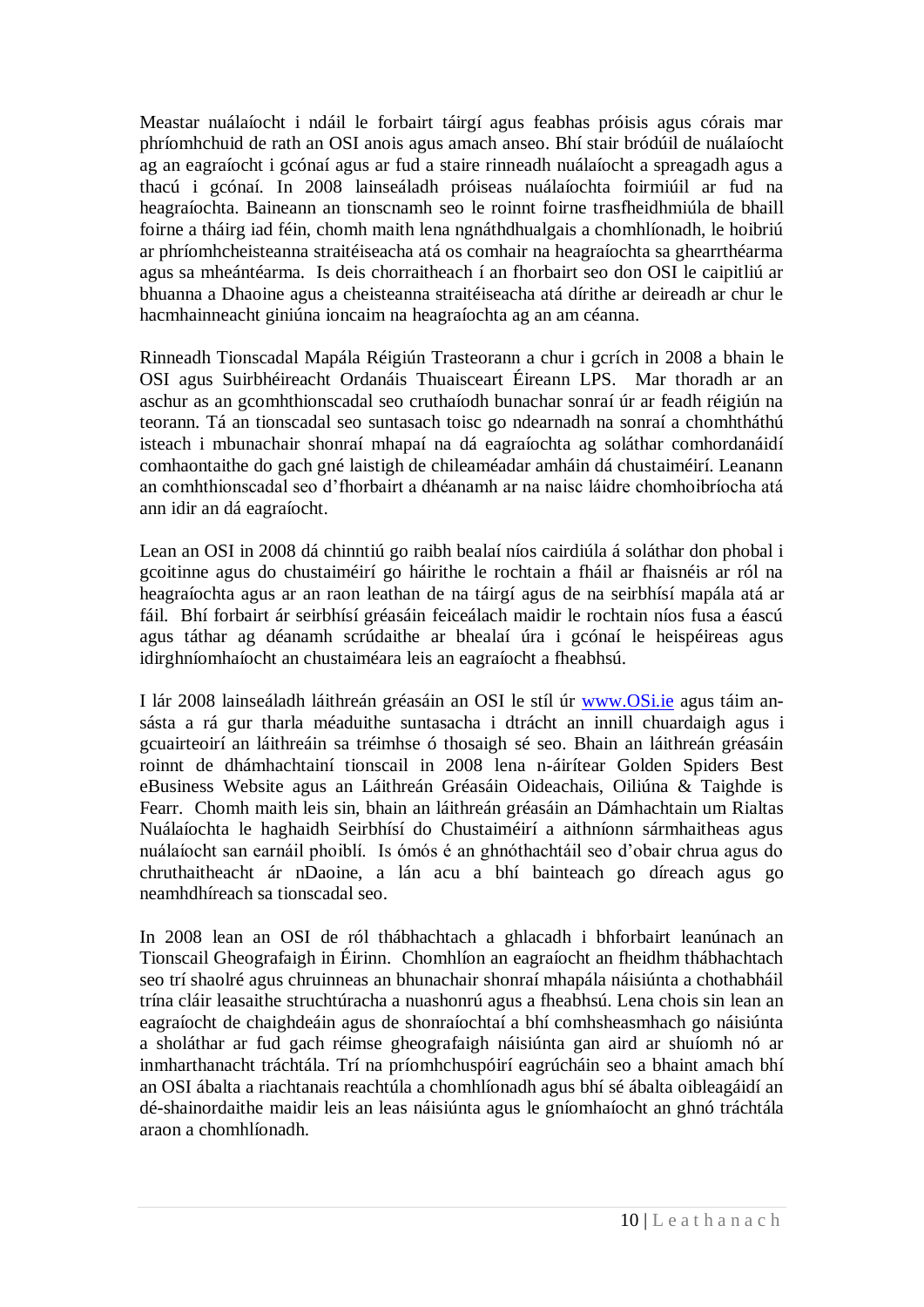Le linn 2008 ba é fócas straitéiseach an OSI ná dlúthscrúdú a dhéanamh lena chinntiú go raibh an eagraíocht ag oiriúnú do na dálaí margaidh ina bhfeidhmíonn sí a bhí ag athrú go gasta. Léirigh an eagraíocht i gcónaí an cumas a straitéisí a ailíniú lena timpeallacht ghnó atá ag athrú agus ag an am céanna a chinntiú go bhfuil a hoibleagáidí leas mapála náisiúnta á gcomhlíonadh fosta. Leanfaidh an raon straitéiseach de roghanna a roghnaíodh i gcomhthéacs an athbhreithnithe seo den OSI de chur ar a chumas oiriúnú go rathúil don timpeallacht atá ag athrú go gasta ina sholáthraíonn sé a leithéid de réitigh faisnéise spásúla riachtanaí do chustaiméirí.

I gcoinne timpeallacht ghnó inar tharla meath gan fasach in ioncaim i ndeighleoga áiríthe margaidh cosúil le hearnáil an tionscail tógála, tá an OSI ag síneadh a réimse margaidh le deiseanna gnó féideartha eile a chur san áireamh. Tá sé beartaithe ag an treoir straitéiseach seo laghdú ar bith sna réimsí níos bunaithe de ghníomhaíochtaí tráchtála na heagraíochta a mhaolú. Bhí na torthaí maidir leis seo an-dearfach agus táim sásta a rá gur bhunaíomar conarthaí úra in 2008 le raon gnóthaí úra agus reatha agus lainseálamar raon de tháirgí nuálaíocha cosúil leis na Tuarascálacha Mapála Comhshaoil ar líne.

Is é dúshlán an OSI amach anseo ná a chinntiú go leanfaimid d"fheabhas a chur ar ár dtáirgí agus ar ár seirbhísí agus muid ag comhlíonadh riachtanais ár gcustaiméirí reatha agus dár raon de chustaiméirí úra a leathnú. Leanfaidh ár bhforbairtí teicneolaíochta leanúnacha agus ár gcumas feabhsaithe de chur le neartúcháin táirgiúlachta agus éifeachtachta ag leibhéal eagrúcháin inmheánaigh. I rith 2008 lean oiriúnú leanúnach ár nDaoine do bhainistíochta an athraithe agus don tiomantas dár gcustaiméirí de bheith ríthábhachtach don dóigh a n-eagraíonn an eagraíocht í féin leis na dúshláin ghnó shuntasacha atá os comhair a chomhlíonadh le muinín.

Ar deireadh ba mhaith liom buíochas a ghabháil leis an gCathaoirleach, an tUasal Kevin Bonner agus a chomhchomhlachtaí Boird as a dtacaíocht ghníomhach agus as an méid a chuir siad leis an eagraíocht le linn 2008. Ina theannta sin ba mhaith liom mo fhíorbhuíochas a ghabháil le Daoine an OSI as a dtiomantas agus a ndíograis i ndáil leis an soláthraí faisnéise spásúla is rogha do chustaiméirí a dhéanamh den Ghníomhaireacht Mapála Náisiúnta.

*Geraldine Ruane* Príomh-Oifigeach Feidhmiúcháin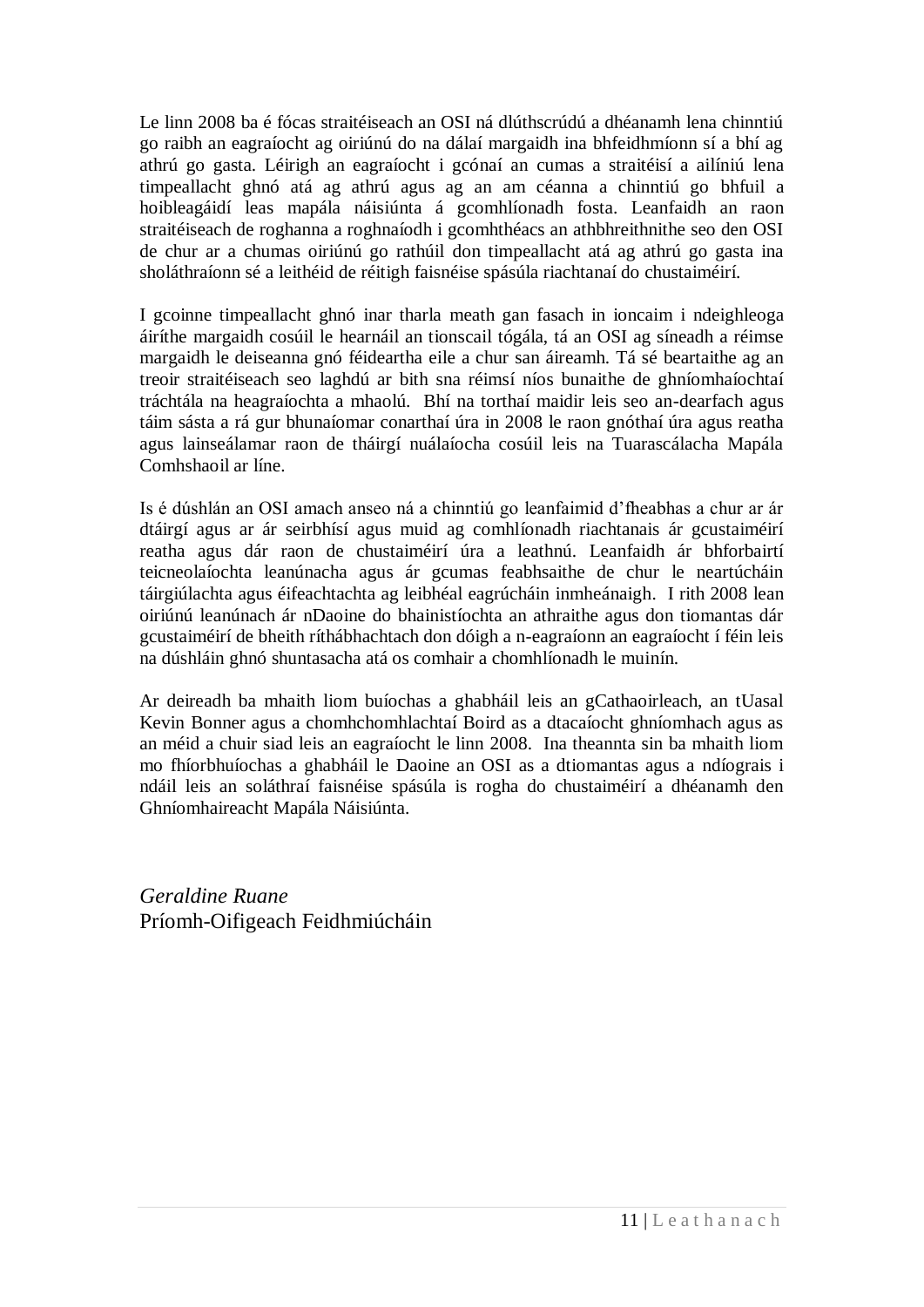# **Na Comhaltaí Boird**



Kevin Bonner Chairman



**Bill Attley** 



Liam Egan



Pat W. Fenton



Michael Hayes



**Anthony Murray** 





Noel Ryan



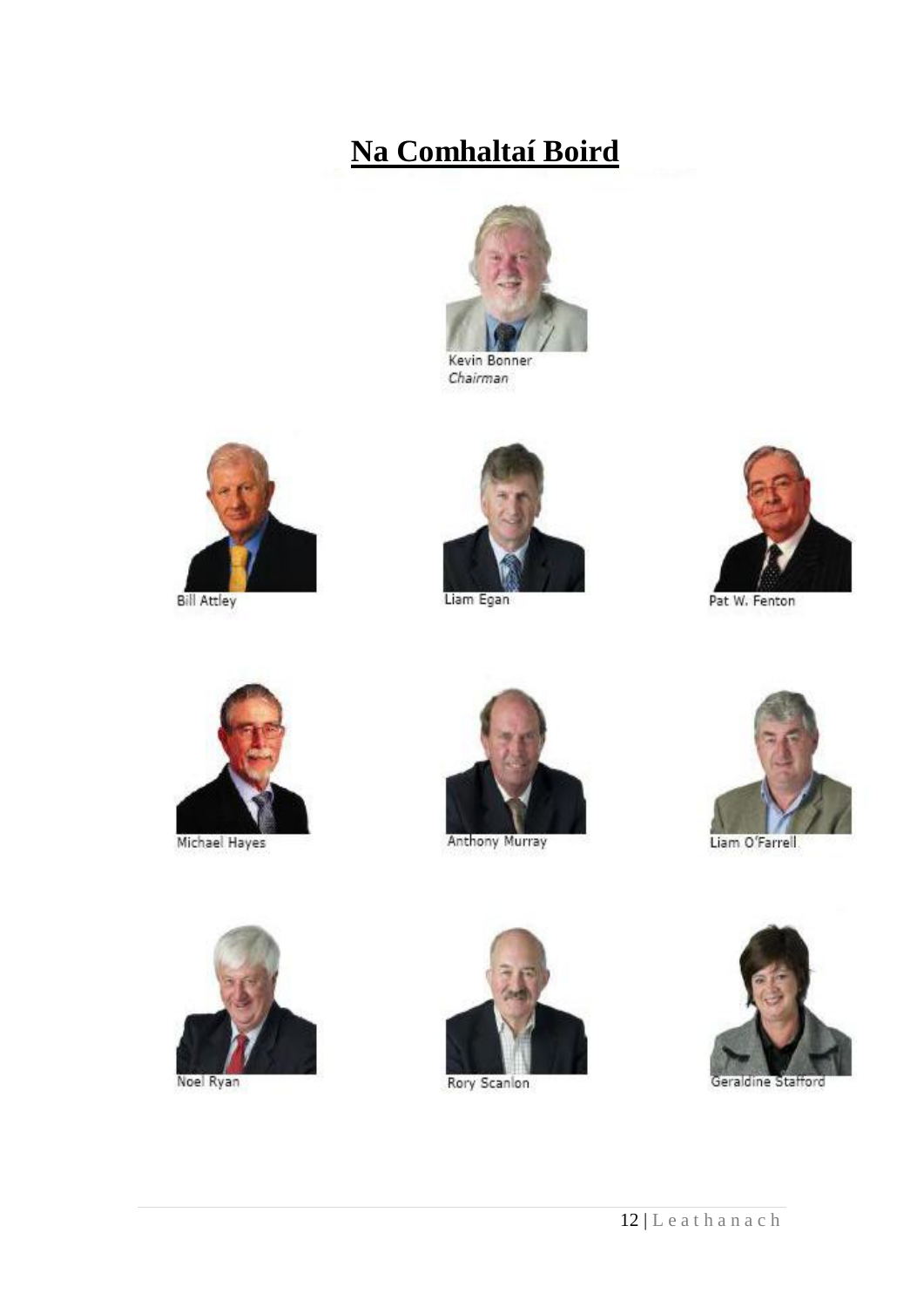# **ATHBHREITHNIÚ AR THÁIRGEADH MAPÁLA**

*Is é ról na Rannóige Táirgthe ná na príomhshonraí geografacha a sholáthraíonn an bonn le haghaidh na táirgí mapála a chruthú dár gcustaiméirí a bhailiú i bhfoirm Dhigiteach agus Pháipéir araon.*

Tá an soláthar mapála do chustaiméirí atá reatha agus cruinn araon ina phríomhghné sa chúnamh a thugann an Rannóg Táirgthe lena chinntiú go ndéantar riachtanais úsáideoirí mhapála an OSI a chomhlíonadh. Thionscain an Rannóg Táirgthe Clár Leasaithe atá deartha le dul thar ionchais custaiméirí i mórán cásanna. Mar shampla tá mapáil Uirbeach (1:1000) agus Fho-Uirbeach (1:2500) na hÉireann á gcothabháil laistigh de thimthriall leasaithe bliana; mapáil Peiria-Uirbeach (1:2500) laistigh de thimthriall trí bliana agus an mhapáil Tuaithe (1:5000) laistigh de thimthriall cúig bliana agus cuireadh an chéad leasú den mhapáil seo i gcrích in 2007. Leantar den bhunachar sonraí 1:10000 seo a nuashonrú agus a fheabhsú de réir riachtanais táirgthe agus custaiméirí.

Rinne Tuarascálacha Bliantúla roimhe seo trácht ar an bpríomhthionscadal antábhachtach atá á dhéanamh ag an OSI thar ceann an Údaráis Clárúcháin Maoine a bhaineann le teicneolaíocht Mapála Digití a chur i bhfeidhm mar chuid den Chóras Faisnéise Comhtháite um Chlárúchán Teideal (ITRIS). Tá sonraí mapála an OSI lárnach maidir leis na tionscadal seo a chur i gcrích go rathúil agus táthar á sholáthar don PRA i bhformáid dhigiteach ag úsáid córas tagartha comhordanáideach an ITM úir (Trasteilgean Mercator na hÉireann). Achoimríonn an tionscadal seo an dul chun cinn suntasach atá á dhéanamh ag an OSI trí na nuálaíochtaí teicneolaíochta is déanaí a chur i bhfeidhm ar úsáidí praiticiúla le cuidiú le custaiméirí acmhainneacht níos mó a réadú ónár sonraí. Freastalaíonn tionscadal an PRA ar an leas náisiúnta sa deireadh agus déanann sé amhlaidh trí chur chuige réiteach bunaithe ar mhapáil dhigiteach deartha agus ceaptha ag an OSI a chur i bhfeidhm.

I dtéarmaí praiticiúla is éard atá i gceist leis an tionscadal, maidir le fiche a sé contae uile an Stáit, ná scálaí mapála a sholáthar don PRA chomh maith leis na sonraí mapála leasuithe a athsholáthar ag idirlinnte tréimhsiúla a chomhaontaítear idir na páirtithe. Don OSi, baineann an conradh seo le gach mapáil (scálaí 1:1000; 1:2500 agus1:5000) a sholáthar do na contae uile sa Stát agus na sonraí mapála leasuithe a athsholáthar ag idirlinnte a chomhaontaítear agus dá bhrí sin saolré na dtaifead a chuirfidh taca faoi chóras an PRA a chinntiú. Ó thionscnamh an tionscadail seo, bhain an OSi na spriocdhátaí uile amach agus mar thoradh an tionscadail seo, de bharr a nádúir theicneolaíoch chasta agus éileamh ar an mbeirt, rinneadh caidreamh oibre gairmiúil láidir a chothú idir an dá eagraíocht.

# **Feabhsú Sonraí**

Is é ról an Rannán um Fheabhsú Sonraí ná sonraíochtaí Shonraí 1:1000 agus 1:2500 a fheabhsú, an Geo-Eolaire a chothabháil agus mapáil shaincheaptha a tháirgeadh don Phríomh-Oifig Staidrimh. Le linn 2008 bhí na príomhchuspóirí seo a leanas ag an gclár um fheabhsú sonraíochta.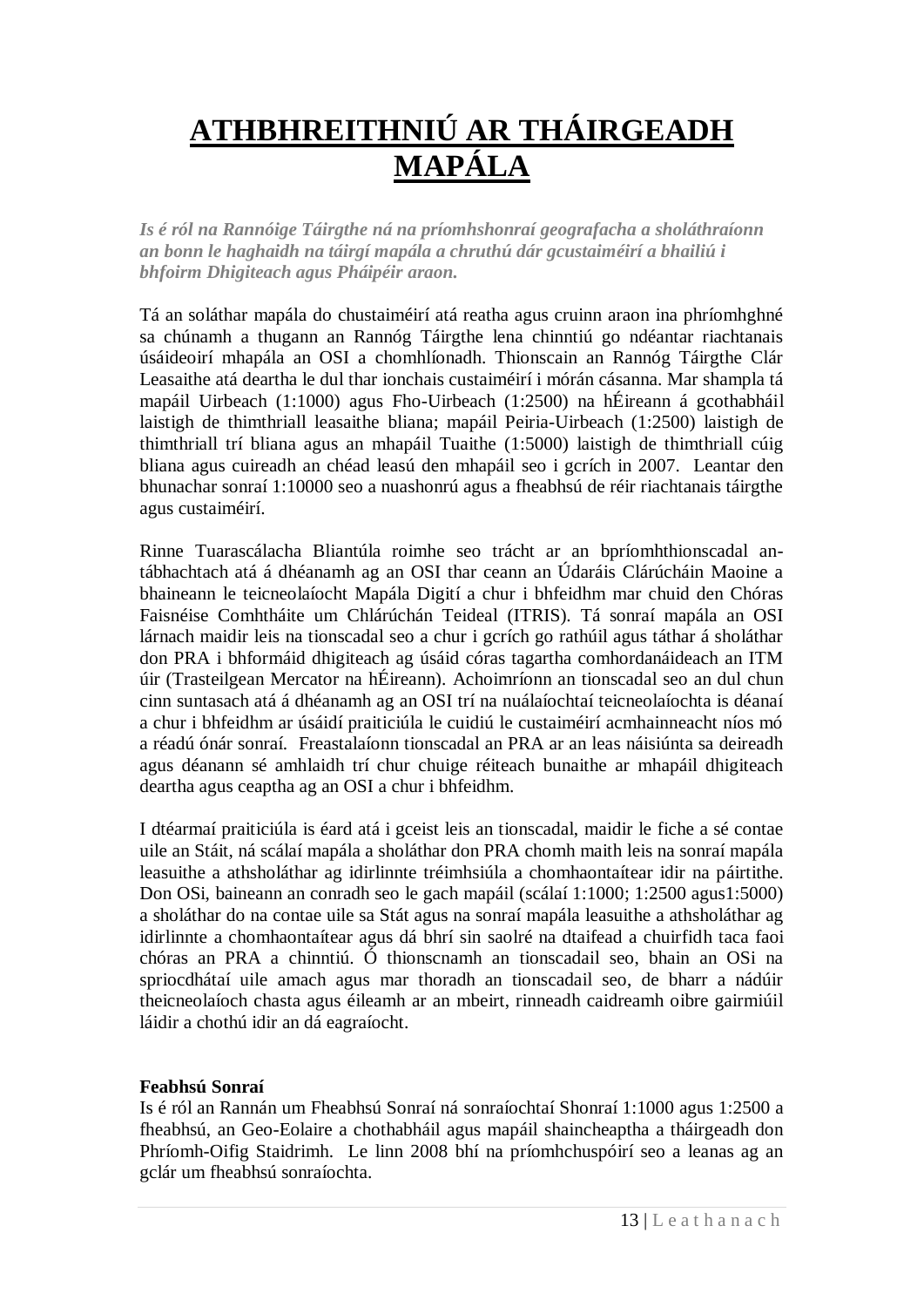(a) sonraí mórscála a chaighdeánú ar fud na dtrí shraith sonraí mórscála.

(b) a chinntiú go bhfuil na sonraí comhsheasmhach go loighciúil agus go fisiciúil

(c) a chinntiú go bhfuil an tsonraíocht úr comhsheasmhach ar fud na n-imeall áit ina mbuaileann gach sraith lena chéile

(d) a chinntiú go mbaintear nascacht líonra iomlán amach; agus

(e) go bhfuil na sonraí polagánaithe go hiomlán

Cuireadh tús le Clár Feabhsaithe Sonraí in 2006 agus is é an cuspóir ná a chinntiú go bhfreastalaíonn sonraí an OSi ar riachtanais éilitheacha mhéadaithe mhargadh an GIS agus ár gcustaiméirí le haghaidh sonraí comhlíontacha GIS. Deartha le sonraí mórscála an OSi a threisiú trí pholagáin iomlána a chruthú le haghaidh Bóithre, Foirgneamh, Uisce, Talún agus gnéithe Iarnróid, cinnteoidh an clár seo nascacht laistigh de na sonraí agus deighilt na sonraí ag crosbhealaí loighciúla cosúil le hacomhail bóthair chomh maith. Chuathas thar spriocanna i rith thréimhse an tionscadail seo, agus táthar de réir na sprice lena chur i gcrích in 2009.

# *Geo-Eolaire*

Is bunachar sonraí de sheoltaí náisiúnta é an Geo-Eolaire a chruthaigh agus a chothabhálann an OSi agus an Post go comhpháirteach. Tá an OSi freagrach as gné gheografach gach seolta. Tá níos mó ná 2 mhilliún foirgneamh agus 44, 000 seoladh mórbhealaigh sa bhunachar sonraí anois agus, in 2008 rinneadh os cionn 80,000 iontráil úr san eolaire, lena n-áirítear thart ar 3,500 bealach poist arb an phríomhfhoinse faisnéise iad maidir le post a seachadadh.

Ar fud 2008 rinneadh bunachar sonraí an Gheo-Eolaire a chothabháil trína chinntiú gur rinneadh bunachair shonraí an OSI agus An Phoist a shioncrónú.

# *Obair CSO*

Nuair a cuireadh an daonáireamh deireanach i gcrích rinneadh roinnt oibre leis na hathruithe sna réimsí áirimh a léiriú. Cuireadh na hathruithe uile a bhí beartaithe do 2008 i gcrích de réir sprice.

# **Forbairt Táirgí agus Foilseacháin** (Mapáil Turasóirí)

Leanann cuid leanúnach agus thábhachtach ó thaobh tráchtála de ghnó an OSI de bheith díorthaithe as na táirgí digiteacha agus páipéir bunaithe ar na 1:10000 bunachair shonraí thopagrafacha mórscála agus násiúnta. Tá na riachtanais custaiméirí san earnáil seo an-éagsúil agus áirítear orthu: an tSraith Fionnachtana; tSraith na hÉireann; an tSraith Cathrach & Baile; chomh maith le líon de tháirgí eile a táirgeadh le haghaidh earnálacha faoi leith .i. mapaí don Choimisiún um Scrúduithe Stáit agus don Rialtóir Tacsaithe.

Is é táirgeadh eile a bhfuil móréileamh air ná an tSraith Fionnachtana móréilimh ina bhfuil 70 mapa a chlúdaíonn gach contae sa Stát agus le linn 2008 chuireamar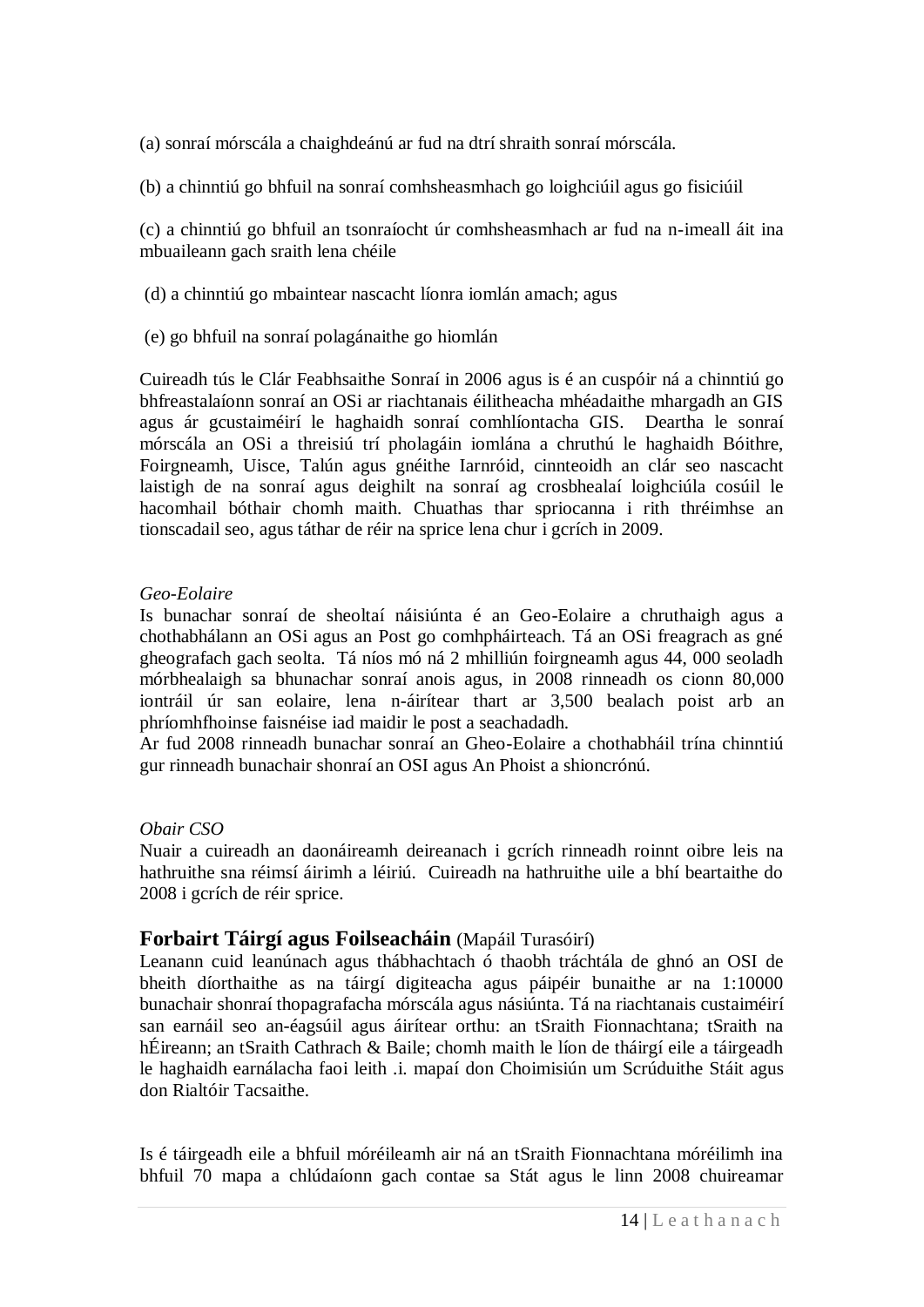athbhreithniú ar an tsraith i gcrích agus tá táirgeadh feabhsaithe eile le forbairt in 2009, agus beidh an chéad fhoilseachán ar fáil ag deireadh 2009.

Ní raibh na táirgí éagsúla agus corruair aon uaire a tháirgtear le freastal ar shainriachtanais custaiméirí áirithe chomh dealraitheach do mhórán daoine. Mar shampla, táirgeadh mapáil shaincheaptha le haghaidh athbhreithniú an Choimisiúin um Thoghlach ar an Dáil agus Toghlaigh Eorpacha; braitheann "Atlas Bhailte Stairiúla" Acadamh Ríoga na hÉireann (RIA) ag a bhfuil an-mholadh faighte, agus ar foilseachán bliantúil é dá gcuid ar mhapáil an OSi agus ba é Baile Átha Cliath a mbaile fócais in 2008; braitheann scrúduithe tíreolaíochta an Teastais Shóisearaigh agus na hArdteistiméireachta ar shonraí an OSi le haghaidh na 190,000 mapa a theastaíonn agus bhraith railithe idirnáisiúnta Dhún na nGall agus Chill Airne ar mhapáil an OSi, agus na tiománaithe/loingseoirí agus cuairteoirí araon ag na himeachtaí seo ag brath ar chruinneas mapaí dá leithéidí. Is é Railí Chill Airne na Lochanna de chuid "Shuirbhéireacht Ordanáis Éireann" an príomhimeacht dá ndéanann an OSi urraíocht don eagraíocht fós.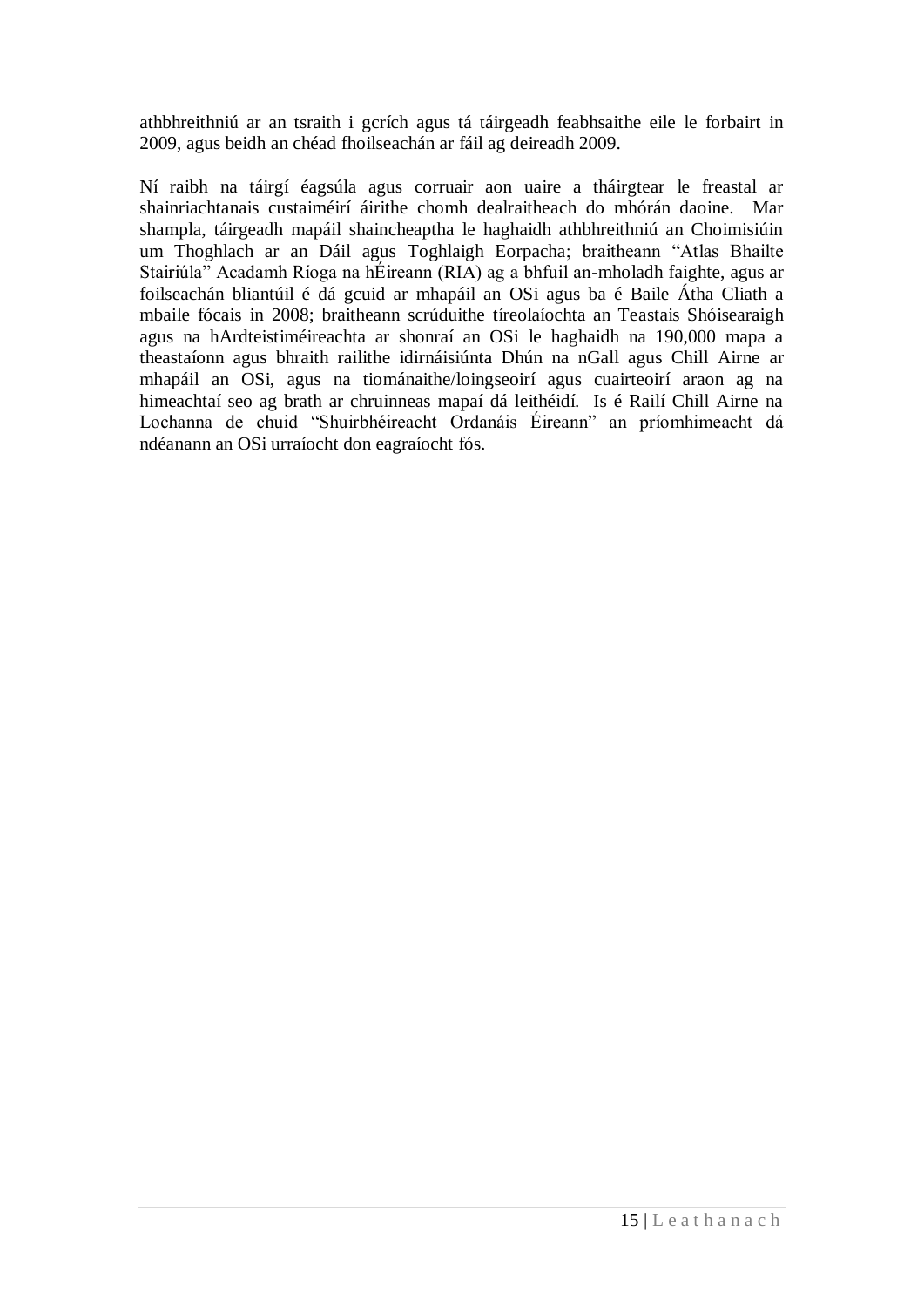# **AN RANNÓG UM THEICNEOLAÍOCHT MHAPÁLA**

*Tá ról ríthábhachtach le himeacht ag teicneolaíocht i ngach céim den chruthú, seachadadh agus den chothabháil a bhaineann le faisnéis gheografach san OSI. Is é an ról a imríonn teicneolaíocht ná a chinntiú gur féidir le custaiméirí na heagraíochta táirgí agus seirbhísí mapála ardchaighdeáin a fháil ar bhonn tráthúil agus costéifeachtúil.*

Is é dúshlán leanúnach don OSI ná a chinntiú go ndéantar monatóireacht ar fhorbairtí teicneolaíochta ar thaobh mhórsholáthraithe na faisnéise spásúla maidir lena chinntiú go leanann custaiméirí d"fheabhas a fháil i seachadadh seirbhísí. Leanann an t-idirlíon de bheith ina fhoinse de thábhacht atá ag méadú maidir le hidirghníomhaíocht a dhéanamh le custaiméirí agus i rith 2008 lean an OSI de na deiseanna a sholáthraíonn an tsaoráid leictreonach seo a úsáid.

Ba bhliain rathúil eile a bhí in 2008 don Rannóg um Theicneolaíocht Mhapála agus an fócas ar fheabhas leanúnach próisis agus croí-bhonneagar teicneolaíochta a fhorbairt d"fhonn forbairt agus éifeachtacht táirgí a chumasú amach anseo.

Tá Rannóg um Theicneolaíocht Mhapála an OSi déanta suas de thrí rannán teicneolaíochta:

- Straitéis & Forbairt Sonraí
- Teicneolaíocht Faisnéise
- Teicneolaíocht Úr

# **Straitéis & Forbairt Sonraí**

Le linn 2008 chuir an OSi an chéad chéim den tionscadal maidir le hatheagrú sonraí Prime2 i gcrích le bunachar sonraí um fhaisnéis spásúil den chéad ghlúin eile a tháirgeadh. Cuirfidh an t-atheagrú ar na sonraí mapála digití reatha an OSi isteach sa tsamhail sonraí Prime2 úr ar chumas an OSi a fhaisnéis spásúil a stóráil agus a sholáthar do chustaiméirí ar fhormáid sonraí de chaighdeán tionscail.

Bhain céim 1 le bainistíocht agus rannpháirtíocht i bpróiseas soláthair idirphlé iomaíoch a tháirg roinnt de thairiscintí agus d"fhréamhshamhlacha oiriúnacha den bhunachar sonraí Prime2 úr.

Roghnaíodh tairiscint roghnaithe agus déanfaidh an OSi tástáil chuimsitheach ar a bunachar sonraí fréamhshamhla Prime2 le linn 2009 lena chinntiú ní hamháin go gcloífidh an tsamhail sonraí nuafhorbartha leis na caighdeáin uile tionscail agus faisnéise geografaí idirnáisiúnta ach gur féidir le sreabha oibre táirgthe agus soláthair an OSi uile tacú leis chomh maith.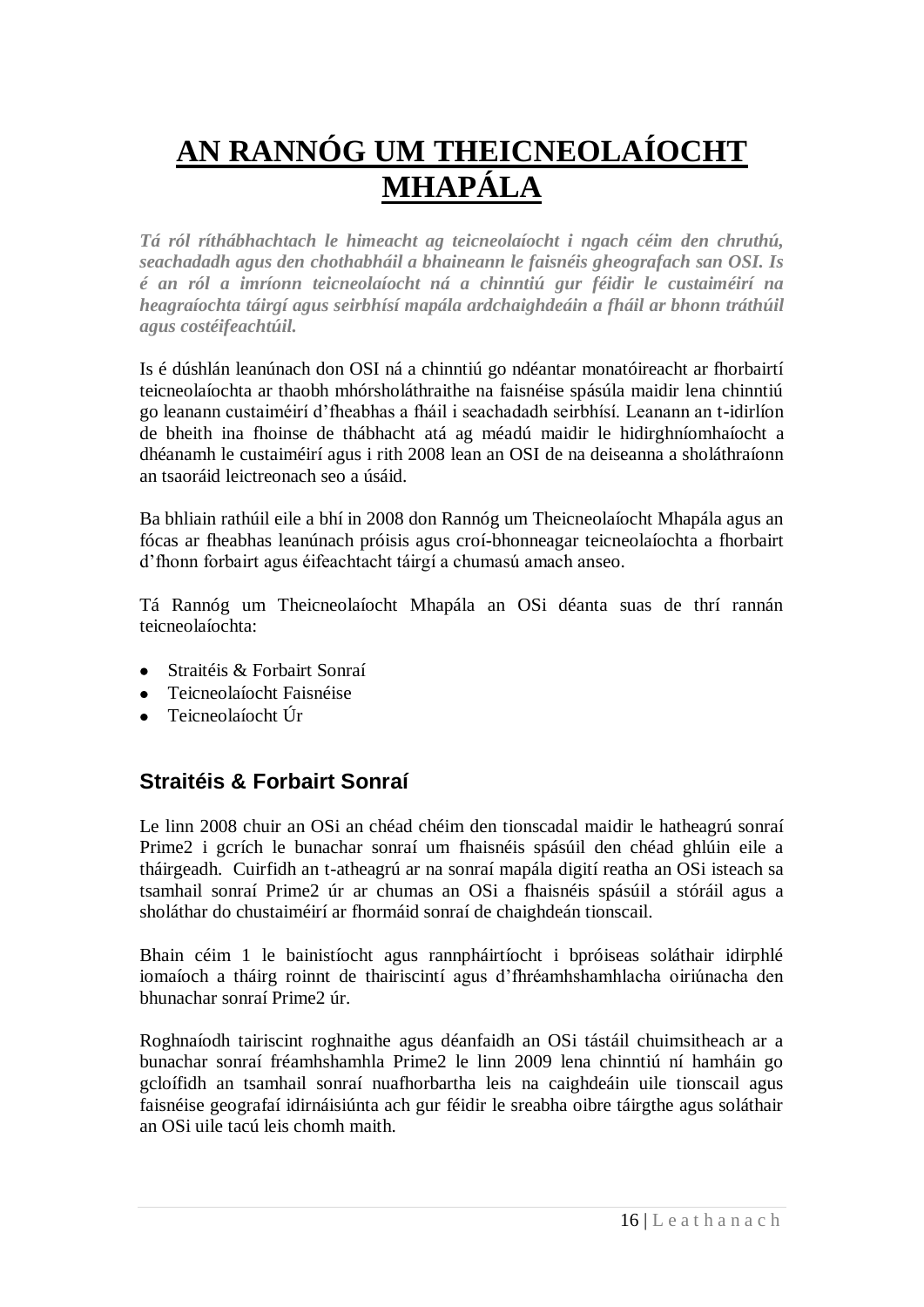I ndiaidh na tástála rathúla ar bhunachar sonraí fréamhshamhla Prime2 bhí sé beartaithe go dtosódh céim conartha atheagraithe sonraí Prime2 ag deireadh 2009 agus go mbeadh sé críochnaithe faoi thús 2011.

# **Teicneolaíocht Faisnéise**

In 2008 lean Rannóg TF an OSi d"fhorbairt agus d"fheabhas a dhéanamh ar chroíbhonneagar TF an OSi de réir riachtanais custaiméirí inmheánacha agus seachtracha. I measc roinnt de na gníomhaíochtaí sin bhí:

- Soláthar, suiteáil agus coimisiúnú de stóráil úr HP EVA SAN le 38TB breise; agus cur i bhfeidhm Polasaí Stórála úr ar stóráil agus bhainistíocht sonraí ón gceamara digiteach ar eite as a rinneadh coigiltis de  $\epsilon$ 170,000.
- Rinneadh feabhsuithe ar an seomra Freastalaí TF agus san áireamh leis sin rinneadh cáblú ilsnáithíní a shuiteáil agus a choimisiúnú idir dhá sheomra freastalaí an OSI, leathnaíodh an t-aerchóiriú agus suiteáladh Soláthar Cumhachta gan Bhriseadh (UPS).
- $\bullet$ Rinneadh teicneolaíocht Criptiúchán Ríomhairí Glúine a phíolótú agus a fhoilsiú go rathúil le linn ráithe 4 de 2008, agus imscaradh í ar an bpearsanra ábhartha uile. Rinneadh polasaí ar ghléasanna na Meán inaistrithe a fhoilsiú agus a fhorfheidhmiú fosta.
- Le linn 2008 rinneadh clár oibre le bogearraí a athnuachan ar shainghnéithe den réiteach ríomh-Thráchtála a bhí ann cheana ag ionchorprú gnéithe breise den Amharcóir Mapaí nuafhorbartha ón ITES. Rinne Rannán TF an OSi dearadh comhéadan úsáideora, tástáil agus deisiú fabhtanna ar an Amharcóir Mapaí úr chomh maith.

# **Teicneolaíocht Úr**

Cinntíonn réimse na dTeicneolaíochaí Úra de chuid na heagraíochta go gcoinníonn an OSi suas le forbairtí úra teicneolaíochta agus cur chun cinn úr teicneolaíochta ar bith i ndáil le bailiú na faisnéise geografaí atá ina chloch coirnéil ina rath leanúnach maidir le hionchais agus riachtanais a chustaiméirí atá ag méadú agus ag athrú i gcónaí.

Bhí an bhliain 2008 ina bhliain an-dúshlánach do ghníomhaíochtaí eitilte an OSi le dálaí aimsire mí-oiriúnacha ag cur isteach go mór ar dhá aerárthach an OSi i rith thréimhsí an tsamhraidh agus an gheimhridh. Cuireadh iomlán de 3,860 bileog mhapa san aer agus glacadh aeríomhánna le haghaidh nuashonrú mapaí agus tháirgeadh mapaí ortafóta an OSi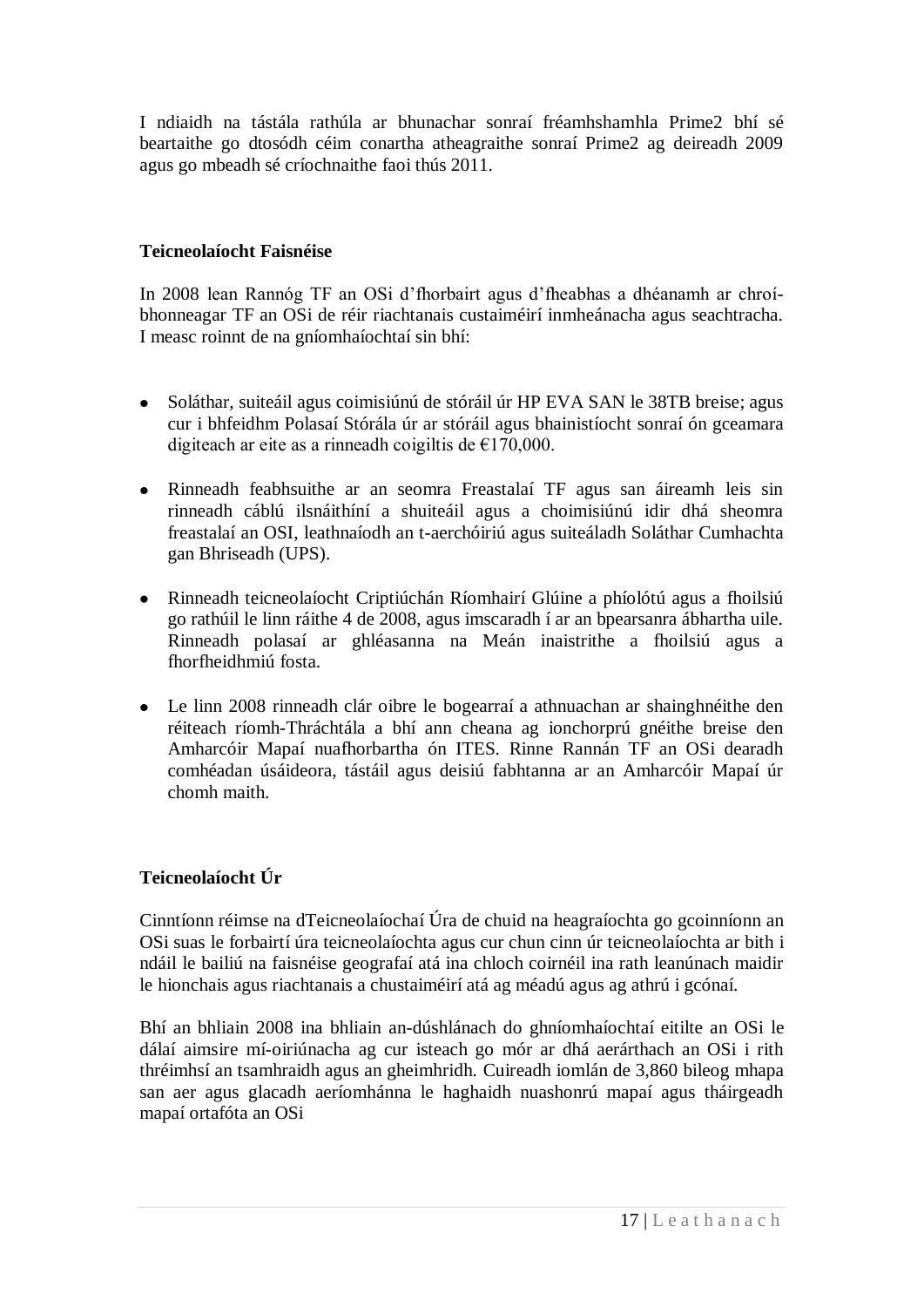Chomh maith le riachtanais táirgthe an OSi le linn 2008, rinne an OSi conarthaí breise eitilte le haghaidh 6 thionscadal aeríomhánna agus 13 thionscadal Lidar.

Le linn 2008 rinneadh líonra GPS an OSi de 14 stáisiún GPS buanthaifeadta a uasghrádú go dtí GNSS-chomhlíontach (Córas Loingseoireacht Satailíte Domhanda) ag cur ar chumas ag OSi agus custaiméirí seachtracha fáil a bheith acu ar ní hamháin faisnéis loingseoireachta GPS Mheiriceá ach ar shonraí GLONASS na Rúise chomh maith. Déanann an nuashonrú GNSS seo in éineacht leis an bhfeabhsú ar 3 stáisiún bhreise do líonra an OSi le linn 2008 córas barrfheabhsaithe um shuirbhéireacht a chur ar fáil do chustaiméirí inmheánacha agus sheachtracha an OSi fosta.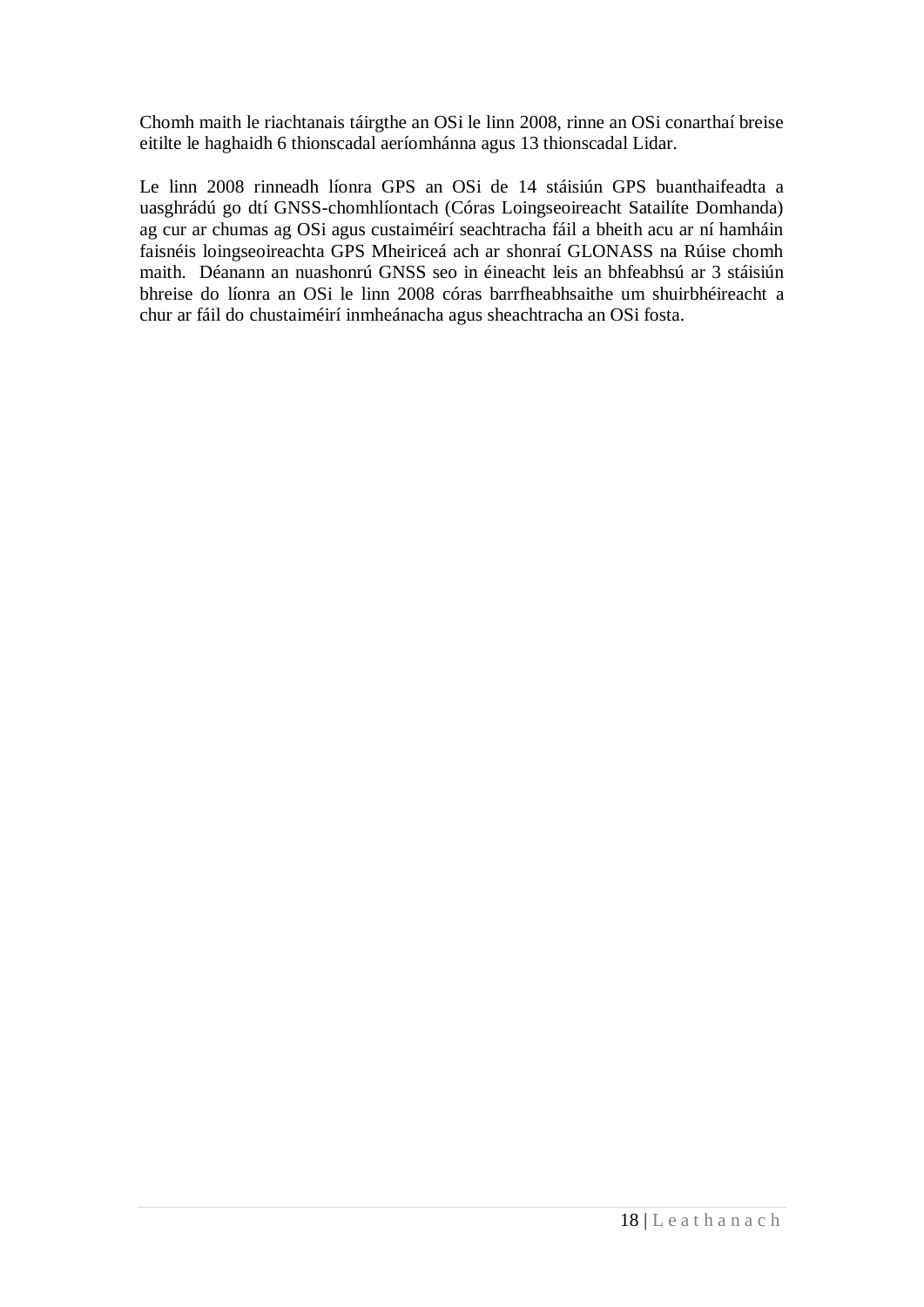# **ATHBHREITNIÚ AR DHÍOLACHÁIN AGUS MHARGAÍOCHT**

*Imríonn an Rannóg Gnó agus Margaíochta ról straitéiseach ina chinntiú go ndéanann an eagraíocht riachtanais faisnéise spásúla custaiméirí a thuiscint agus a sheachadadh. Le linn 2008 atheagraíodh an Rannóg lena chinntiú go raibh stuchtúir agus córais níos mínmhínithe d'fhonn freastal ar luach méadaithe do chustaiméirí. Ba é príomhthoradh den atheagrú seo ná gur forbraíodh caidreamh níos lán-chomhtháite idir an Rannóg Gnó agus Margaíochta agus an Rannóg Táirgthe Mapála agus an Rannóg um Theicneolaíocht Mhapála i ndáil leis an dóigh a ndéantar riachtanais sonraí custaiméirí a shainaithint agus a sheachadadh ina dhiaidh sin.*

Tá an Rannóg Gnó agus Margaíochta freagrach as táirgí agus seirbhísí an OSi as díol, margaíocht agus soláthar tháirgí agus sheirbhísí an OSi chuig raon éagsúil custaiméirí na heagraíochta. Tá gá a chinntiú go gcomhlíonann na táirgí agus na seirbhísí sin riachtanais agus ionchais araon na gcustaiméirí sin agus ag an am céanna fíorluach ar a gcuid airgid a sholáthar dóibh. Tá an riachtanas maidir le hioncam a ghiniúint don eagraíocht ar mhaith leis an riachtanas a shonraítear san Acht um Shuirbhéireacht Ordanáis Éireann go gcaithfidh an eagraíocht a gnó a dhéanamh i gcónaí ar mhodh costéifeachtúil agus éifeachtach ina phríomhspreagthach don réimse seo chomh maith.

Tá an eagraíocht i líon leathan de dheighleoga gnó éagsúla an gheilleagair anois agus le linn 2008 rinneadh líon de thionscnaimh thábhachtacha i ndáil le deiseanna tráchtála leis an earnáil phríobháideach a chur ar aghaidh tuilleadh. Tá an fhorbairt de shamhail tuilte d"Éirinn a úsáidtear laistigh den tionscal árachais ina shampla den chineál seo de ról gnó méadaithe don OSI. Mar an gcéanna tá teicneolaíocht léasair de chaighdeán tionscail ar a dtugtar LIDAR ag an eagraíocht a chumasaíonn faisnéis d"ard an-chruinn a ghlacadh. Tá na sonraí sainiúla seo an-tábhachtach do líon de ghnóthaí atá i mbeal forbartha in earnálacha cosúil le forbairt feirmeacha gaoithe agus sa réimse um fhorbairt teicneolaíocht leathanbhanda.

# ♦ **Ioncam ar Dhíolacháin**

In 2008, rinneadh buaicdhíolacháin ach níor tharla sé seo gan a dhúshláin. Tharla moilliú suntasach san earnáil le linn 2008. Bhí iarmhairt an choir chun donais seo le feiceáil láithreach sna torthaí ioncaim ísle maidir inár nGníomhairí Díolacháin Mhapaí agus inár Siopa Díolacháin Mhapaí. Sa chuid dheireanach de 2008 tharla laghdú i ngach earnáil den mhargadh sa gheilleagar a bhí ag moilliú. Mar sin féin chúitigh an fhorbairt de mhargaí agus de tháirgí úra agus an cinntiú de shainchonarthaí úra le linn 2008 le laghdú ar bith sa ghnó.

♦ **An príomhról arna imirt ag an OSi agus ag an Tionscal um Fhaisnéis Gheografach (GI)**

Tharla teacht chun cinn orgánach i nDearadh Ríomhchuidithe (CAD) an tionscail GI go Córais Faisnéise Geografaí (GIS) shofaisticiúla. Ag teacht chun cinn as na forbairtí tá athrú tábhachtach tagtha ar an timpeallacht gnó oibriúcháin le haghaidh gnóthaí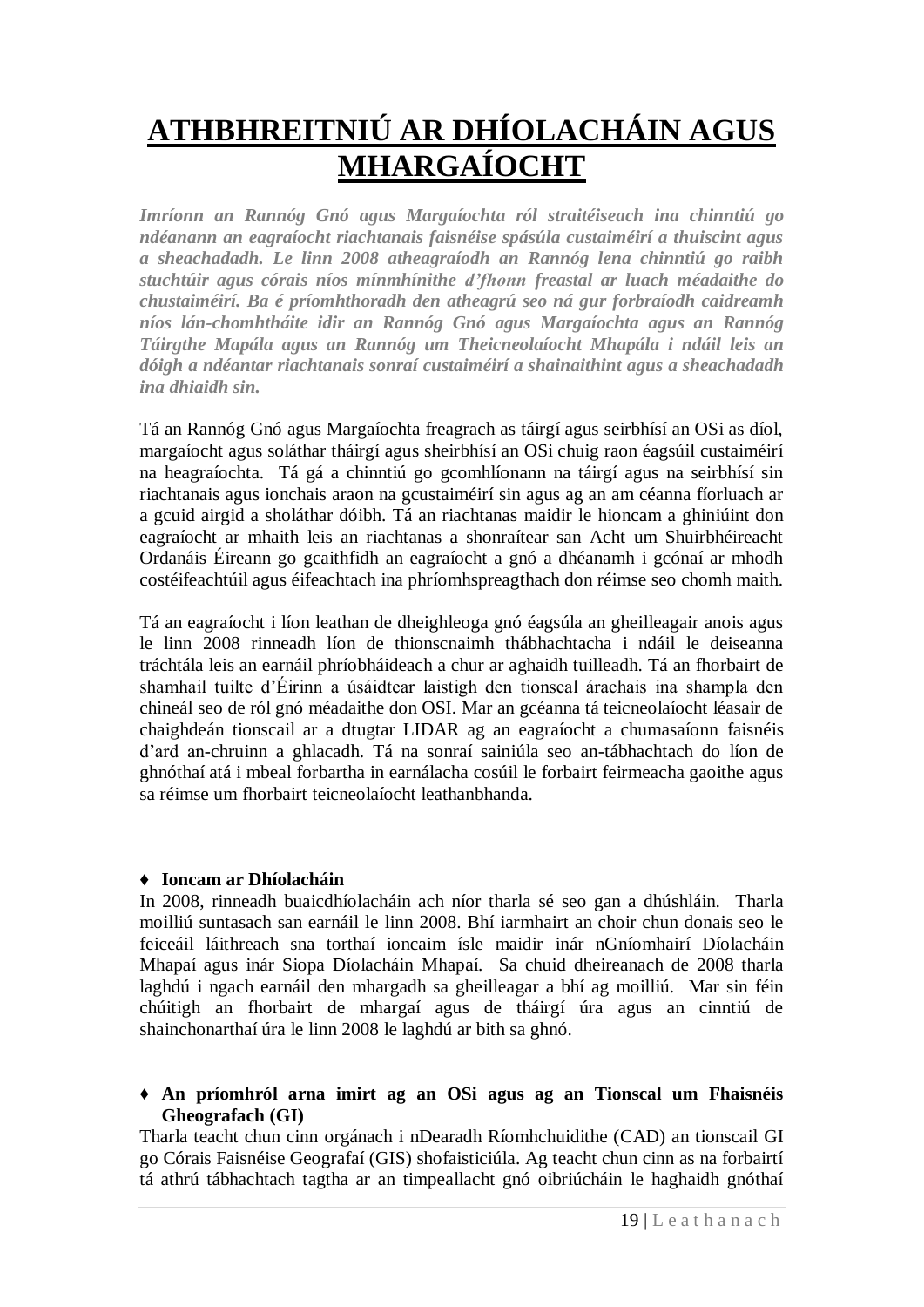faisnéise spásúla cosúil leis an OSI. Áirítear an méid seo a leanas ar na deiseanna agus na héilimh a tháinig as an bhforbairt tionscail seo don OSI:

- Éagsúlacht inár bpunann de tháirgí spásúla
- Caighdeán an tseachadta táirgí agus seirbhísí
- Tacú leis an mbonneagar
- Muinín inár saineolas
- Comhpháirtíocht le custaiméirí maidir lena riachtanais ghnó a phlé

Lean an OSi d"fhreastal ar na dúshláin seo le linn 2008 agus cinnteoidh tionscnaimh atá ar siúl fós go bhfuil sé ar ár gcumas go maith an caighdeán de sheirbhísí a theastóidh ó thionscal GI na hÉireann amach anseo a chur ar fáil dó.

Tá mórán dár bhforbartha leanúnaí spreagtha ag ár n-aitheantas ar an riachtanas bonn láidir agus inmharthana a fhorbairt do Bhonneagar Sonraí Spásúla na hÉireann (ISDI), comhsheasmhach leis na héilimh custaiméirí sin atá ag méadú. Bhí forbairtí suntasacha in 2008 i dtacú na gcuspóirí seo mar chríoch ar Chéim 2 den Tionscadal um Limistéir Bheaga, ar dul chun cinn leanúnach ar chur i bhfeidhm thionscadal sonraí Prime 2 agus ar chruthú bunachar sonraí úr um Airde Náisiúnta. Tá bunachar sonraí Prime 2 á dhearadh le bheith comhsheasmhach leis an gcleachtas náisiúnta is fearr agus soláthróidh sé cumas don OSI le tuilleadh feabhsaithe a chur ar cháilíocht sonraí, an phunann leathan táirgí atá ann cheana a threisiú agus éifeachtacht úr i seachadadh táirgí agus seirbhísí a thabhairt isteach. Bunaithe ar fhealsúnacht an SDI "glac uair amháin úsáid a lán", tabharfaidh sé tacaíocht iomlán do thiomantais an OSi don ISDI. Gheobhaidh custaiméirí luach suntasach níos fearr ar airgead nuair a bheidh bunachar sonraí Prime 2 ar fáil in 2011.

Tá an acmhainneacht ag ár ngasaitéar náisiúnta a forbraíodh i rith 2008 bunachar sonraí logainmneacha atá comhsheasmhach go náisiúnta, agus is féidir é a úsáid ar fud raon d"earnálacha gnó, a chur ar fáil do thionscal spásúlachta na hÉireann. Rinneadh an tacar sonraí seo a bhailíochtú i gcoinne gach reachtaíochta i réim agus leanfar dá fhorbairt de réir éilimh mhargaidh. De bharr ár spreagthaigh sheasta i dtreo feabhas a chur ar cháilíocht sonraí ceapadh Straitéis Bainistíocht um Cháilíocht Sonraí bunaithe ar chaighdeáin spásúla an ISO. Tagann dearadh an DQMS seo i ndiaidh teagmháil chuimsitheach a dhéanamh le príomhchustaiméirí agus leagfaidh sé síos an bonn le haghaidh caighdeáin cáilíocht sonraí fheabhsaithe amach anseo.

# ♦ **Freagairt eagrúcháin chomhtháite do Sheirbhís Custaiméirí:**

Lean an fhorbairt d"fheabhas eagrúcháin i seachadadh Seirbhís Custaiméirí de bheith ina phríomhthéama i rith 2008. Tá boinn láidre á bhforbairt ag an OSI i ndearadh agus seachadadh cláir cúram custaiméirí agus is féidir é seo a fheiceáil in 2008 trí Chóras Bainistíochta um Chaidreamh le Custaiméirí (CRM) a thabhairt isteach. Tá an Córas CRM comhtháite go hiomlán ar fud na rann uile agus chuidigh sé go bunúsach leis an eagraíocht bogadh ar shiúl ón siondróm "sadhlais" inmheánach a d"fhéadfadh bac a chur ar an tseirbhís do chustaiméirí. Is é bunús an Chórais CMR ná go gcinntíonn sé go bhfuil na córais, struchtúir agus próisis eagrúcháin idircheangailte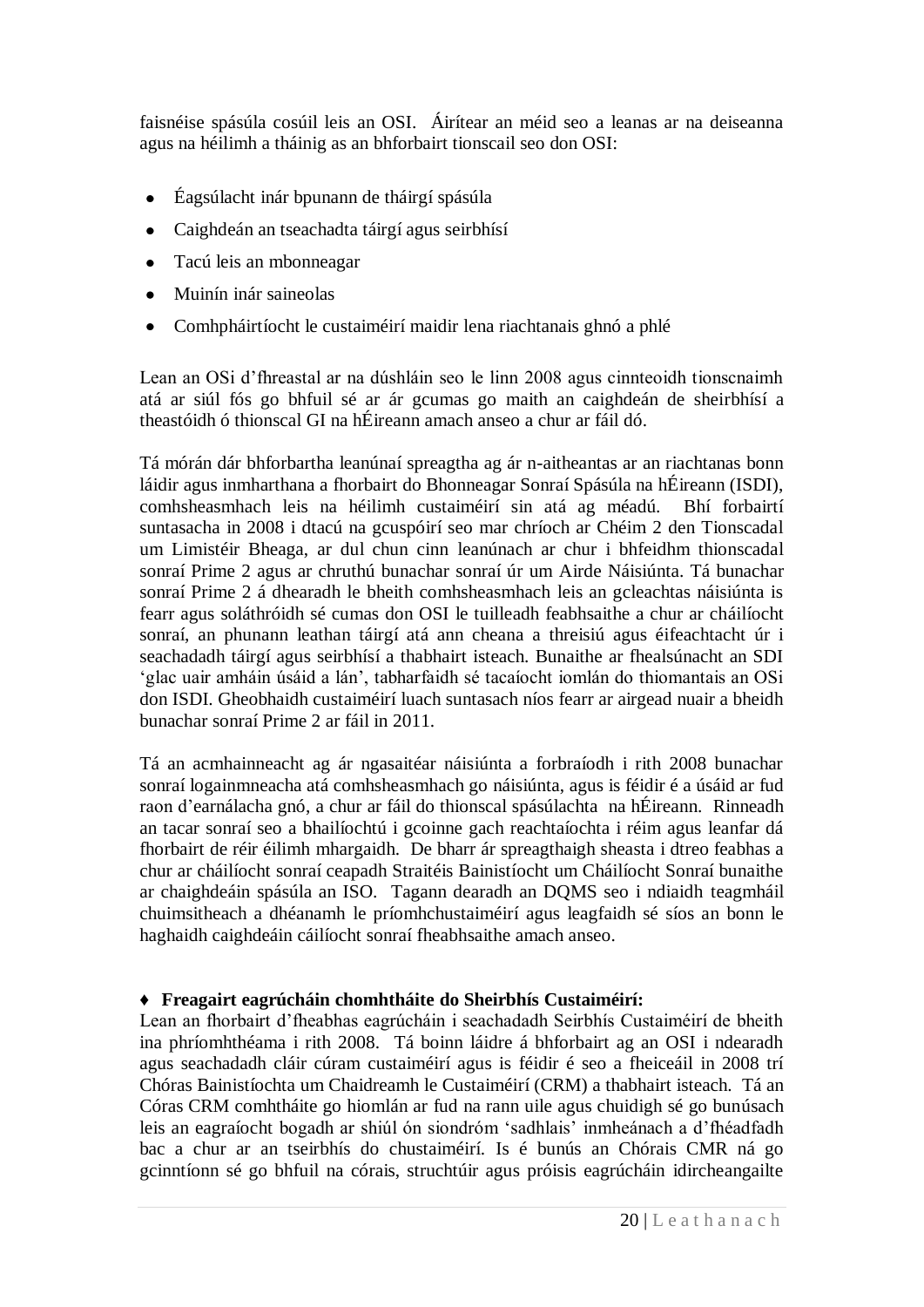d"fhonn an modh a ndéantar an tseirbhís do chustaiméirí ní hamháin a sheachadadh, ach monatóireacht agus tuairisciú a dhéanamh orthu, a éascú agus a fheabhsú.

Oibríonn an Rannóg Díolachán agus Margaíochta i ndlúth-chomhoibriú le gach eile réimse de chuid na heagraíochta ar fhorbairt táirgí agus seirbhísí úra. Tá sé ríthábhachtach a chinntiú go bhfuiltear ar an eolas go hiomlán faoi riachtanais custaiméirí ar fud réimsí táirgthe agus tacaíochta na heagraíochta d"fhonn na leibhéil seirbhíse agus feabhais do chustaiméirí a choinneáil. Le linn 2008 lean an OSI d"fhorbairt a dhéanamh ar a chórais inmheánacha cumarsáide lena chinntiú go dtéann próiseas réidh faisnéise a bhaineann le custaiméirí trí gach rannán gnó criticiúil de chuid na heagraíochta. Déanann tabhairt isteach an Chórais CRM an próiseas riachtanach seo a chomhdhlúthú.

Leanann an fhorbairt de bhonn custaiméirí níos leithne i ndeighleoga éagsúla margaidh de bheith ina phríomhchuspóir straitéiseach den eagraíocht agus táthar á bhaint amach tríd an bpolasaí gnó de leas a bhaint as an gcumas teicniúil riachtanais ghnó ár gcustaiméirí a sheachadadh.

Tá sé tábhachtach dúinne go bhfuil raon de sheirbhísí agus de tháirgí á chur ar fáil dár gcustaiméirí ag an bpraghas ceart, ar leibhéil de chaighdeáin an-arda, agus ar bhonn tráthúil. Tá sé tábhachtach go n-éistimid lenár gcustaiméirí lena chur ar ár gcumas freagairt thapa a thabhairt ar a riachtanais agus oibriú leo i réitigh a sholáthar dá gceisteanna gnó agus riachtanais ghnó, an dóigh a bhfuil siad anois agus de réir mar a fhorbróidh/leathnóidh siad amach anseo. Tá sé tábhachtach fosta don OSi go méadóidh sé ionchais na gcustaiméirí féin, ag déanamh breac-chuntais de na cumais iomlána nach scrúdaítear go minic maidir leis na sonraí ar mhórán faisnéise ar féidir leis an OSi a chur ar fáil dóibh. Go suimiúil, is é an "tacaíocht" seo seachas na sonraí atá ag éirí níos tábhachtaí do chustaiméirí agus b"fhéidir gurb é seo rud a mheas an OSi faoi bhun a luacha thar na blianta, ag a raibh mar atá amhlaidh, leibhéal thar cuimse de shaineolas atá ar fáil do gach custaiméir.

In 2008 rinneadh saintionscnamh atheagraithe le leanúint de sheirbhís custaiméirí a fhorbairt agus a fheabhsú trí fhoireann thiomanta a chruthú chun na críche seo. Is é an fócas agus na freagrachtaí a bheidh ag an bhfoireann ná an tseirbhís custaiméirí a chomhordú tríd an méid seo a leanas:

- Tacaíocht do chustaiméirí a thairiscint ar gach ceist a bhaineann le seirbhís ag teacht trí phríomhlasc agus sheirbhísí gréasáin an OSI
- $\bullet$ Monatóireacht a dhéanamh ar leibhéil agus agaí freagartha na nglaonna d"fhonn feabhas leanúnach a dhéanamh ar ár leibhéil tacaíochta
- Córas CRM an OSI maidir le ceisteanna custaiméirí a fheidhmiú agus a fheabhsú

Ag cur san áireamh an t-éileamh méadaithe agus leanúnach le haghaidh táirgí agus seirbhísí níos sofaisticiúla sa mhargadh faisnéise spásúla go ginearálta, tá sé ríthábhachtach go gcoinníonn an OSi a staid mar cheannaire margaidh sa réimse seo trí bhéim leanúnach a chur ar úsáid na bhforbairtí teicneolaíochta lena raon táirgí agus seirbhísí a mhéadú le freastal ar riachtanais custaiméirí. Beidh idirphlé leanúnach le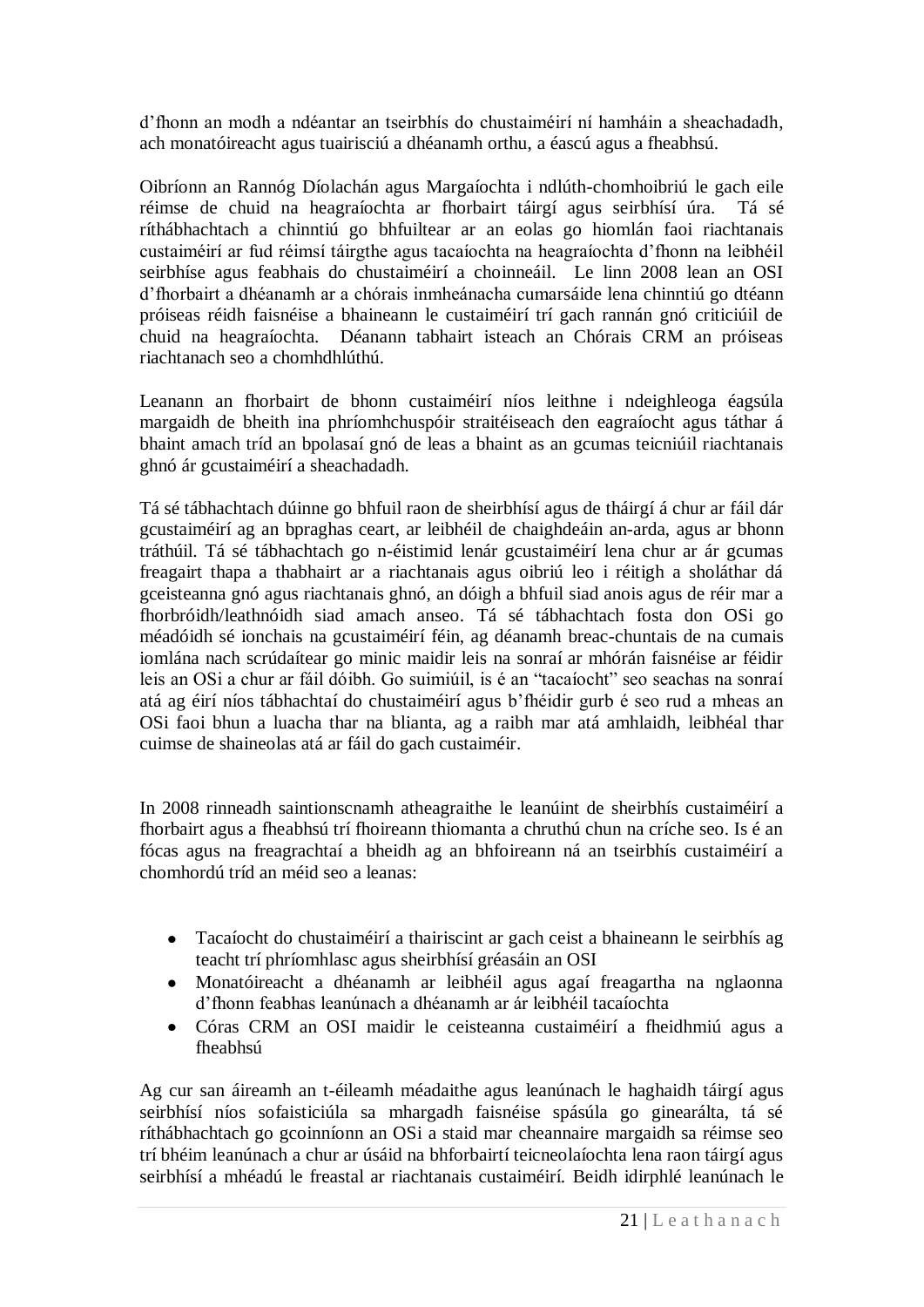custaiméirí agus béim leanúnach ar raon cuí de tháirgí agus sheirbhísí a fhorbairt ríthábhachtach, mar a léirítear, le staid margadh ceannaireachta an OSi a choinneáil.

Cinnteoidh an cur i gcrích in 2004 den tasc ollmhór a bhain le mapáil dhigiteach den tír iomlán go mór go mairfidh an OSi ábhartha do riachtanais a chustaiméirí. Sholáthair sé seo croí-mhapáil thar a bheith mionsonraithe agus cruinn don eagraíocht ar bhealach láidir agus an-solúbtha a éascóidh forbairt raon leathan de sheirbhísí faisnéise amach anseo. Go fíorthábhachtach, éascóidh sé teacht chun cinn agus forbairt a lán feidhmchlár a bheidh go hiomlán úr i ndomhan ina n-athraíonn teicneolaíocht beagnach gach lá. Dá bhrí sin leanfaidh raon éagsúil méadaitheach an OSi de sheirbhísí mapála cáilíochta agus faisnéise geografaí de thaca a chur faoi na gníomhaíochtaí tráchtála, eacnamaíocha agus sóisialta leanúnacha agus amach anseo ar fud an Stáit.

Léiríonn na samplaí thíos an dóigh a dtairgeann raon táirgí agus seirbhísí digiteacha an OSi buntáistí agus deiseanna dá bhonn custaiméirí an-éagsúil ag feidhmiú thar raon de dheighleoga margaidh. Faoi mar a léirítear, déantar an raon seo a athbhreithniú agus a nuashonrú go leanúnach.

# *Táirgí*

# *Seirbhísí Tuairiscithe ar an gComhshaoil*

Tá obair chuimsitheach i bhforbairt an táirge seo déanta ag an OSi cheana i bpáirtíocht le Suirbhéireacht Gheolaíochta na hÉireann agus leis an nGníomhaireacht um Chaomhnú Comhshaoil. Úsáideann an tairge cineálacha éagsúla de bhunachair shonraí le raon mionsonraithe d"fhaisnéis faoi láithreán ar bith agus a chomharsanacht a thabhairt, ó úsáidí stairiúla go dtí cobhsaíocht gheolaíoch agus stair uisce. Tá sé fónta ag comhairleoirí pleanála agus comhshaoil go háirithe agus ag ceannaitheoirí agus díoltóirí tithe agus maoine chomh maith.

Lainseáladh an táirge ar bhonn píolótach le hinghlacacht an mhargaidh a thástáil. Tá an t-aiseolas ó comhairleoirí comhshaoil an-dearfach. Tá obair á déanamh faoi láthair ar bhunachair shonraí faisnéise bhreise a chur leis le tuilleadh feabhais a chur ar an táirge a chinnteodh a rath ina spriocmhargadh.

# *Oideachas*

Le mórán blianta tá mapaí páipéir an OSi á n-úsáid i scoileanna i ndáil le tíreolaíocht a theagasc. Is croí-pháirt iad de theagasc an ábhair seo i scrúduithe stáit suas go dtí, agus lena n-áirítear leibhéal na hardteistiméireachta.

Le teacht ré na ríomhairí, tá a lán deiseanna úra agus corraitheacha oscailte ag úsáid na mapaí leictreonacha agus an idirlín sa réimse seo. Dá réir sin lainseálamar tionscnamh leis an Roinn Oideachais agus le Líonra Tacaíochta na Múinteoirí Tíreolaíochta leis an teicneolaíocht úr a fháil ar bhealaí úra agus cruthaitheacha. Go bunúsach, ba í an aidhm ná cúnamh a thabhairt do na múinteoirí scileanna léitheoireachta mapaí a theagasc ar bhealach spraíúil agus nuálaíoch agus dul ar aghaidh ón méid sin go dtí tuiscint agus úsáid na gCóras Faisnéise Geografaí (GIS) sa seomra ranga.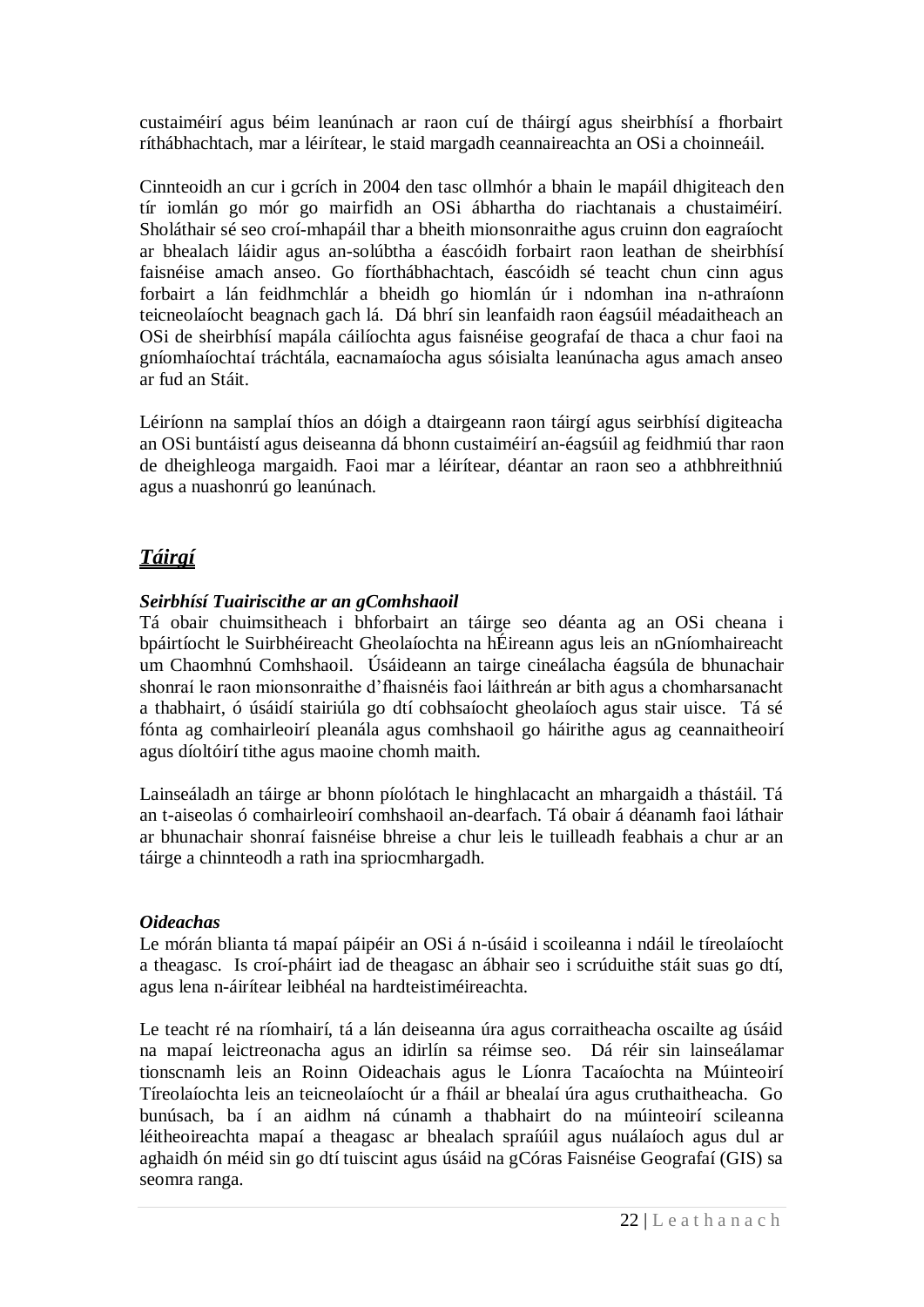Maidir leis seo, d"fhorbairt an OSi leagan dá tháirge DVD atá dírithe ar an réimse oideachais agus deartha leis na cuspóirí a léiríodh a bhaint amach. Tá éirithe go hanmhaith leis an táirge seo agus tá an Roinn Oideachais ag forbairt láithreán gréasáin úr anois le seirbhísí mapála ar líne a bheidh ar fáil i ngach scoil in Éirinn le húsáid sa seomra ranga a chumasú. D"oibrigh an OSI go dlúth leis an Roinn leis an láithreán seo a fhorbairt.

# *Líonra Gníomhairí*

Imríonn líonra gníomhairí ar fud na tíre an Osi ról tábhachtach maidir le seirbhís áitiúil a chur ar fáil do chustaiméirí an Osi agus maidir le táirgí Osi a dhíol, go príomha na Mapaí PLACE (Pleanáil, Dlí, Talmhaíocht, Tógáil agus Innealtóireacht) arb é an earnáil ghairmiúil a phríomhghrúpa custaiméirí. Tá an earnáil seo ag cur tús anois leis an bpacáiste pleanáil formáide digití úir a tugadh isteach le deanaí agus tá a fhios aici cad í acmhainneacht an táirge dhigitigh seo agus tá sí ag tosú lena réadú. Le linn 2008 bhíothas ag déanamh iarrachtaí leanúnacha le húsáideoirí mapaí páipéir traidisiúnta a thiontú go táirgí mapaí digiteacha.

# *Seirbhísí*

# ♦ *r-Sheirbhísí Rialtais*

Is príomhchuid thábhachtach é seo de pholasaí reatha an Rialtais agus tá staid lárnach aige i straitéis an OSi.

Braitheann polasaí agus pleanáil éifeachtach ar an gcumas anailís a dhéanamh ar shraitheanna díchosúla d"fhaisnéis. Dá réir sin, tá bunachair shonraí chomhtháite le comhthéacs suímh ríthábhachtach i ndáil le hanailís sonraí níos gaiste a chur ar fáil agus, ar deireadh, gearrtar an costas agus méadaítear an éifeachtacht. Léiríonn na samplaí seo a leanas éifeachtúlacht úsáid bunachair shonraí dá leithéidí.

- tá córais mhonatóireachta agus rialaithe riaracháin na Roinne Talmhaíochta maidir le híocaíochtaí CAP agus REP bunaithe ar theicneolaíocht GIS agus ar tháirgí mapála an OSI. Chuireann úsáid an córais seo agus táirgí bainteacha ar chumas na hÉireann riachtanais iniúchta AE maidir leis na scéimeanna seo a chomhlíonadh.
- braitheann an clár um nuachóiriú atá á dhéanamh ag an Údarás Clárúcháin Maoine (Clárlann na Talún roimhe seo) ar mhapáil dhigiteach an OSi. Go sonrach, déanfaidh an teicneolaíocht seo méadú suntasach ar chumas an PRA tuilleadh leathnaithe a dhéanamh ar chlárú teideal in Éirinn agus imreoidh sé páirt lárnach i dtionscadal tíolactha leictreonaigh reatha an PRA a chur i bhfeidhm go rathúil. Go deimhin, chuir straitéis ríomhsheirbhíse an PRA an tseirbhís do chustaiméirí ag lár a shamhla seachadta trí rochtain áisiúil a chur ar fáil ar a bhonn ríomhthaifead d"fhóiliónna agus phleananna comhdaithe agus d"fhaisnéis bhainteach trí chuardach ar líne ag úsáid táirgí mapála digití an OSi.
- soláthraíonn láithreán gréasáin Shuirbhéireacht Ordanáis Éireann a bunaíodh le déanaí, [www.OSiSmartmaps.ie](http://www.osismartmaps.ie/) rogha do chustaiméirí maidir le Mapaí atá comhlíontach le Clárlann na Talún, Mapaí Gaoithe agus Mapaí Ortafótagrafaíochta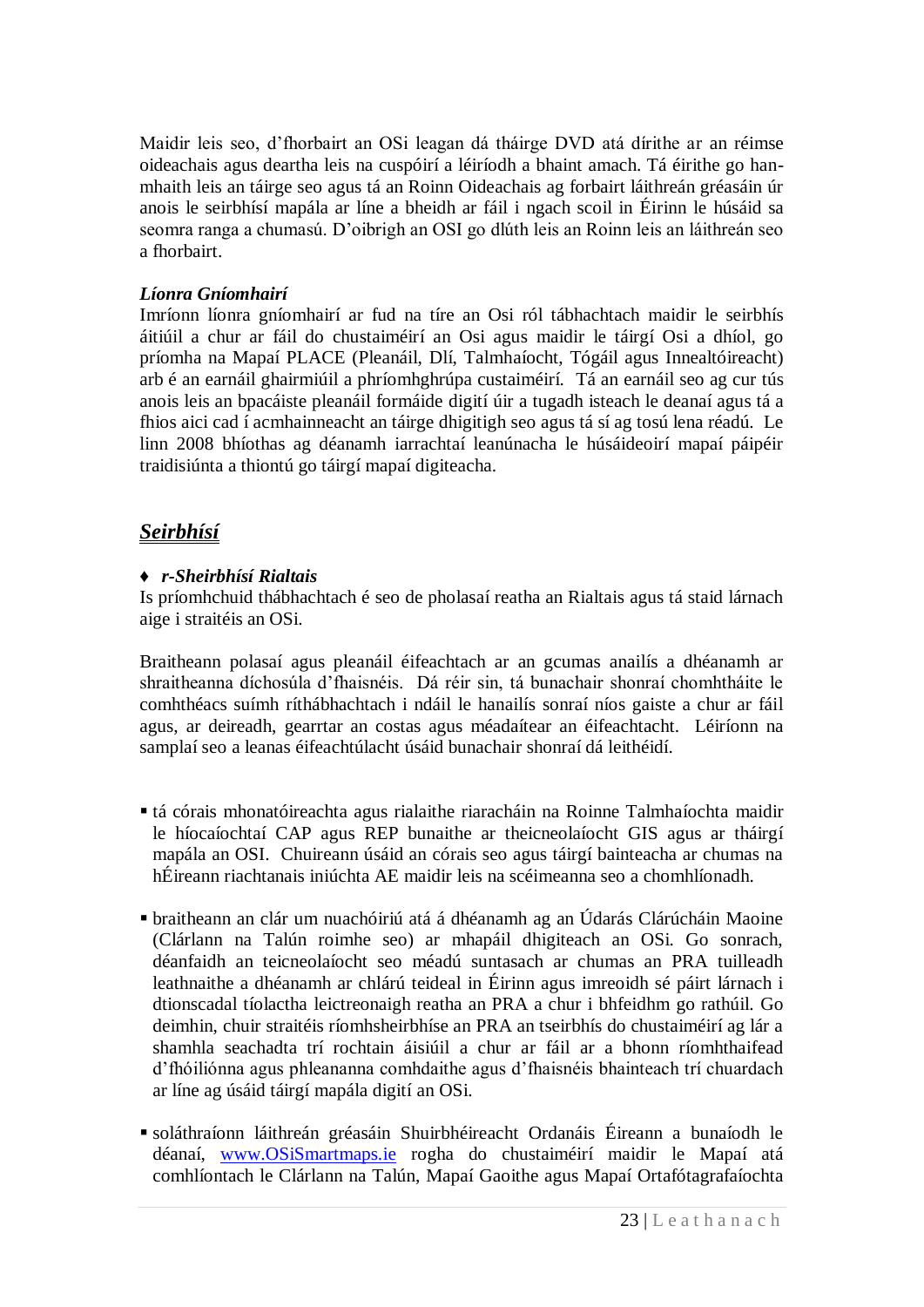a cheannach agus a íoslódáil i bhformáid PDF. Tugann sé deis fosta do chustaiméirí Tuarascálacha Comhshaoil a ordú ar líne agus déantar iad a sheoladh trí ríomhphost nó tríd an bpost chuig an gcustaiméir laistigh de dhá lá oibre.

# ♦ *Seirbhísí Éigeandála*

Imríonn sonraí an OSi ról an-tábhachtach maidir le hobair na seirbhísí éigeandála, na nGardaí agus gairmithe sláinte a éascú. Ó mhapáil leibhéal sráide an-sonraithe go dtí forbhreathnú cruinn ar réigiún, soláthraíonn ár sonraí faisnéise digití faisnéis suímh ríthábhachtach i roinnt príomhlimistéar. Déanann na huirlisí mapála digití atá ar fáil do phearsanra ceannais agus rialaithe suíomhanna beachta teagmhas a aimsiú, agus dá bhrí sin freagairt láithreach a chumasú a chuideodh le coir thromchúiseach a sheachaint agus le saolta a shábháil ar deireadh. Leis an bhfaisnéis a sholáthraíonn mapáil dhigiteach an OSi, is féidir an bealach is gaiste agus is fearr (ní gá gur an bealach is gairide é) a shainaithint go tapa, ag cur ceantair brú tráchta san áireamh.

Ag leibhéal foriomlán, is féidir le sonraí geografacha comhtháite faisnéis thábhachtach ar phatrúin choireachta, tarlaithe dóiteáin agus teagmhas eile le haghaidh tuairiscithe agus anailís thréimhsiúil a chur ar fáil, ag cuidiú leo, tríd sin, dul i gcion ar phleanáil acmhainní agus ar thuar teagmhas.

# ♦ *Fóntais - Gás, Leictreachas agus Teileachumarsáid*

Imríonn faisnéis gheografach príomhról i mbainistíocht sócmhainní (an gá le bonneagar fisiciúil a sholáthar agus monatóireacht a dhéanamh air agus athruithe agus athsholáthairtí riachtanacha a chur i bhfeidhm) agus i ngníomhaíochtaí oibriúcháin (an gá le foirne athchóirithe agus cothabhála a bhainistiú agus na hacmhainní daonchumhachta atá ar fáil a úsáid) cuideachtaí fóntas. Cuireann úsáid sonraí geografacha an OSi ar chumas cuideachtaí dá leithéidí éifeachtacht oibriúcháin a mhéadú, agus freagairt a thabhairt ar éigeandálaí ar mhodh tapa agus éifeachtúil, agus seirbhís éifeachtach agus chostéifeachtúil a chur ar fáil do chustaiméirí.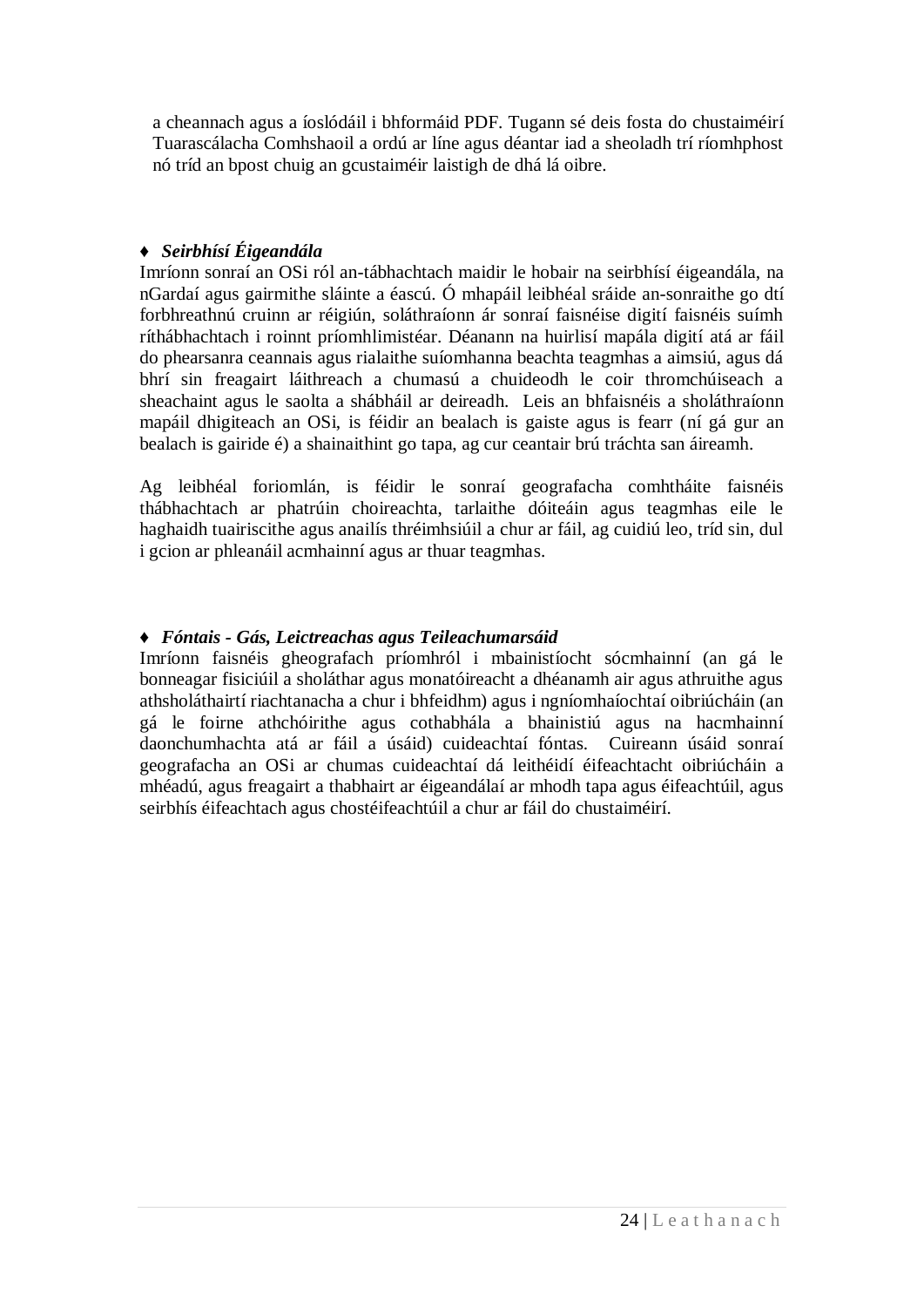# **ACMHAINNÍ DAONNA**

Imríonn an réimse HR ról tábhachtach i réadú straitéisí gnó an OSi trí dhlúthoibriú leis an mbainistíocht líne i ngach rannóg le forbairt agus cur i bhfeidhm beartas agus tionscnamh cuí dírithe ar lucht oibre oilte, solúbtha agus ardspreagtha a bheidh ábalta freagairt a thabhairt ar na héilimh atá os comhair na heagraíochta a fháil. Sa chomhthéacs seo tugann an Rannóg HR comhairle do bhainisteoirí líne ar athrú a chur i bhfeidhm ar an dóigh a ndéantar gnó an OSi a bhainistiú agus a sheachadadh ag féachaint d"fheabhas leanúnach a chur ar éifeachtach agus costéifeachtúlacht na noibríochtaí agus úsáid acmhainní ar fud na heagraíochta.

Meastar an bhainistíocht rathúil ar athrú mar thábhacht bhunúsach do bhaint amach iomlán spriocanna agus chuspóirí straitéiseacha na heagraíochta. Ar fud stair amra an OSi léirigh an eagraíocht inoiriúnaitheacht maidir le freastal ar thonnta de réir a chéile de nuálaíocht agus athrú teicneolaíochta trí intinn oscailte ar thaobh a Daoine de d"idéanna úra agus do bhealaí úra le torthaí a fháil. D"fhonn leanúint d"fhorbairt ar chroí-inniúlacht na heagraíochta seo d"athrú a bhainistiú cuireadh tionscnamh i gcrích in 2008 a bhain le Grúpa Bainistíochta chun na críche seo a leanas:

- Cúnamh a thabhairt don Ghrúpa Bainistíocht lena láidreachtaí reatha in athrú a bhainistiú
- Scileanna agus eolas gach bainisteora in athrú a bhainistiú a fhorbairt  $\bullet$
- Mothú coláisteach láidir aidhme a chur i measc an Ghrúpa Bainistíochta  $\bullet$ maidir lena comhbhrí rannpháirtíochta in athrú a bhainistiú
- Deis a chur ar fáil leis an gcleachtas is fearr a fhorbairt agus Grúpa Bainistíochta a éascú le foghlaim óna chéile

Bhí an tionscnamh an-inchiallaithe agus chuir sé deiseanna ar fáil don Ghrúpa Bainistíochta le haghaidh raon de thionscadal foghlama gníomhaíochta a leanfaidh dá chinntiú go ndéanfar an bhainistíocht ar athrú seo a chomhtháthú isteach i bpróiseas bainistíochta leanúnach an OSI.

Is gné thábhachtach í na struchtúir chuí a bheith i bhfeidhm le maoirseacht a dhéanamh ar athrú a chur i bhfeidhm lena chinntiú gur féidir tuairimí agus idéanna gach leasa eagrúcháin a chur san áireamh go háirithe nuair a bhíonn tionscnaimh um athrú mórscála á mbreathnú. Léiríodh go bhfuil rannpháirtíocht an Choiste Comhpháirtíochta san OSI ina ghné an-tábhachtach lena chinntiú go bhfuiltear ag déanamh athrú a bhainistiú ar mhodh íogair agus straitéiseach. Chuir rannpháirtíocht an Choiste Comhpháirtíochta le linn 2008 i gCóras Faisnéis Bhainistíochta méid suntasach le rath foriomlán chur i bhfeidhm an Chórais sin.

Le linn 2008 lean bainistíocht chorparáideach fhoriomlán na nDaoine san OSI de bheith trí na prionsabail agus na cuspóirí a chuimsítear sa dhoiciméad straitéiseach "Daoine a Bhainistiú go Straitéiseach". Díríonn an doiciméad seo ar dhá cheist ríthábhachtacha – cur go gníomhach le torthaí gnó agus corparáideacha rathúla a chomhlíonann ionchais custaiméirí a bhaint amach agus tacaíocht a thabhairt d"fhorbairt dhaoine an OSi d"fhonn na torthaí a réadú. Is é cuspóir lárnach den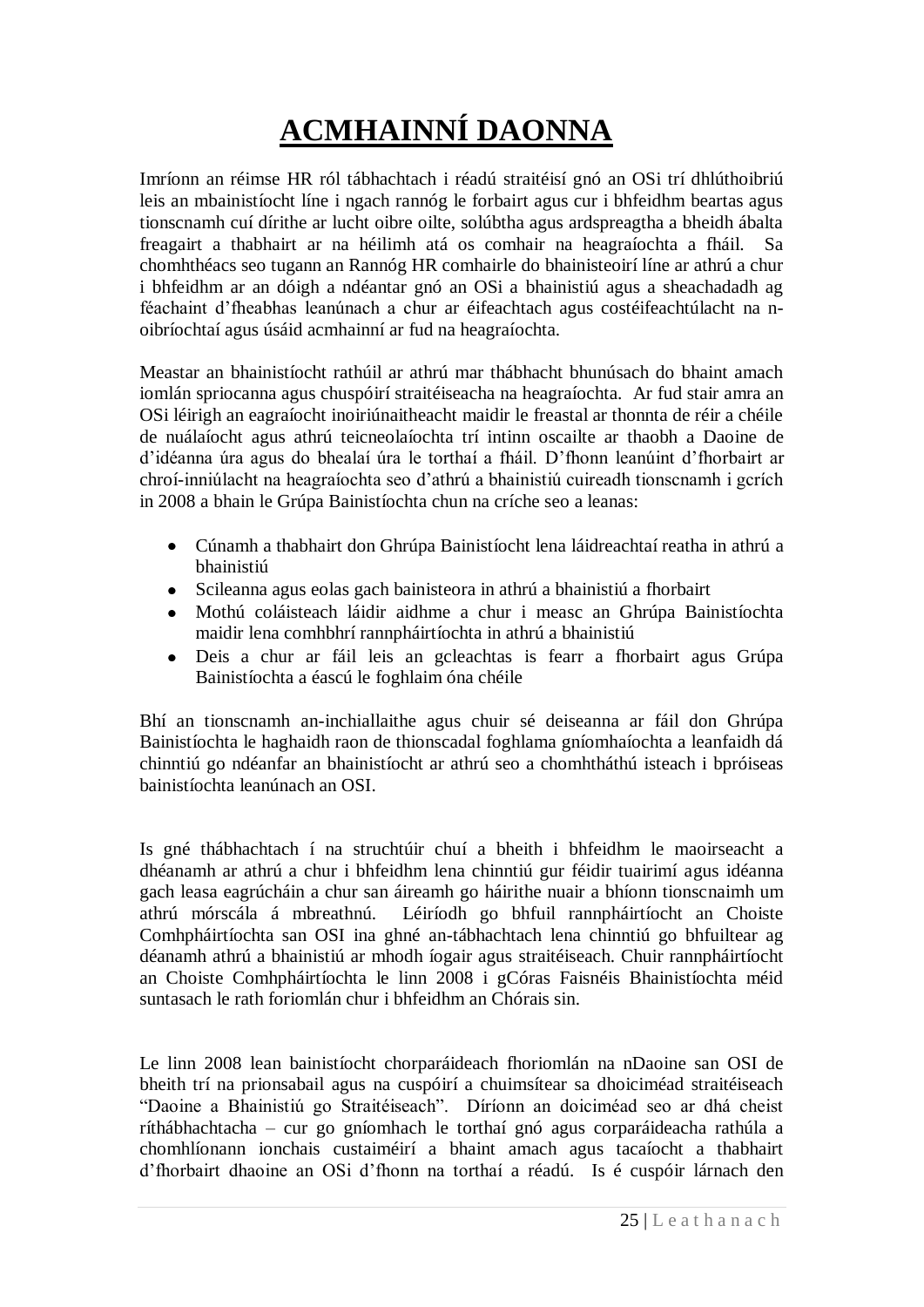straitéis ná cúnamh a thabhairt d"fhoireann an OSi lena bhfeidhmíocht agus a nacmhainneacht phearsanta a uasmhéadú i dtimpeallacht oibriúcháin dhúshlánach atá ag athrú go gasta.

Tá an bhainistíocht ar fheidhmíocht mar chuid thábhachtach do bhainistíocht fhoriomlán na nDaoine san OSI. Faoi na forálacha a leagtar síos sa Chóras Bainistíochta & Forbartha Feidhmíochta (PMDS) ní mór don fhoireann bainistíochta agus maoirseachta a chinntiú go gcuirtear a nDaoine ar an eolas faoina bhfuiltear ag súil uatha chomh maith le haiseolas a chur ar fáil ar an dóigh a bhfuil an fheidhmíocht oibre sin ag dul ar aghaidh. Cuireann an PMDS le feabhas leanúnach ar fheidhmíocht trí chloí leis na horduithe seo a leanas:

- Feidhmíocht aonair agus foirne a ailíniú le spriocanna an OSI
- Soiléireacht a chur ar fáil i gcuspóirí a leagan amach agus spriocanna feidhmíochta bainteacha le haghaidh daoine aonair agus foirne
- Meicníocht a chur ar fáil le haghaidh monatóireacht a dhéanamh ar dhul chun cinn

Le linn 2008 leanadh den PMDS a chur i bhfeidhm ar fud na heagraíochta le rátaí arda comhsheasmhacha de chomhlánuithe agus thuairsceáin. Tá an PMDS nasctha le córas dul chun cinn inmheánach an OSI agus is é an bonn le haghaidh dul chun cinn breisíoch tuarastal.

Tá forbairt agus cur i bhfeidhm leanúnach den PMDS comhsheasmhach leis an tarmligean níos mó d"fhreagracht bhainistíochta Daoine do na bainisteoirí líne. I rith 2008 leanadh den phrionsabal seo a chur ar aghaidh ag dearbhú go soiléir gur faoin fhoireann agus faoina bainisteoirí atá an fhreagracht as feidhmíocht a bhainistiú go príomha. Tagann oiliúint baill foirne aonair agus pleananna forbartha ón PMDS agus tá siad bunaithe ar na riachtanais scileanna na heagraíochta. Caitheadh iomlán de 1.7% de chostais phárolla in 2008 ar oiliúint agus forbairt sheachtrach don fhoireann ag gach leibhéal san eagraíocht. Ba ionann é seo agus méadú de 20% ar chaiteachas na bliana anuraidh. Ina theannta sin, reáchtálann an OSI méid suntasach d"oiliúint agus fhorbairt inmheánach ar raon de chórais agus chláir a bhaineann le hobair theicniúil. Tugann sé seo, in éineacht leis an gcaiteachas oiliúna agus forbartha, an OSI go dtí laistigh de thrí agus de cheithre faoin gcéad den tiomantas airgeadas párolla iomlán sa réimse tábhachtach seo d"fhorbairt acmhainní.

Ba í príomhfhorbairt in 2008 ná an ghné acmhainní daonna den Chóras Faisnéis Bhainistíochta a chur i bhfeidhm. Forbraíodh an córas seo go rathúil thar thréimhse ama agus rinneadh é a rolladh amach ar bhainisteoirí líne le linn 2008. Baineann tábhacht agus ábharthacht shainiúil leis an gCóras Faisnéis Bhainistíochta seo do threoshuíomh úr na Feidhme Acmhainní Daonna san OSI. I rith 2008 chumasaigh an córas raon de cheisteanna cuí agus áitiúla ar bhainistíocht acmhainní daonna a chineachadh do bhainisteoirí líne. Áireofar ar na tairbhí a bhaineann leis an gCóras Faisnéis Bhainistíochta an méid seo a leanas:

 $\bullet$ Feabhas ar fhaisnéis bhainistíochta agus tuairisciú ar raon de cheisteanna acmhainní daonna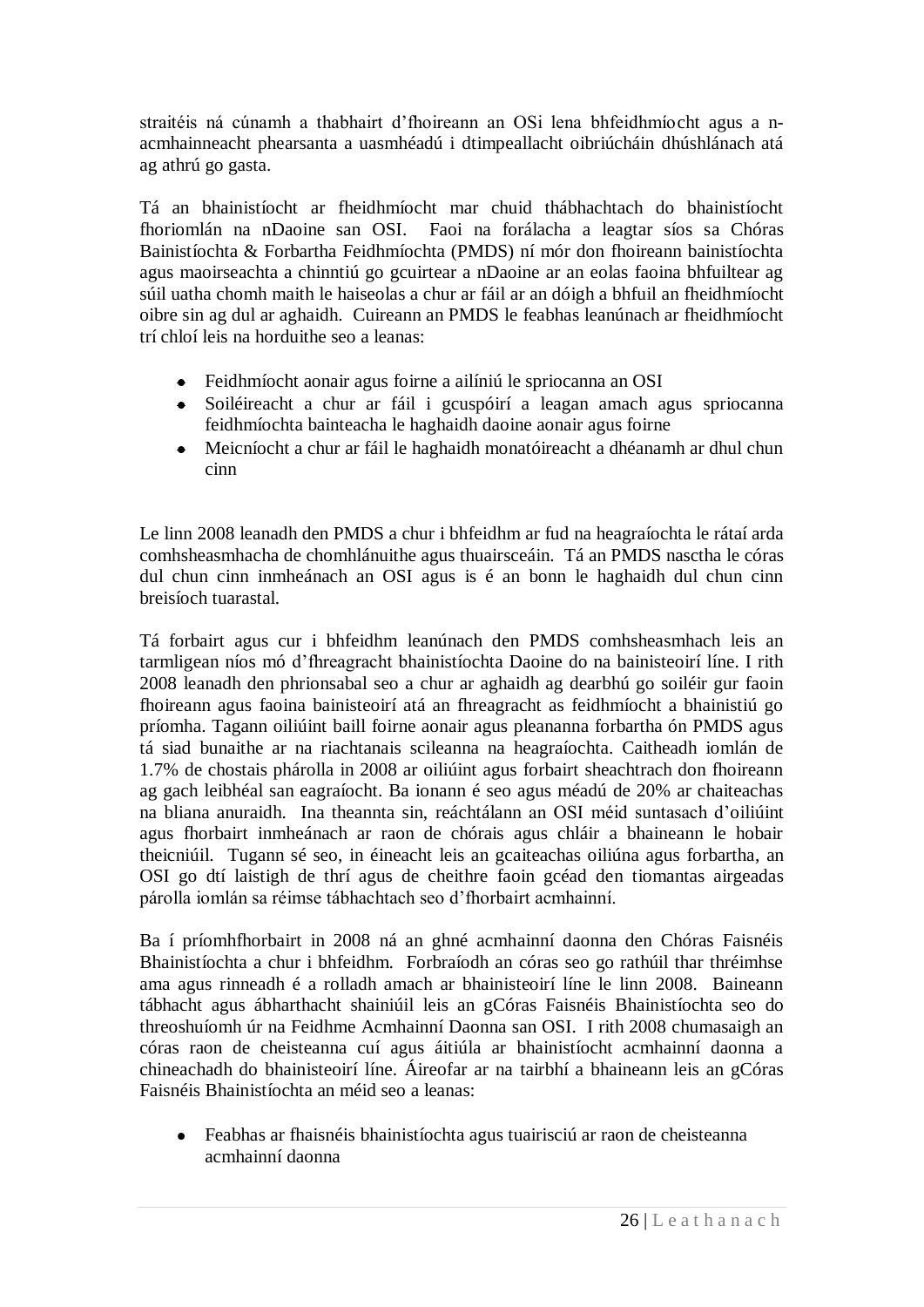- Feabhas ar phróisis lena n-áirítear déanamh ar shiúl le roinnt de phróisis atá  $\bullet$ as dáta
- Níos mó éifeachtachta i riarachán agus seirbhísí feabhsaithe don fhoireann
- Córas comhtháite d"acmhainní daonna, riarachán agus oiliúint/forbairt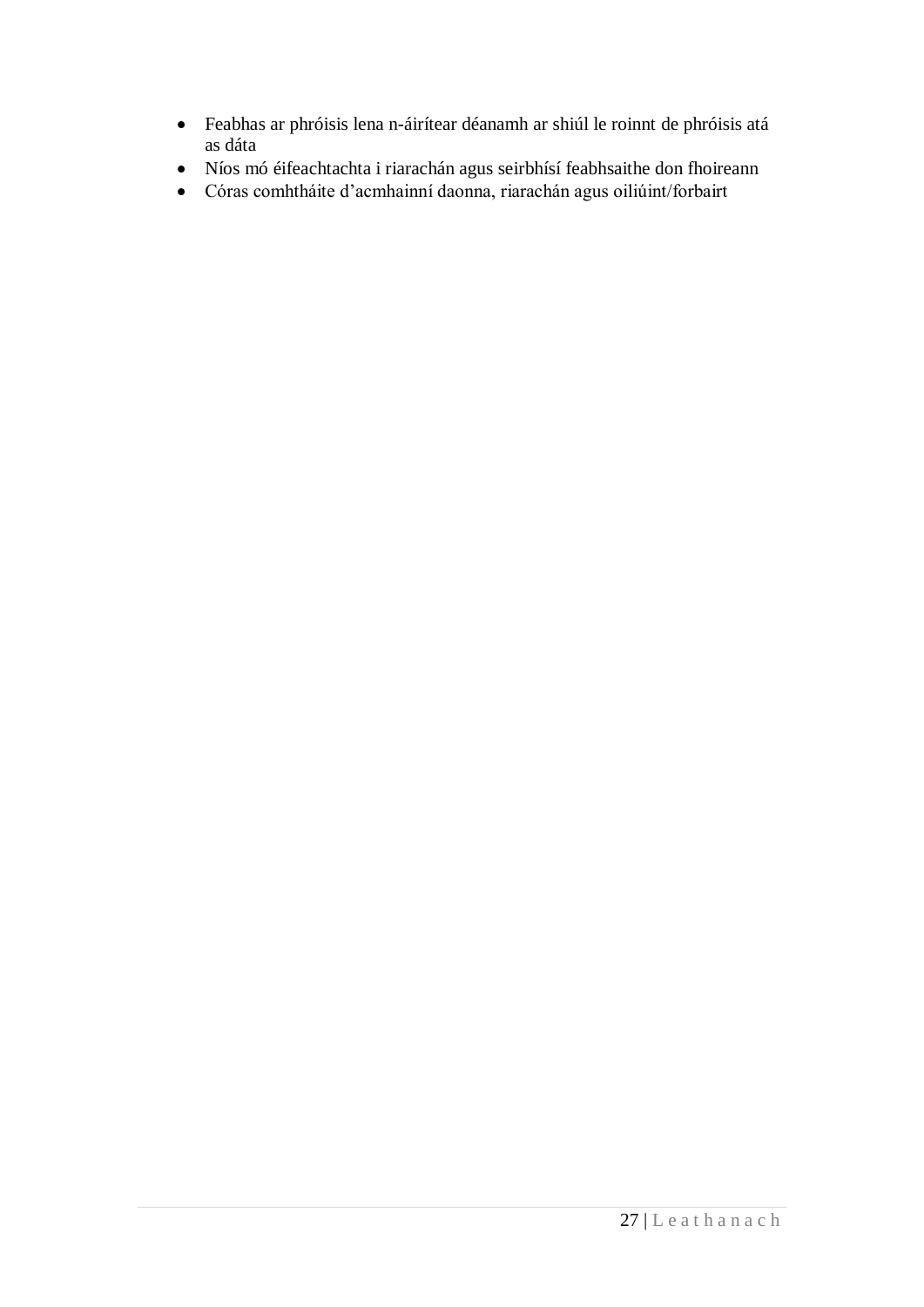# **SEIRBHÍSÍ CORPARÁIDEACHA**

Tá freagracht ag Rannóg na Seirbhísí Corparáideacha as:

- a chinntiú go gcloítear le hoibleagáidí na heagraíochta faoi chóid chleachtais an rialachais chorparáidigh agus reachtaíocht bhainteach
- tacaíocht Rúnaíochta agus riaracháin a sholáthar don Bhord
- an próiseas um Bainistíocht Riosca a chomhordú ar fud na heagraíochta
- na cleachtais agus nósanna imeachta Sláinte agus Sábháilteachta a fhorbairt agus a bhainistiú don eagraíochta.
- an líonra bonneagair ar fud chóiríocht láraithe agus réigiúnach an OSi a bhainistiú
- an Plean Gnó Seirbhísí Corparáideacha bliantúil a sheachadadh

# *Rialachas Corparáideach*

Cuimsíonn ról an Rialachais Chorparáidigh san OSI maoirseacht agus cur i bhfeidhm na gcód cleachtais reachtúil agus neamhreachtúil a bhfuil d"oibleagáid ar eagraíocht cloí leo i gcomhlíonadh a freagraíochtaí mar ghníomhaireacht stáit.

Le linn 2008 rinne Rannóg na Seirbhísí Corparáideacha roinnt d"athbhreithnithe córasacha lena chinntiú go rabhthas ag cloí le Cód Cleachtais na Ranna Airgeadais maidir le Rialachas Comhlachtaí Stáit lena n-áirítear Comhaltaí Boird agus Baill Foirne. Lena chois sin chinntigh Rannóg na Seirbhísí Corparáideacha gur cuireadh forálacha an Achta um Eitic in Oifigí Poiblí 1995 agus an Achta um Chaighdéain in Oifigí Poiblí 2001 faoi mar atá feidhm acu maidir le Comhaltaí Boird, oifigigh shinsearacha agus poist ainmnithe ar bith san eagraíocht i bhfeidhm go haonfhoirmeach agus gur cloíodh go hiomlán leo.

# *Bord an OSi agus a fhochoistí:*

# *- Bord an OSi:*

Tá 10 gcomhalta ar Bhord Shuirbhéireacht Ordanáis Éireann arna gceapadh ag an Aire Airgeadais faoi fhorálacha an Achta um Shuirbhéireacht Ordanáis Éireann 2001. Le linn 2008, bhuail an Bord le chéile 9 n-uaire agus ar lá eile le straitéis chorparáideach na heagraíochta a phlé agus a athbhreithniú go sainiúil.

# *- An Coiste Iniúchta:*

Cuimsíonn Coiste Iniúchta an Bhoird na Comhaltaí Boird, an tUasal Liam Egan agus an tUasal Pat W. Fenton agus tá sé faoi chathaoirleacht an Uasail Liam Eagan. Bhuail an Coiste le chéile go rialta i rith 2008 agus déantar miontuairiscí chruinnithe uile an Choiste Iniúchta a scaipeadh ar chomhaltaí uile an Bhoird agus ar an POF agus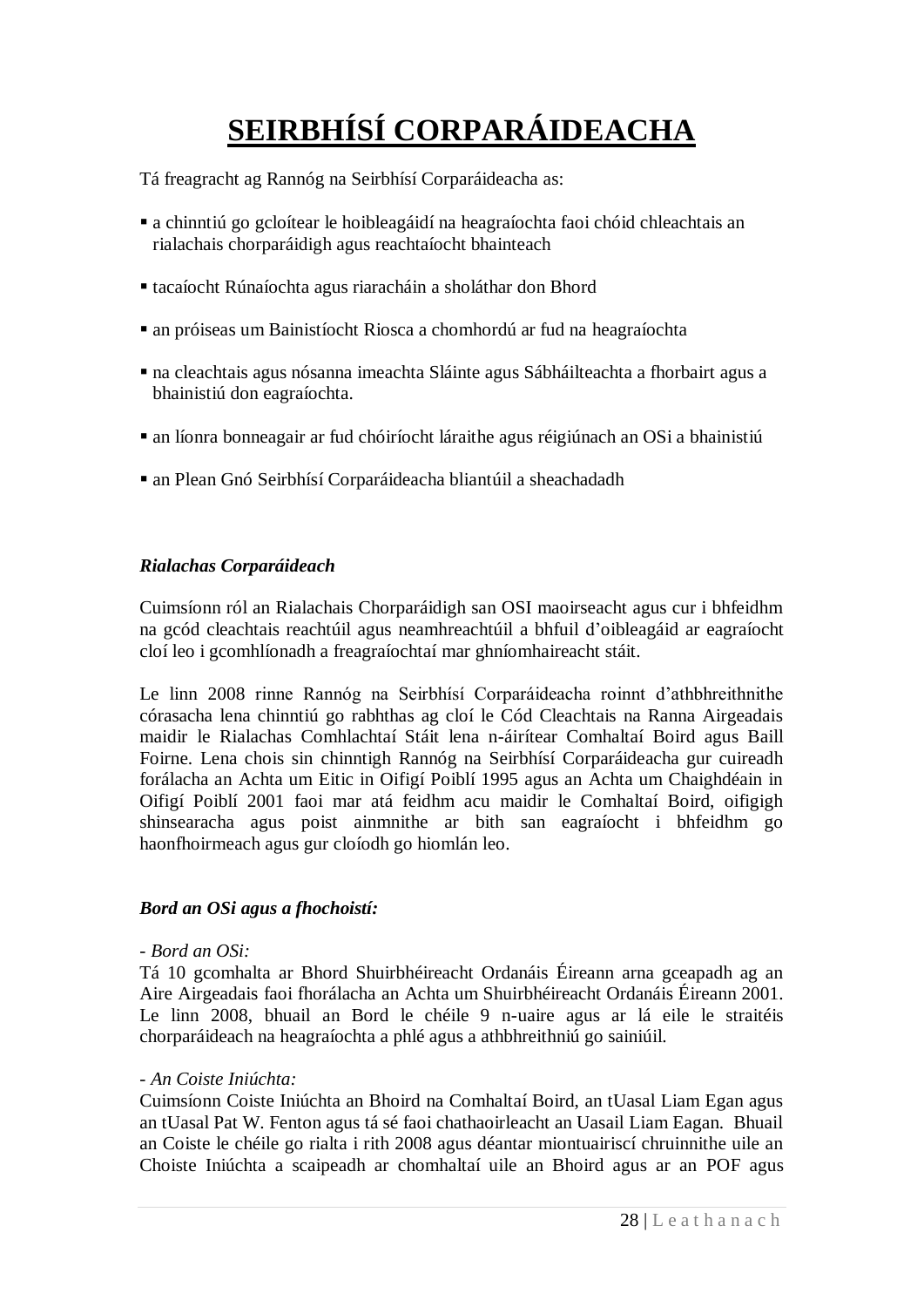cuireann Cathaoirleach an Choiste Iniúchta nuashonruithe faoi na ceisteanna ag na Cruinnithe Boird ar fad ar fáil. Tá rochtain agus an gCoiste Iniúchta ar saineolas seachtrach ar bith a theastaíonn le comhlíonadh éifeachtúil a fhreagrachtaí a éascú. Tuairiscíonn an tIniúchóir Inmheánach go díreach don Choiste Iniúchta más gá.

# *- An Coiste um Chaiteachas Caipitiúil:*

Bunaithe le luacháil a dhéanamh ar thionscadail chaipitil mholta ina mbeidh an caiteachas nó ina bhfuil an chosúlacht ann go mbeidh an caiteachas níos mó ná €250,000, ní raibh feidhm ar an gcoiste teacht le chéile i rith 2008. Chuimsigh an bhallraíocht an tUasal Kevin Bonner mar chathaoirleach, Liam Egan, Anthony Murray, Liam O"Farrell agus Rory Scanlan.

# *Táillí Comhaltaí Boird:*

Tá an táille bhliantúil atá iníoctha le Comhaltaí an Bhoird do 2008 de réir an ráta a d"fhaomh an Aire Airgeadais agus is seo mar a leanas é:

Cathaoirleach: €14,000.00 Comhaltaí Boird (9): €9,000.00 a dhuine

# *Luach Saothair an Phríomhfheidhmeannaigh:*

Faigheann an Príomhfheidhmeannach, an Iníon Geraldine Ruane, a luach saothair faoi shocruithe a bhaineann le Comhlachtaí tráchtála Stát-urraithe (HAY) an POF. In 2008 fuair an Iníon Ruane an méid seo a leanas:

# **~ Rátaí buntuarastail**

| 1 Eanáir 2008 | $\Rightarrow$ | €152,765.40 sa bhliain                                                                |
|---------------|---------------|---------------------------------------------------------------------------------------|
| 1 Márta 2008  | $\Rightarrow$ | $\epsilon$ 160,499.06 sa bhliain (de bharr méadaithe                                  |
| $2.5\%$ )     |               |                                                                                       |
|               |               | 1 Meán Fómhair 2008 $\Rightarrow$ $\theta$ 164,511.17 sa bhliain (de bharr mhéadaithe |
| $2.5\%$ )     |               |                                                                                       |
|               |               |                                                                                       |

### ~ **Bónas:**

€32,116.42 a íocadh ar 6 Márta 2008 maidir le feidhmíocht in 2007.

# **Bainistíocht Riosca:**

# *- An próiseas maidir Bainistíocht Riosca:*

Tá Clár Bainistíochta Riosca dea-fhorbartha ag an OSI a thaifeadann agus a léiríonn an raon de bhearta leanúnacha nó aon uaire a bhfuil gá leo, leis an raon éagsúil de na rioscaí a shainaithnítear a mhaolú. Tá freagracht ag bainisteoirí sinsearacha as monatóireacht agus bainistíocht a dhéanamh ar a rioscaí féin agus éilítear orthu tuarascálacha dul chun cinn a chur ar fáil ar bhonn rialta le bearta maolaithe beartaithe agus riosca breise a thuairisciú de réir mar a thagann siad chun cinn.

Déanann Coiste Iniúchta an Bhoird agus an tIniúchóir Inmheánach a thuairiscíonn go díreach leis an gCoiste Iniúchta an Clár Riosca a ghlacadh agus a mhaoirsiú de réir gnáthaimh. Tugtar comhairle don Bhord faoi na príomhrioscaí a bhíonn ann ag deireadh gach ráithe nó níos minice nuair a thagann Riosca tromchúiseach chun cinn nó nuair a bhíonn sé ar tí tarlú.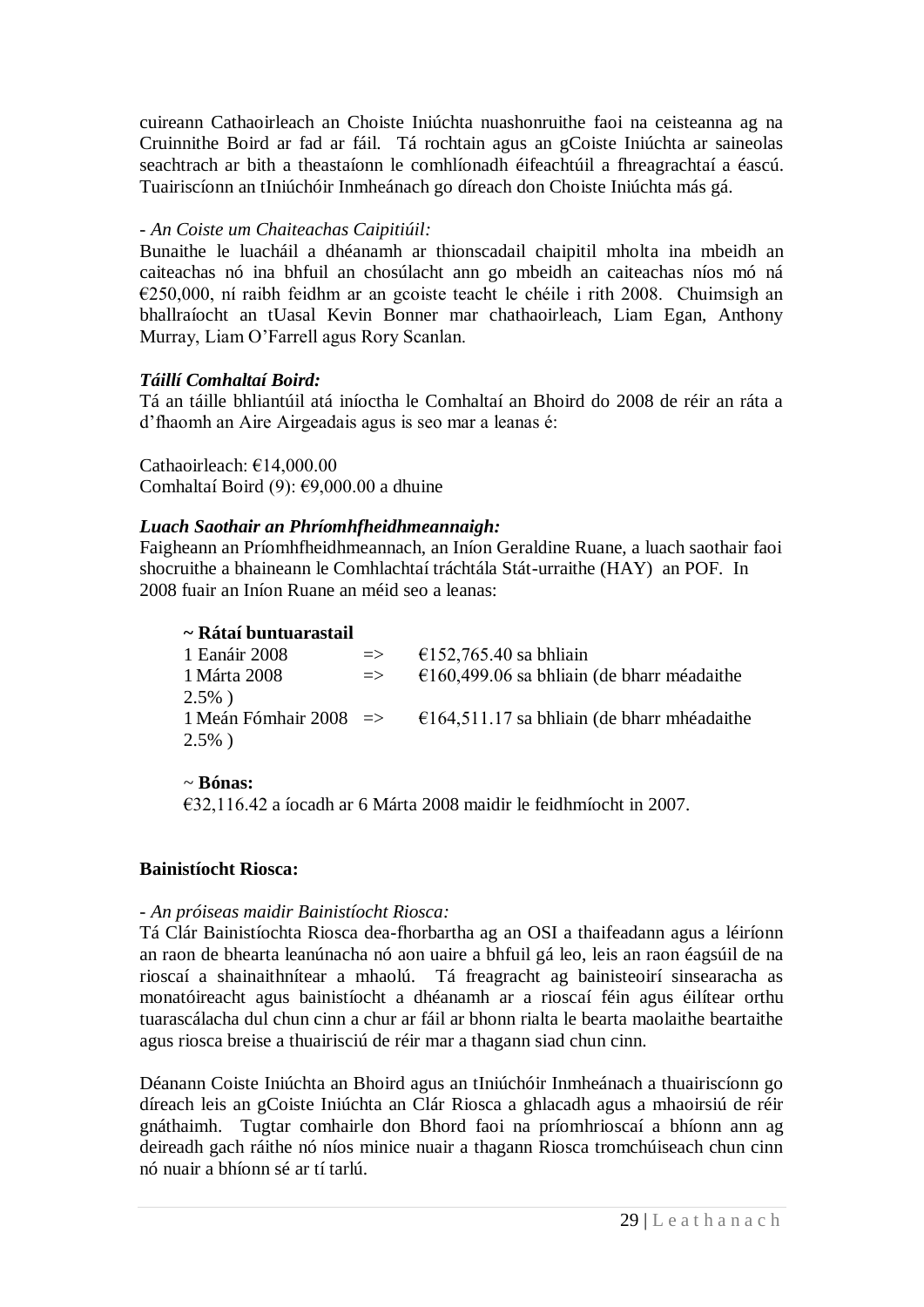### *- Bearta Maolaithe Mór-Rioscaí in 2008:*

I lár 2008 cuireadh mórthionscadal leictreach i bhfeidhm ag ionad ceanncheathrún an OSi a bhain leis an bpríomhsheomra innealra leictrigh a athsholáthar agus a athlonnú. Thug an Oifig na nOibreacha Poiblí tacaíocht don tionscadal an-chasta seo, agus mar thoradh ar a chur i gcrích rathúil baineadh ar shiúl riosca suntasach de bhristeach cumhachta, a tharla de bharr iarmhairt na tuile san íoslach ina raibh trealamh an chéad seomra innealra nó de bharr gur theip ar an gcóras go díreach mar gheall ar an seomra leictreach a bheith ag éirí sean

Chuir an cinneadh soláthar a dhéanamh do chúltaca iomlán gineadóra mar chuid den tionscadal seo chomh maith le castacht an tionscadail. Bhí Oifig na nOibreacha Poiblí bainteach le saineolas gairmiúil a bhí ríthábhachtach d"fhonn an tionscadal seo a chur i gcrích go rathúil a sholáthar. Soláthraíonn an bonneagar leictreach a rinneadh as é seo agus atá gaolmhar leis na nósanna imeachta bunaithe atá i bhfeidhm anois, leibhéal de chosaint a chinntíonn leantacht an ghnó sa chás go dtarlódh bristeach sa phríomhleictreachas ag an ionad agus déanann sé ar shiúl go héifeachtach leis an bpríomhriosca sa láthair seo, riosca nach bhféadfaí a choinneáil in eagraíocht ina mbraitheann na custaiméirí agus na fostaithe go hiomlán beagnach ar rochtain a bheith acu ar bunachar sonraí lárnach an OSi.

# **Sláinte & Sábháilteacht Chorparáideach:**

Aithníonn Suirbhéireacht Ordanáis Éireann a freagrachtaí maidir le sábháilteacht, sláinte agus leas ag an obair maidir lena fostaithe agus le baill an phobail a bhféadfadh a hoibríochta cur isteach orthu. Is é polasaí na heagraíochta cloí leis na riachtanais ábhartha uile sláinte, sábháilteachta agus leasa mar íoschaighdeán agus cloí le cóid chleachtais agus treoirlínte ábhartha más cuí. Téann an fhreagracht as Sábháilteacht agus Sláinte ag an obair ón leibhéal is airde Bainistíochta trí go dtí oibríochtaí bainisteoirí líne agus na foirne. Níl ceisteanna S&S coimhdeach do ghnó an OSi, ach tá sé mar chuid dá chroíláir. Bhuail an Coiste Sláinte agus Sábháilteachta, a chuimsíonn ionadaithe foirne agus bainistíochta le chéile cúpla uair, agus rinne siad athbhreithniú ar dhoiciméid, nósanna imeachta agus chleachtais ag féachaint d"fheasacht sábháilteachta san eagraíocht a chur chun cinn tuilleadh.

Rinneadh an tionscnamh in 2007 maidir le Dífhibrileoirí a thabhairt isteach san eagraíocht lena haonaid arna rolladh amach chuig an gceanncheathrú i mBaile Átha Cliath agus i sé oifig réigiúnacha uile na heagraíochta a fhorbairt tuilleadh anois go dtí an bpointe ina bhfaigheann foireann Gharchabhrach dheonach na heagraíochta a noiliúint athnuachana inmheánach gach 90 lá de réir an chleachtais is fearr arna fhógairt ag Foras Croí na hÉireann. Rinneadh costas na hoiliúna seo a íosmhéadú tríd an gcur chuige "cuir oiliúint ar an oiliúnaí" agus cinntiú mar sin gur féidir le Comhairleoir Sláinte & Sábháilteachta na heagraíochta an oiliúint athnuachan riachtanach uile a sheachadadh anois.

### **Bainistíocht cóiríochta corparáidí;**

### *- Cothabháil ar chóiríocht:*

Cuireann bainistíocht na cóiríochta ag ionad ceanncheathrún an OSi ag Páirc an Fhionnuisce agus ag na 6 Oifig Réigiúnacha (Corcaigh, Inis, Cill Chainnigh, Longfort, Sligeach agus Tuaim) a dúshláin féin i láthair. Cuimsíonn an t-ionad ceanncheathrún líon d"fhoirgnimh ollásacha ach atá ag éirí sean suite ar os cionn 17 n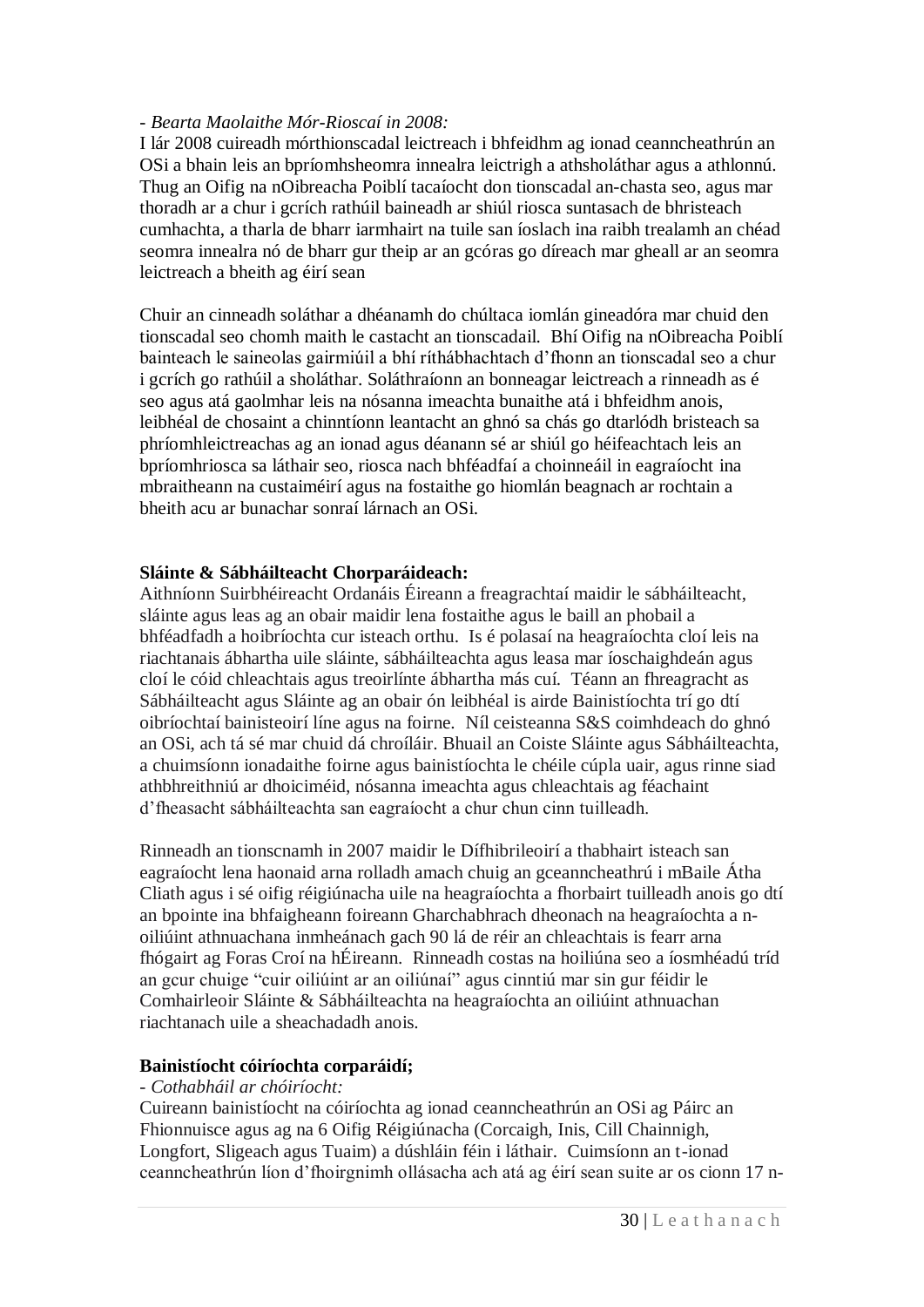acra. Fiú i ngnáthobair chothabhála go gcaithfear an aird is iomláine agus is féidir a thabhairt do dhroch-impleacht ar bith a d"fhéadfadh tarlú maidir leis na struchtúir chaomhnaithe seo.

Tá ionchur Oifig na nOibreacha Poiblí ríthábhachtach lena chinntiú ní hamháin go ndéantar slánchúis na bhfoirgneamh seo a chosaint ach go gcabhródh timpeallacht na hoibre don fhoireann le riachtanais eagraíochta chomh maith le hard-iontaofacht ar theicneolaíocht agus ar an mbonneagar a thagann leis sin. Tá sé tábhachtach go gcuirtear aitheantas agus tuiscint in iúl in athbhreithniú bliantúil ar bith maidir leis an leibhéal acmhainní agus an saineolas gairmiúil a thugann Oifig na nOibreacha Poiblí don OSi i mbainistíocht a gceisteanna dúshlánacha cóiríochta.

# *- OSi agus Freagracht Chorparáideach:*

Chuir Suirbhéireacht Ordanáis Éireann roinnt beart/tionscnamh i bhfeidhm in 2008 agus meastar go bhfuil tionchar dearfach acu ar "Lorg Carbóin" na heagraíochta in úsáid neamhéifeachtach fuinnimh a laghdú.

- *Soilsiú Leictreach:* Tugadh Braiteoirí Gaireachta isteach i líon limistéar in 2007 agus rinneadh an tionscnamh seo a leathnú tuilleadh in 2008. Cinntíonn siad seo go dtéann soilse i limistéar amach, i ndiaidh do thréimhse ama a shocraítear dul thart, mura mbíonn aon duine sa limistéar sin agus ní chuirfear ar siúl arís iad go dtí go mbraitear láithreacht éigin sa limistéar ag cinntiú mar sin go gcoinnítear úsáid leictreachais na heagraíochta chomh íseal agus is féidir sna limistéir seo.

- **Éifeachtacht Teicneolaíocht Faisnéise:** In 2007, rinne an OSi tionscadal trínar tugadh úsáid níos comhtháite de chórais FT isteach agus ba é an tionchar a bhí aige seo ná gur laghdaíodh an gá le hilchórais oibriúcháin a reáchtáil ar leithligh trí fhreastalaí aonair a úsáid

**- Freastalaithe TF:** Ó mhí Mheán Fómhair 2007 tá an OSi ag úsáid freastalaithe le húsáid chumhachta níos ísle (suas le 25% ar shamhlacha roimhe sin, a sholáthraíonn méadú i bhfeidhmíocht in aghaidh an vata leictreachais de suas go dtí 169%) agus ag plé riachtanais an OSi i ndáil le costas agus tionchar comhshaoil éilimh chumhachta a aonaid sonraí a laghdú.

In 2008 tá sé tuartha go leanfaidh na tionscnaimh thuas ar aghaidh agus go deimhin go méadóidh siad. Déanfar iarrachtaí le deiseanna ag a mbeidh tionchar dearfach ar Lorg Carbóin na heagraíochta a shainaithint.

*An Coiste um Fhuinneamh:* Tacaithe ag tionscnamh Oifig na nOibreacha Poiblí, bunaíodh "Coiste um Fhuinneamh" a bhain le hionadaithe foirne agus bainistíochta araon arb é a n-ordú ná an fuinneamh a úsáideann an eagraíocht san iomlán a laghdú.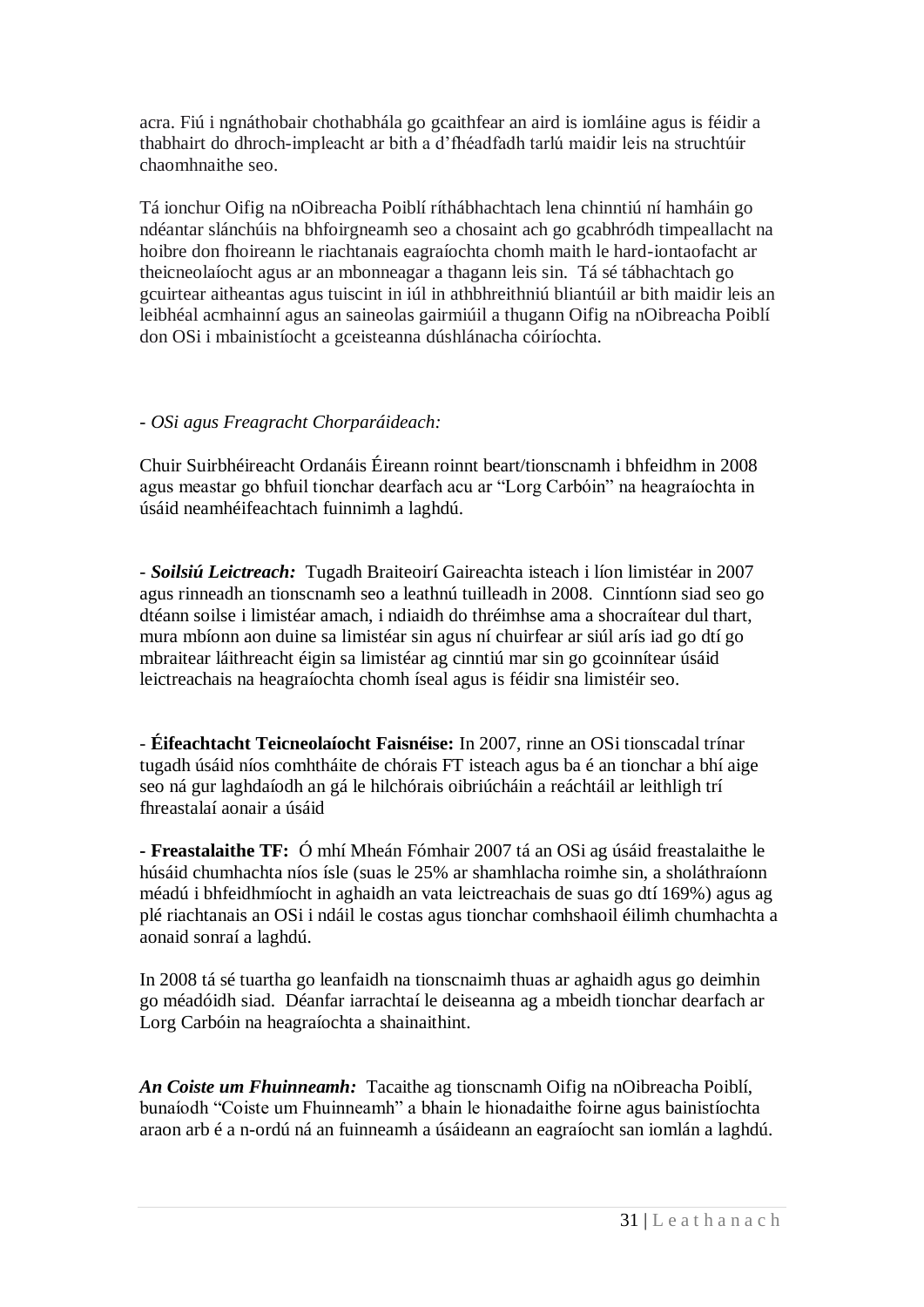# **ATHBHREITHNIÚ AIRGEADAIS**

# **Ioncam Trádála**

Ba é an tIoncam Trádála don bhliain dar críoch 31 Nollaig 2008 ná € 22.2m arbh ionann é sin agus méadú de 3% thar 2007. Bhí an toradh seo tacaithe ag dlúthchaidreamh leanúnach lenár mbonn custaiméirí agus rinneadh líon de chonarthaí custaiméirí ilbhliantúla úra le linn na bliana, .i. an tÚdarás um Bóithre Náisiúnta, An Post, Bord Iascaigh Mhara, an Roinn Cumarsáide, Tuaithe & Gaeltachta, an Roinn Cosanta, an Roinn Oideachais agus Eolaíochta, Eirgrid, eNet, Feidhmeannacht na Seirbhíse Sláinte, Páirceanna Náisiúnta agus Fiadhúlra, Ollscoile na hÉireann, Gaillimh.

Léirigh díolacháin laistigh de Shiopa na Príomhoifige agus den líonra Gníomhairí ar fud na tíre, arbh ionann iad agus 15% de na díolacháin sonrascaithe uile, laghdú de 28% de bharr an choir chun donais eacnamaíoch ghinearálta agus go sonrach, de bharr an mhaolaithe leanúnaí san earnáil tógála in 2008. Tá an Líonra Gníomhairí suite go straitéiseach ar fud na tíre agus freastalaíonn sé ar iolarthacht de chustaiméirí gairmiúla cosúil le hAiltirí, Innealtóirí agus Suirbhéirí. Tacaítear leis an earnáil seo trí roinnt de thionscnaimh straitéiseacha cosúil le hOiliúint ar an láithreán, Feabhas ar Úsáid Táirgí trí thiontú ó mhapaí páipéir go dtí mapaí digiteacha agus leathnú ginearálta den raon táirgí.

Leanann ioncam ceadúnas cóipchirt de bheith coinnithe ag leibhéal maith toisc go naithníonn gairmithe agus baill an phobail an luach a bhaineann le cóipeáil údaraithe mapaí laistigh den timpeallacht ghnó.

De réir an tSainordaithe Náisiúnta, agus cé nach bhfuil sé nasctha le sruth ioncaim ar bith, leantar de dhul chun cinn suntasach a dhéanamh lena chinntiú go gcothaítear agus go bhfeabhsaítear mapáil an leasa phoiblí uile ag leibhéal ardchaighdeáin.

Léiríonn an tabhairt isteach in 2008 de Chóras Faisnéis Bhainistíochta saincheaptha, a sholáthraíonn príomhshonraí le cúnamh leis an anailís ar chostais tionscadal ar fud na heagraíochta forbairt thábhachtach sa bhainistíocht ar éifeachtúlacht agus éifeachtacht ar fud na heagraíochta. Cumasaíonn an MIS trédhearcacht níos mó maidir le haitheantas costas idir obair a dhéanann an eagraíocht i ndáil leis an leas poiblí agus réimse tráchtála an ghnó.

# **Costais Oibriúcháin**

Ba ionann an Costas Táirgthe agus Díolachán agus €18.6m, arbh ionann é sin agus laghdú 1% thar an mbliain roimhe sin. I measc na n-athruithe suntasacha bhí Tuarastail agus Pánna (méadú €0.5m) de bharr dámhachtainí pánna comhpháirtíochta caighdeánaí. Mapáil Foinsithe Lasmuigh (laghdú de €1.1m) de bharr iarchur an chéad leasaithe eile de 5000 mapáil sraithe i ndiaidh drochdhálaí eitilte a theastaigh le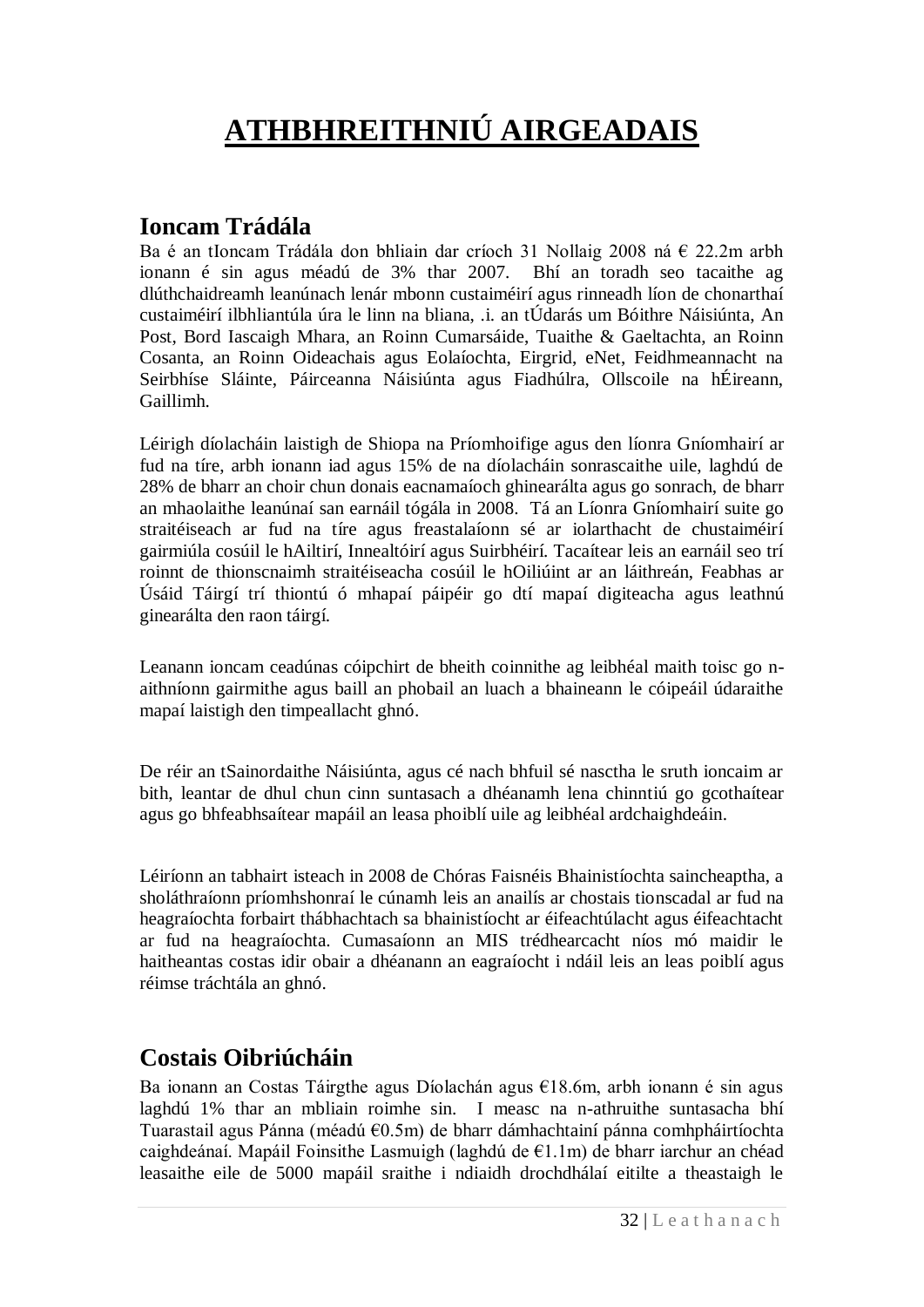haghaidh sonraí amha a bhailiú, go príomha. I measc athruithe eile bhí costais TF (méadú de €0.4m) toisc gur cuireadh breischonarthaí cothabhála i ngníomh le haghaidh córais táirgthe chriticiúla.

Ba ionann Caiteachas Dáilte agus Riaracháin agus €11.2m, arbh ionann é sin agus 7% thar an mbliain roimhe sin le ranníocaíochtaí ó Thuarastail agus Phánna (méadú de €0.3m) de bharr boilscithe ar thuarastail, íocaíochtaí Pinsin (méadú de €0.5m) de réir pinsinéirí breise le linn 2008 agus ar deireadh Foráil le haghaidh Drochfhiach (méadú de €0.1m) in aitheantas na timpeallachta eacnamaíche deacair laistigh den earnáil seirbhísí tógála.

D"fhonn an caighdeán cuntasaíochta FRS 17 in 2005 a thabhairt isteach (Tuairisciú airgeadais ar shochair scoir) theastaigh luacháil achtúire neamhspleách bhliantúil agus iarchostas le haghaidh seirbhís pinsin agus ús ar dhliteanais scéime a bheith sa Chuntas Ioncaim agus Caiteachais agus ar deireadh léiriúchán den dliteanas pinsean iarchurtha iomlán sa Chlár Comhardaithe.

Ba ionann an costas foriomlán in Ioncam agus Caiteachas 2008 agus €8.1m agus ba ionann an dliteanas iomlán sa Chlár Comhardaithe amhail 31 Nollaig 2008 agus €116m.

# **Deontas an Oireachtais**

Ba é an Deontas i gCabhair bliantúil a fuarthas ón Roinn Cumarsáide, Fuinnimh agus Acmhainní Nádúrtha na €5.97m in 2008 agus tá laghdú suntasach tagtha air le 5 bliana anuas. Fuarthas an toradh seo le cúnamh ón bhfás díolacháin tráchtála agus bainistíocht fhócasaithe ar laethanta féichiúnaithe.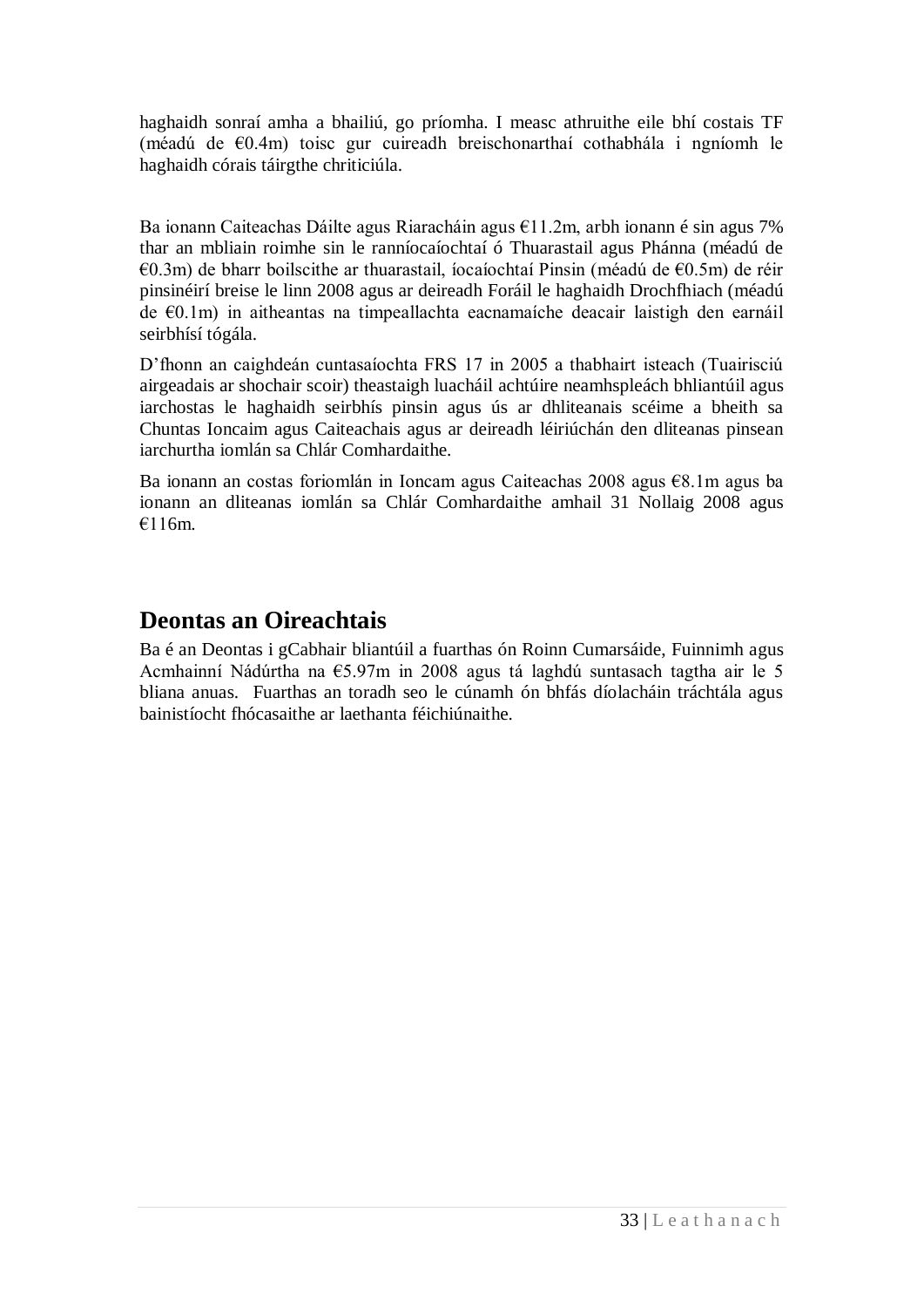**Suirbhéireacht Ordanáis na hÉireann**

**Ráitis Airgeadais**

**Don bhliain dar críoch 31 Nollaig 2008**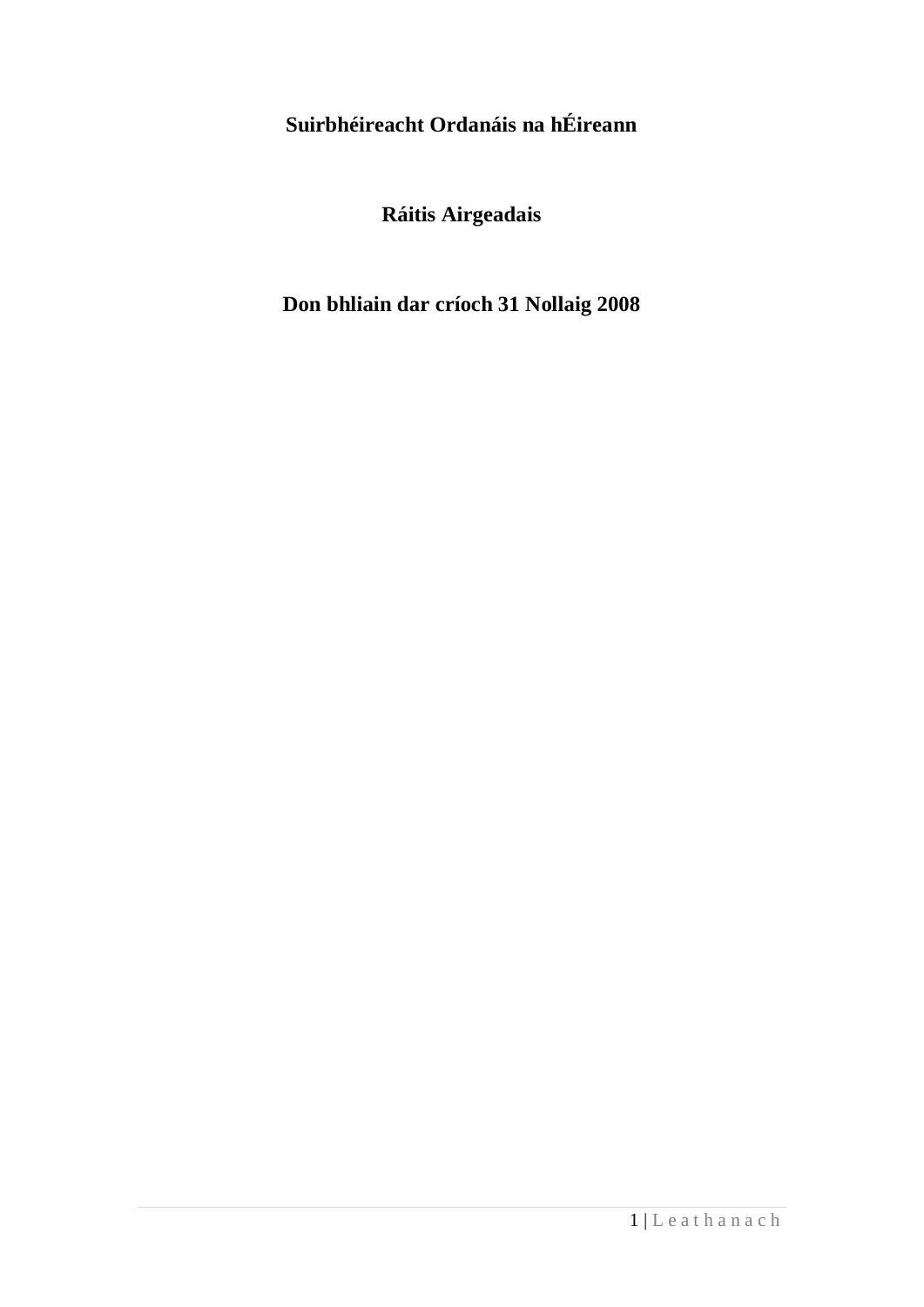# **CLÁR NA nÁBHAR - Ráitis Airgeadais**

| COMHALTAÍ BOIRD AGUS FAISNÉIS EILE                  | 3 <sup>1</sup> |
|-----------------------------------------------------|----------------|
| RÁITEAS MAIDIR LE FREACHTACHTAÍ NA gCOMHALTAÍ BOIRD | $\overline{4}$ |
| RÁITEAS MAIDIR LE RIALÚ AIRGEADAIS INMHEÁNACH       | 5              |
| TUARASCÁIL AN tARD-REACHTAIRE CUNTAS AGUS CISTE     | $\tau$         |
| POLASAITHE CUNTASAÍOCHTA.                           | 10             |
| AN CUNTAS IONCAIM AGUS CAITEACHAIS                  | 13             |
| CLÁR COMHARDAITHE AMHAIL 31 NOLLAIG                 | 15             |
| RÁITEAS MAIDIR LE SREABHADH AIRGID THIRIM           | 17             |
| NÓTAÍ A GHABHANN LEIS NA RÁITIS AIRGEADAIS.         | 18             |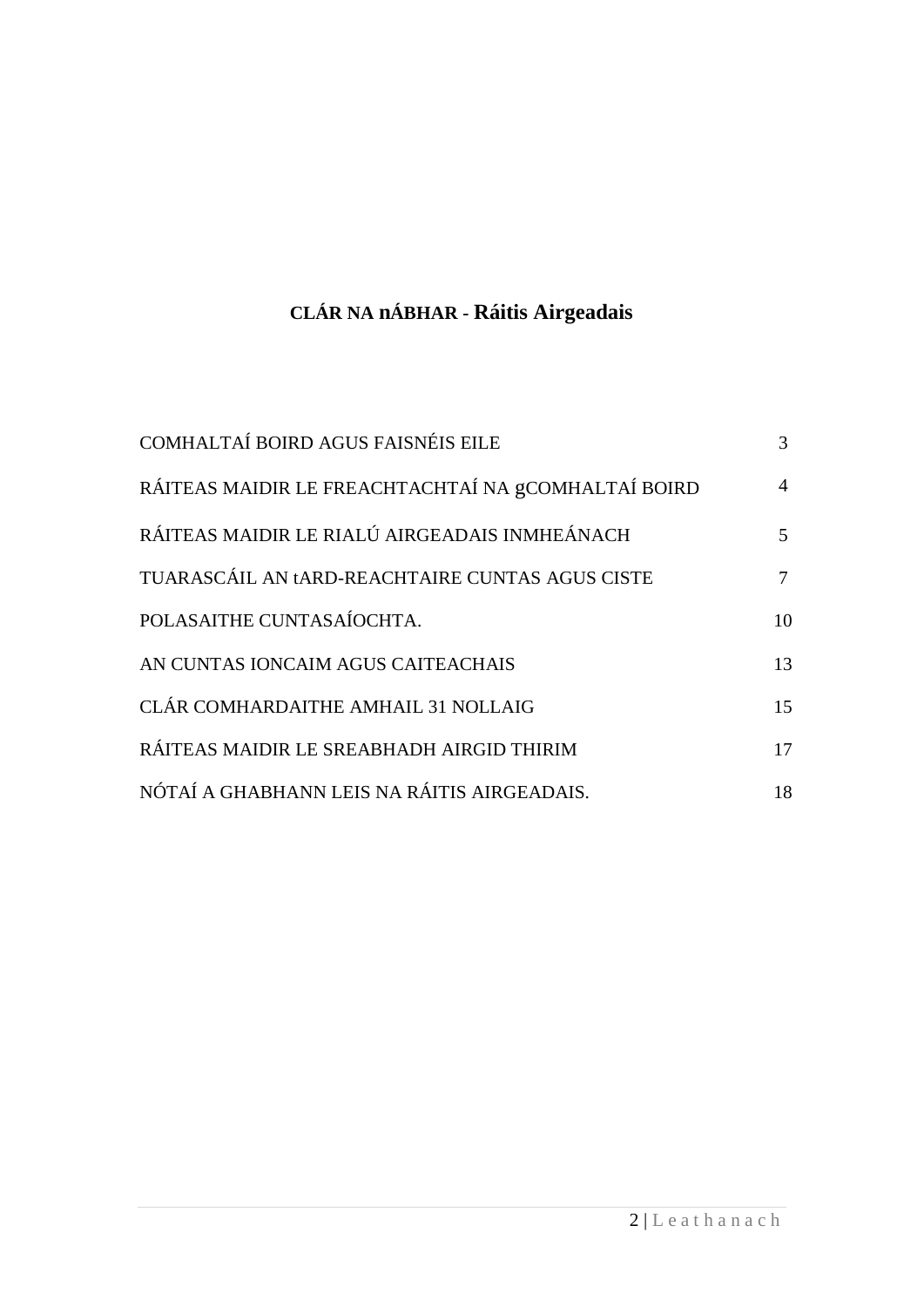# **COMHALTAÍ BOIRD AGUS FAISNÉIS EILE**

#### **Comhaltaí Boird amhail 31 Nollaig 2008 Aturnae**

An tUasal Kevin Bonner – Cathaoirleach Aturnaetha McCann Fitzgerald

An tUasal Pat W. Fenton Baile Átha Cliath. 1.

An tUasal Michael D. Hayes

An tUasal Anthony Murray

An tUasal Liam O'Farrell

An tUasal Noel Ryan

An tUasal Rory M. Scanlan

An Iníon Geraldine Stafford

An tUasal Bill Attley 2 Plás Mháistir an Chuain

An tUasal Liam Egan An Lárionad Seirbhísí Airgeadais Idirnáisiúnta

#### **Iniúchóir Baincéir**

| An tÁrd-Reachtaire Cuntas agus Ciste | Banc na hÉireann       |
|--------------------------------------|------------------------|
| Bloc an Státchiste                   | an tSráid Mhór         |
| Caisleán Bhaile Átha Cliath          | Baile Bhlainséir       |
| Baile Átha Cliath. 2.                | Baile Átha Cliath. 15. |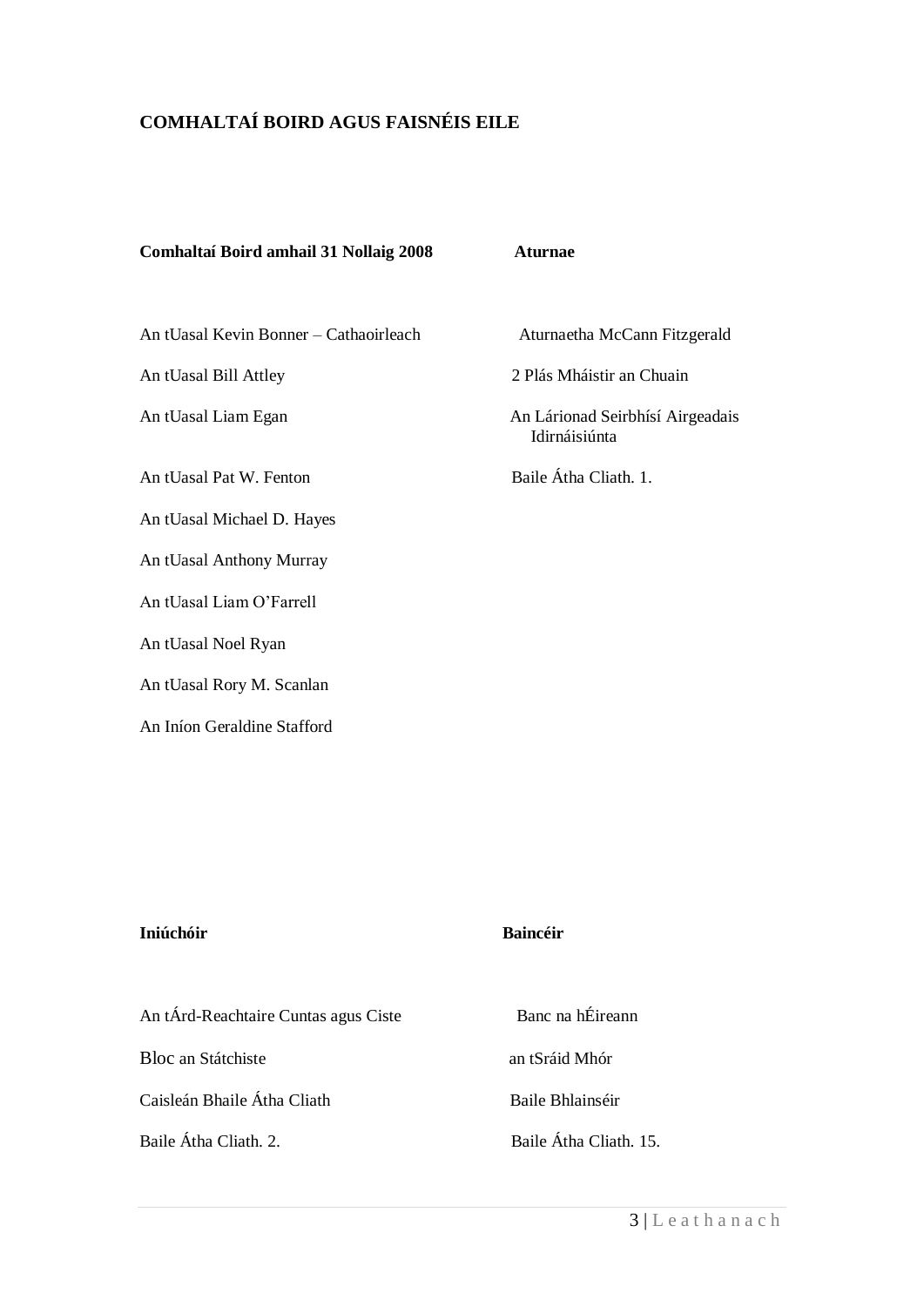# **SUIRBHÉIREACHT ORDANÁIS NA hÉIREANN**

# **RÁITEAS MAIDIR LE FREAGRACHTAÍ NA GCOMHALTAÍ BOIRD**

# **DON BHLIAIN DAR CRÍOCH 31 NOLLAIG 2008**

Ceanglaíonn an tAcht um Shuirbhéireacht Ordanáis Éireann, 2001 ar an mBord ráitis airgeadais a ullmhú do gach bliain airgeadais a thugann dearcadh fíor agus cothrom ar staid chúrsaí Shuirbhéireacht Ordanáis Éireann agus staid a ioncaim agus chaiteachais don tréimhse sin.

- Polasaithe cuntasaíochta oiriúnacha a roghnú agus iad a chur i bhfeidhm go seasmhach ansin
- Breithiúnais agus meastacháin atá réasúnta agus stuama a dhéanamh
- Neamhchomhlíonadh ábhartha ar bith maidir le caighdeáin chuntasaíochta infheidhme a thaispeáint agus a mhíniú, agus
- Na ráitis airgeadais a ullmhú ar bhonn an ghnóthais leantaigh mura bhfuil sé míchuí a cheapadh go leanfaidh Suirbhéireacht Ordanáis Éireann de bheith i mbun gnó.

Tá an Bord freagrach as leabhair chuntais chuí a choinneáil, a léiríonn le cruinneas réasúnta ag tráth ar bith, staid airgeadais Shuirbhéireacht Ordanáis Éireann agus cur ar chumas an Bhoird a chinntiú go gcloíonn na ráitis airgeadais leis an Acht agus leis na caighdeáin chuntasaíochta arna leagan síos ag an Aire Airgeadais. Tá an Bord freagrach chomh maith as sócmhainní Shuirbhéireacht Ordanáis Éireann a chosaint agus dá bhrí sin as céimeanna réasúnta a ghlacadh maidir le calaois nó mírialtachtaí eile a chosc agus a aimsiú. Coinnítear leabhair chuntais an Bhoird i gceanncheathrú Shuirbhéireacht Ordanáis Éireann i bPáirc an Fhionnuisce i mBaile Átha Cliath 8.

Thar ceann an Bhoird:

Kevin Bonner

Cathaoirleach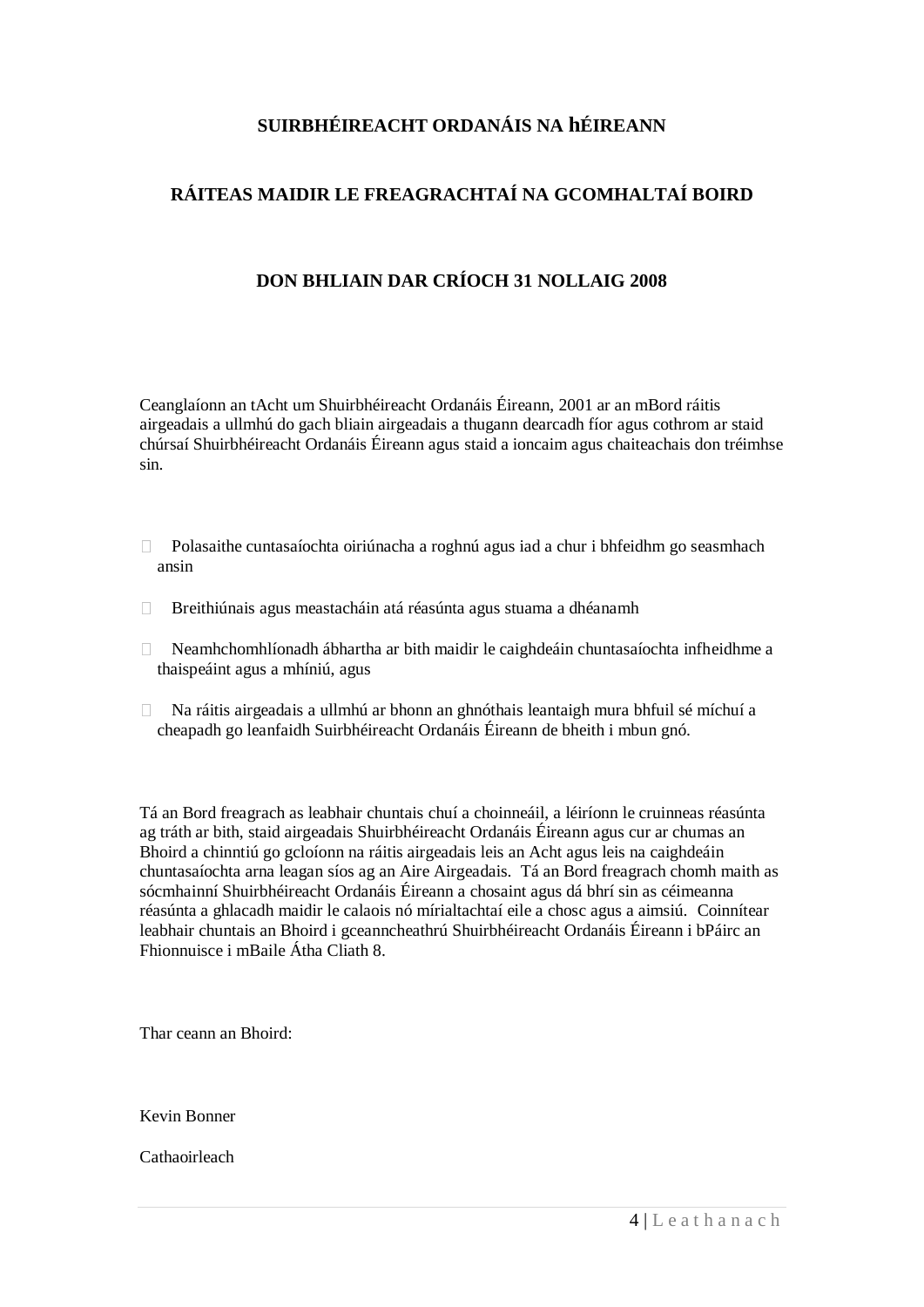# **SUIRBHÉIREACHT ORDANÁIS NA hÉIREANN**

# **RÁITEAS MAIDIR LE RIALÚ AIRGEADAIS INMHEÁNACH**

# **DON BHLIAIN DAR CRÍOCH 31 NOLLAIG 2008.**

Thar ceann Bhord Shuirbhéireacht Ordanáis Éireann, admhaím ár bhfreagracht a chinntiú go ndéantar córas éifeachtúil de rialú airgeadais inmheánach a choinneáil agus a fheidhmiú.

Ní féidir leis an gcóras ach dearbhú réasúnta agus ní dearbhú absalóideach a chur ar fáil go bhfuil sócmhainní á gcosaint, idirbhearta a n-údarú agus a dtaifeadadh mar is cuí, agus go bhfuil earráidí nó mírialtachtaí á gcosc nó go ndéanfaí iad a aimsiú i dtréimhse thráthúil.

Tá céimeanna glactha ag an mBord lena chinntiú go bhfuil timpeallacht rialaithe chuí i bhfeidhm trí:

- $\Box$  Freagrachtaí agus cumhachtaí bainistíochta a shainiú go soiléir
- Nósanna imeachta foirmiúla le haghaidh monatóireacht a dhéanamh ar na gníomhaíochtaí agus sócmhainní na heagraíochta a chosaint
- $\Box$  Cultúr freagrachta a fhorbairt ar fud leibhéil uile na heagraíochta

Tá próisis bunaithe ag an mBord le rioscaí gnó a shainaithint agus a mheasúnú trí

- Cineál, méid agus impleachtaí airgeadais na rioscaí atá os comhair an chomhlachta lena n-áirítear méid agus na catagóirí a mheasann sé is inghlactha a shainaithint;
- Measúnú a dhéanamh ar an gcosúlacht go dtarlódh na rioscaí a sainaithníodh;
- $\Box$  Oibriú go dlúth leis an Rialtas agus le Gníomhaireachtaí éagsúla lena chinntiú go bhfuil tuiscint shoiléir ann faoi spriocanna an OSi agus tacaíocht a thabhairt do na straitéisí maidir leis na spriocanna seo a bhaint amach.

Tá an córas rialaithe airgeadais inmheánaigh bunaithe ar chreat d'fhaisnéis bhainistíochta rialta, nósanna imeachta riaracháin lena n-áirítear leithscaradh dualgas, agus córas tarmligin agus freagrachta. Go sonrach, áirítear leis: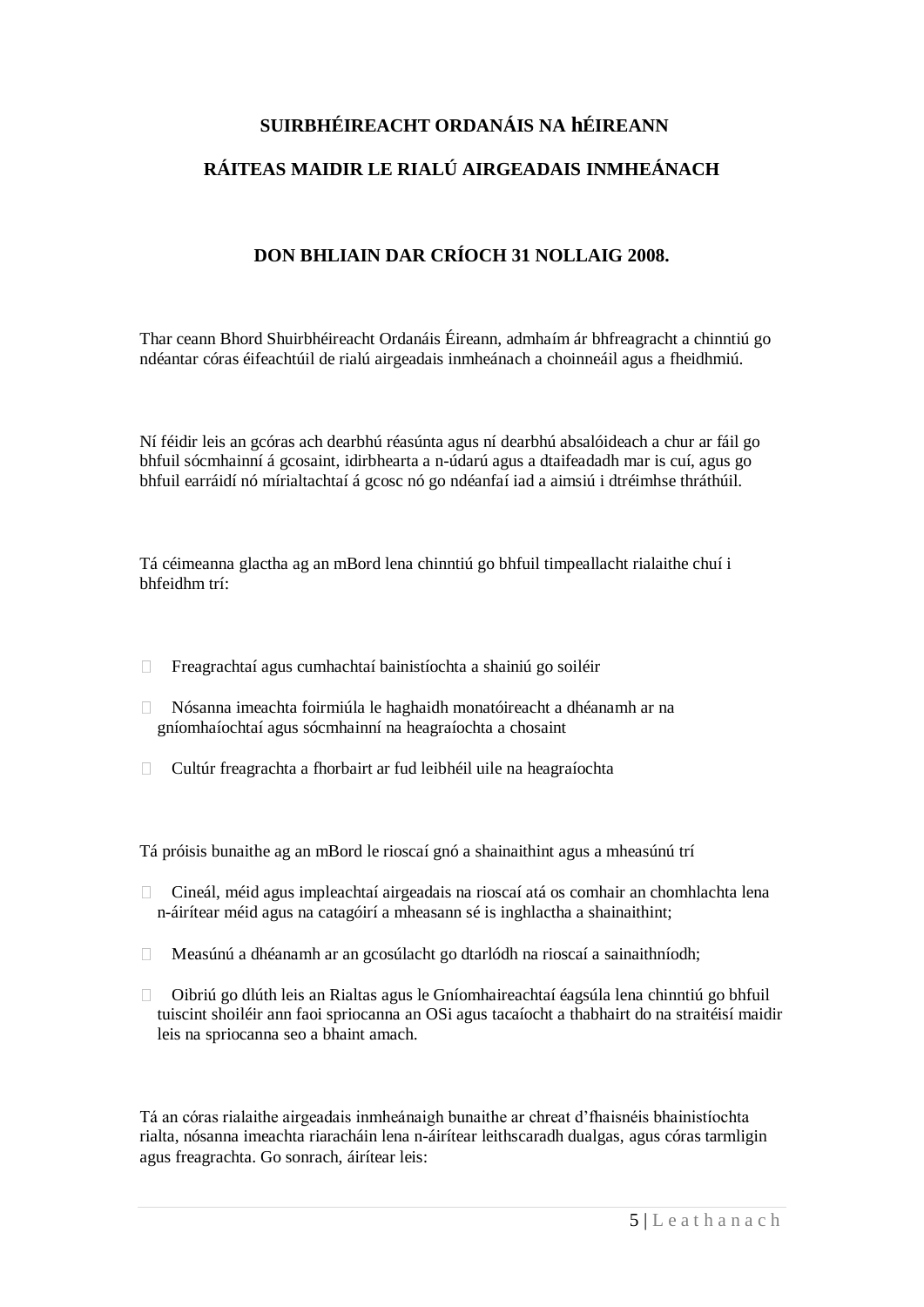- Córas buiséadaithe cuimsitheach le buiséad bliantúil a ndéanann an Bord é a athbhreithniú agus a chomhaontú
- $\Box$  Athbhreithnithe rialta ag an mBord ar thuarascálacha airgeadais tréimhsiúla agus bliantúla a léiríonn an fheidhmíocht airgeadais i gcoinne tuartha
- Spriocanna a leagan síos le feidhmíocht airgeadais agus feidhmíocht eile a thomhas
- Disciplíní foirmiúla bainistíochta tionscadail.

Feidhmíonn an fheidhm iniúchta inmheánaigh de réir an Chreata um Chód an Chleachtais is Fearr a leagtar amach sa Chód Cleachtais ar Rialachas Comhlachtaí Stáit. Téann anailís ar an riosca ar a bhfuil an OSI nochta i gcion ar obair an iniúchta inmheánaigh agus tá pleananna bliantúla iniúchta inmheánaigh bunaithe ar an anailís seo. Formhuiníonn an Coiste Iniúchta an anailís ar riosca agus na pleananna iniúchta inmheánaigh. Téann obair an Iniúchóra Inmheánaigh, an Choiste Iniúchta a dhéanann maoirseacht ar obair an Iniúchóra Inmheánaigh, na mbainisteoirí feidhmiúcháin laistigh den OSi a bhfuil freagracht acu as an gcreat rialaithe airgeadais a fhorbairt agus a chothabháil, agus tráchtanna a dhéanann an tArd-Reachtaire Cuntas agus Ciste ina litir bhainistíocht i gcion ar mhonatóireacht agus athbreithniú an Bhoird ar éifeachtúlacht an chórais airgeadais inmheánaigh.

Dearbhaím gur chuir an Bord athbhreithniú i gcrích i mí na Nollag 2008 ar éifeachtúlacht an chóras rialaithe inmheánaigh a bhí i bhfeidhm le linn 2008.

Sínithe thar ceann an Bhoird.

Kevin Bonner

Cathaoirleach.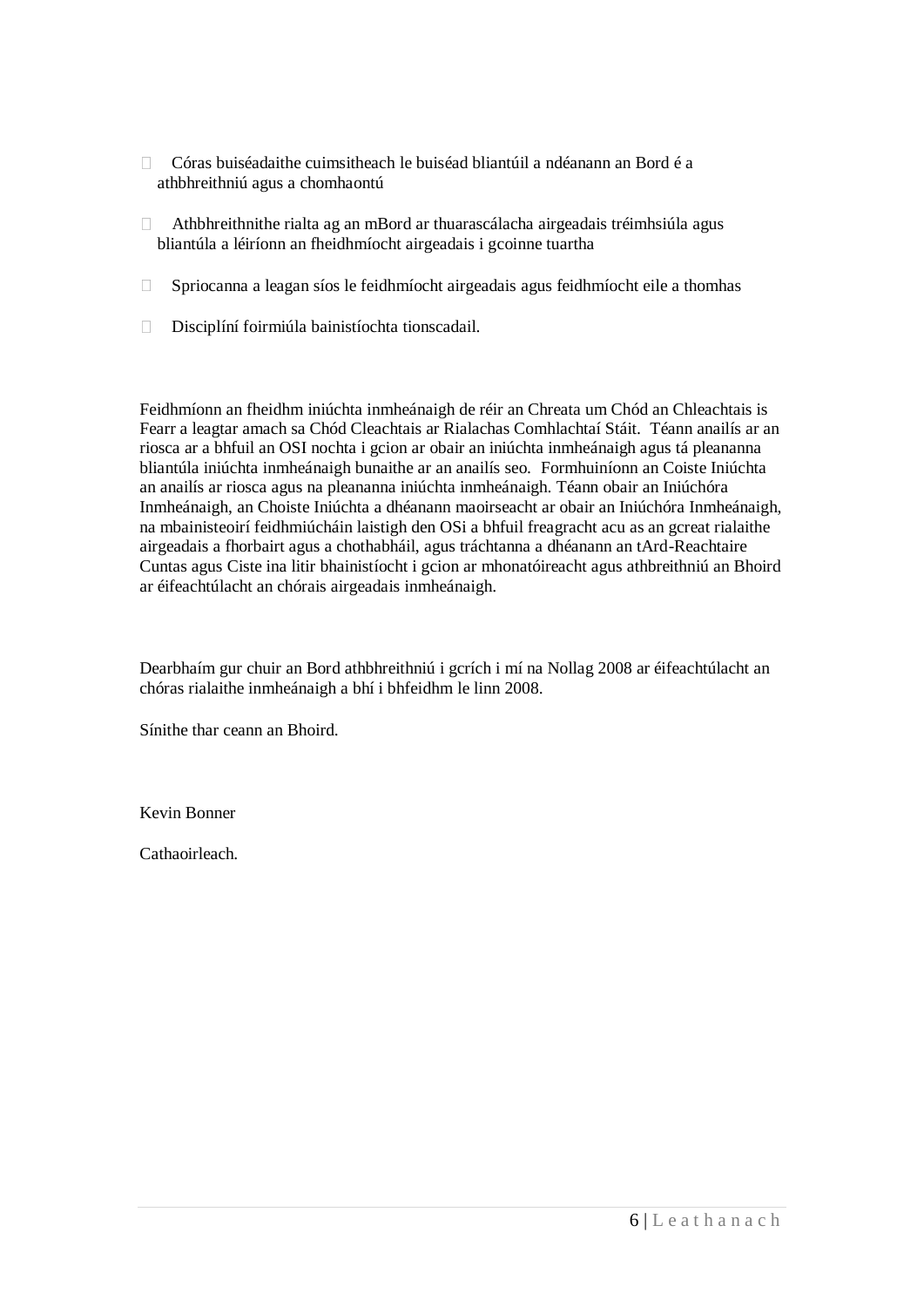# **SUIRBHÉIREACHT ORDANÁIS NA hÉIREANN**

### **Tuarascáil an Ard-Reachtaire Cuntas agus Ciste le cur i láthair Thithe an Oireachtais**

Tá iniúchadh déanta agam ar ráitis airgeadais Shuirbhéireacht Ordanáis Éireann don bhliain dar críoch 31 Nollaig 2008 faoin Acht um Shuirbhéireacht Ordanáis Éireann, 2001.

Cuimsíonn na ráitis airgeadais, a ullmhaíodh faoi na polasaithe cuntasaíochta a leagtar amach iontu, na Polasaithe Cuntasaíochta, an Cuntas Ioncaim agus Caiteachais, an Cuntas Oibriúcháin, an Ráitis maidir le Gnóthachain agus Caillteanais Aitheanta Iomlána, an Clár Comhardaithe, an Ráiteas maidir le Sreabhadh Airgid Thirim agus na nótaí lena mbaineann.

#### **Freagrachtaí faoi Seach an Bhoird agus an Ard-Reachtaire Cuntas agus Ciste**

Tá Suirbhéireacht Ordanáis Éireann freagrach as ráitis airgeadais a ullmhú de réir an Achta um Shuirbhéireacht Ordanáis Éireann, 2001 agus as rialtacht idirbheart a chinntiú. Ullmhaíonn Suirbhéireacht Ordanáis Éireann na ráitis airgeadais de réir na gCleachtas Cuntasaíochta a bhfuil Glacadh leo in Éirinn. Tá freagrachtaí cuntasaíochta na gComhaltaí Boird leagtha amach sa Ráiteas maidir le Freagrachtaí na gComhaltaí Boird.

Is í mo fhreagrachtsa ná iniúchadh a dhéanamh ar na ráitis airgeadais de réir riachtanais ábhartha dlí agus rialála agus de réir na gCaighdeán Idirnáisiúnta ar Iniúchóireacht (RA agus Éire).

Tugaim mo thuairim faoi cibé acu an dtugann na ráitis airgeadais dearcadh fíor agus cothrom nó nach dtugann, de réir na gCleachtas Cuntasaíochta a bhfuil Glacadh leo in Éirinn. Tugaim mo thuairim chomh maith faoi cibé acu ar coinníodh leabhair chuí chuntais nó nár coinníodh. Ina theannta sin, sonraím cé acu an dtagann na ráitis airgeadais leis na leabhair chuntais nó nach dtagann.

Tuairiscím cás ábhartha ar bith nuair nár cuireadh airgead i bhfeidhm chun na críche dá raibh sé beartaithe nó áit nach gcloíonn idirbhearta leis na húdaráis a rialaíonn iad.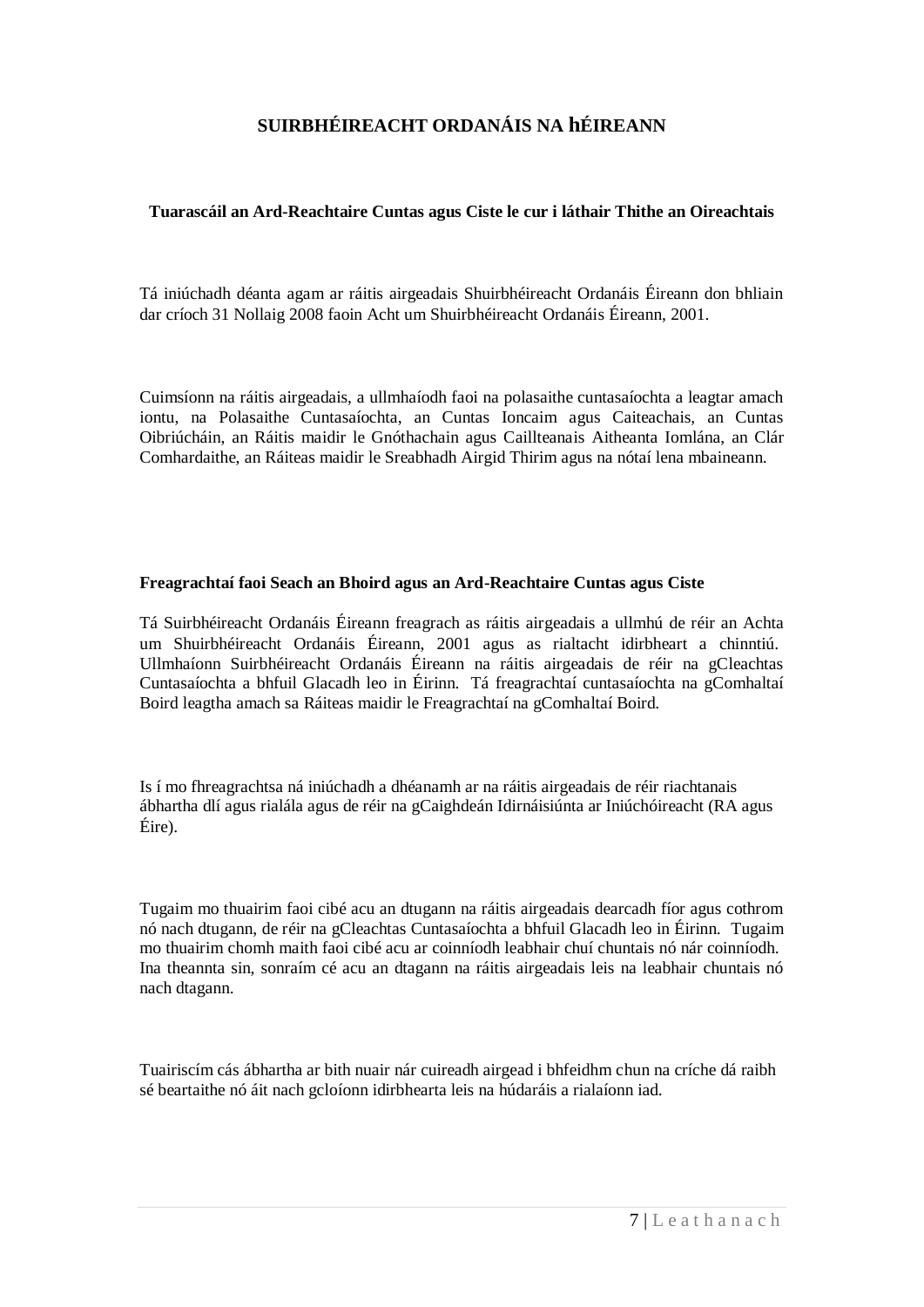Tuairiscím fosta mura bhfuair mé an fhaisnéis agus na mínithe uile a raibh gá leo chun críche m'iniúchta.

Déanaim athbreithniú ar cibé acu an léiríonn an Ráiteas maidir le Rialú Airgeadais Inmheánach géilliúlacht Shuirbhéireacht Ordanáis Éireann leis na gCód Cleachtais ar Rialachas Comhlachtaí Stáit nó nach léiríonn agus cás ábhartha ar bith nach ndéanann sé amhlaidh, nó má tá an ráiteas míthreorach nó neamh-chomhsheasmhach maidir le faisnéis eile faoina bhfuil mé ar an eolas ó m'iniúchadh ar na ráitis airgeadais a thuairisciú. Níl sé de cheangal orm a bhreithniú cibé acu an clúdaíonn an Ráiteas maidir le Rialú Airgeadais Inmheánach na rioscaí agus rialuithe uile nó nach gclúdaíonn, nó tuairim a chruthú ar éifeachtúlacht na nósanna imeachta riosca agus rialaithe.

Léigh mé faisnéis eile atá sa Tuarascáil Bhliantúil, agus breathnaím cé acu atá sí comhsheasmhach leis na ráitis airgeadais iniúchta. Breathnaím na himpleachtaí le haghaidh mo thuarascála má thiocfaidh mé ar mhíráitis nó neamh-chomhsheasmhachtaí ábhartha ar bith leis na ráitis airgeadais.

#### **An Bunús le Tuairim an Iniúchta**

I bhfeidhmiú m'fheidhme mar Ard-Reachtaire Cuntas agus Ciste, rinne mé m'iniúchadh ar na ráitis airgeadais de réir na gCaighdeán Idirnáisiúnta ar Iniúchóireacht (RA agus Éire) arna neisiúint ag an mBord um Chleachtais Iniúchóireachta agus trí thagairt do na breithnithe speisialta atá ceangailte ar na comhlachtaí Stáit maidir lena mbainistíocht agus lena bhfeidhmiú. Cuimsíonn iniúchadh scrúdú, ar bhonn tástála, ar fhianaise a bhaineann leis na méideanna agus na neamhchosaintí agus rialtacht na n-idirbheart airgeadais a chuimsítear sna ráitis airgeadais. Cuimsíonn sé fosta measúnú ar na meastacháin agus na breithiúnais shuntasacha a dhéantar agus na ráitis airgeadais á n-ullmhú, agus ar cibé acu an bhfuil na polasaithe cuntasaíochta iomchuí do chúinsí Shuirbhéireacht Ordanáis Éireann nó nach bhfuil, an gcuirtear i bhfeidhm go comhsheasmhach iad nó nach gcuirtear agus an ndéantar iad a léiriú go himleor nó na ndéantar.

Rinne mé m'iniúchadh a phleanáil agus a fheidhmiú d'fhonn an fhaisnéis agus na mínithe uile a mheas mé is gá a fháil d'fhonn fianaise go leor a chur ar fáil dom le dearbhú réasúnta a thabhairt go bhfuil na ráitis airgeadais slán ó mhíráiteas ábhartha, cé acu trí chalaois nó trí mhírialtacht nó earráid eile. Agus mo thuairim á cruthú agam rinne mé measúnú ar leorgacht fhoriomlán chur i láthair na faisnéise sna ráitis airgeadais.

#### *Tuairim*

I mo thuairimse, tugann na ráitis airgeadais dearcadh fíor agus cothrom, de réir na gCleachtas Cuntasaíochta a bhfuil Glacadh leo in Éirinn, maidir le staid chúrsaí Shuirbhéireacht Ordanáis Éireann amhail 31 Nollaig agus maidir lena ioncam agus caiteachas don bhliain sin dar críoch.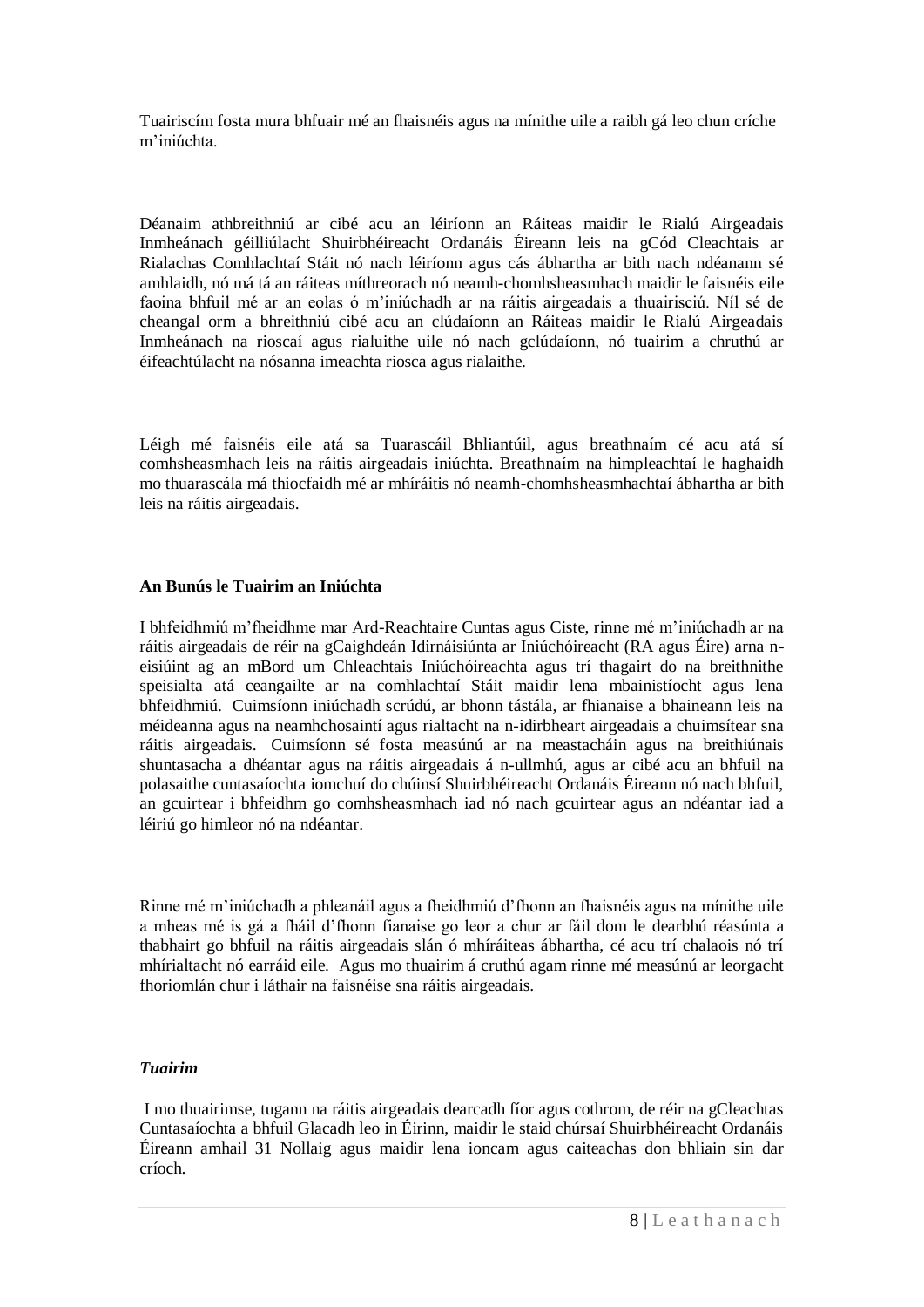I mo thuairimse, coinníodh Suirbhéireacht Ordanáis Éireann leabhair chuí chuntais. Tagann na ráitis airgeadais leis na leabhair chuntais.

**John Buckley**

**An tArd-Reachtaire Cuntas agus Ciste**

**22 Iúil 2009**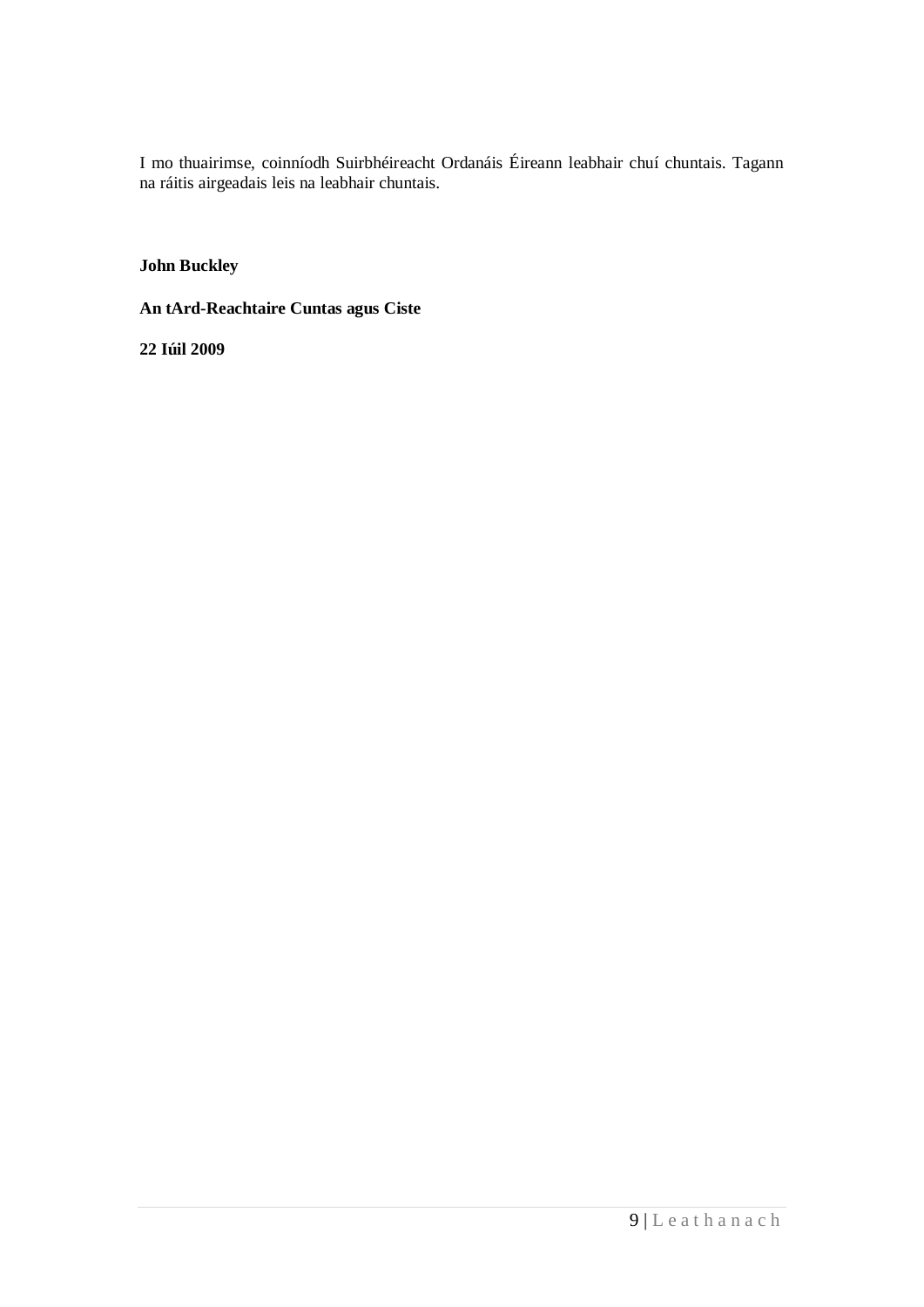# POLASAITHE CUNTASAÍOCHTA

#### **1. Ginearálta**

Bunaíodh Suirbhéireacht Ordanáis Éireann (OSi) le hIonstraim Reachtúil Uimh. 73 de 2002, an 4 Márta 2002 faoin Acht um Shuirbhéireacht Ordanáis Éireann 2001.

#### **2. An Bunús Cuntasaíochta**

Ullmhaíodh na ráitis airgeadais ar bhonn fabhraithe, ach amháin mar a luaitear thíos, faoi choinbhinsiún an chostais stairiúil agus de réir an chleachtais chuntasaíochta a bhfuil glacadh leis. Glactar le caighdeáin tuairiscithe airgeadais arna moladh ag na comhlachtaí cuntasaíochta aitheanta de réir mar a éiríonn siad infheidhme.

#### **3. Cúlchiste Bunaithe**

Ar an lá bunaithe, 4 Márta 2002, rinneadh sócmhainní agus dliteanais na Suirbhéireachta Ordanáis a aistriú chuig an OSi ar bhonn a luachanna ag an dáta sin agus cuireadh méid a bhí cothrom leis na glansócmhainní chun sochair na gCúlchistí.

#### **4. Aitheantas ioncaim**

Faigheann an OSi Deontas Oireachtais ón Roinn Airgeadais. Taispeántar an méid seo ar an gCuntas Ioncaim agus Caiteachais sa tréimhse ina bhfuarthas é. Rinneadh Conradh Seirbhíse le haghaidh na seirbhísí atá le soláthar le Deontas an Oireachtais a fháil a chomhaontú leis an Aire Airgeadais.

D'fhéadfaí soláthar a dhéanamh do chustaiméirí digiteacha trí cheadúnú um rochtain ar shonraí na Suirbhéireachta Ordanáis. Tuilltear ioncam ó cheadúnais a dhíol go cothrom thar shaolré an cheadúnais.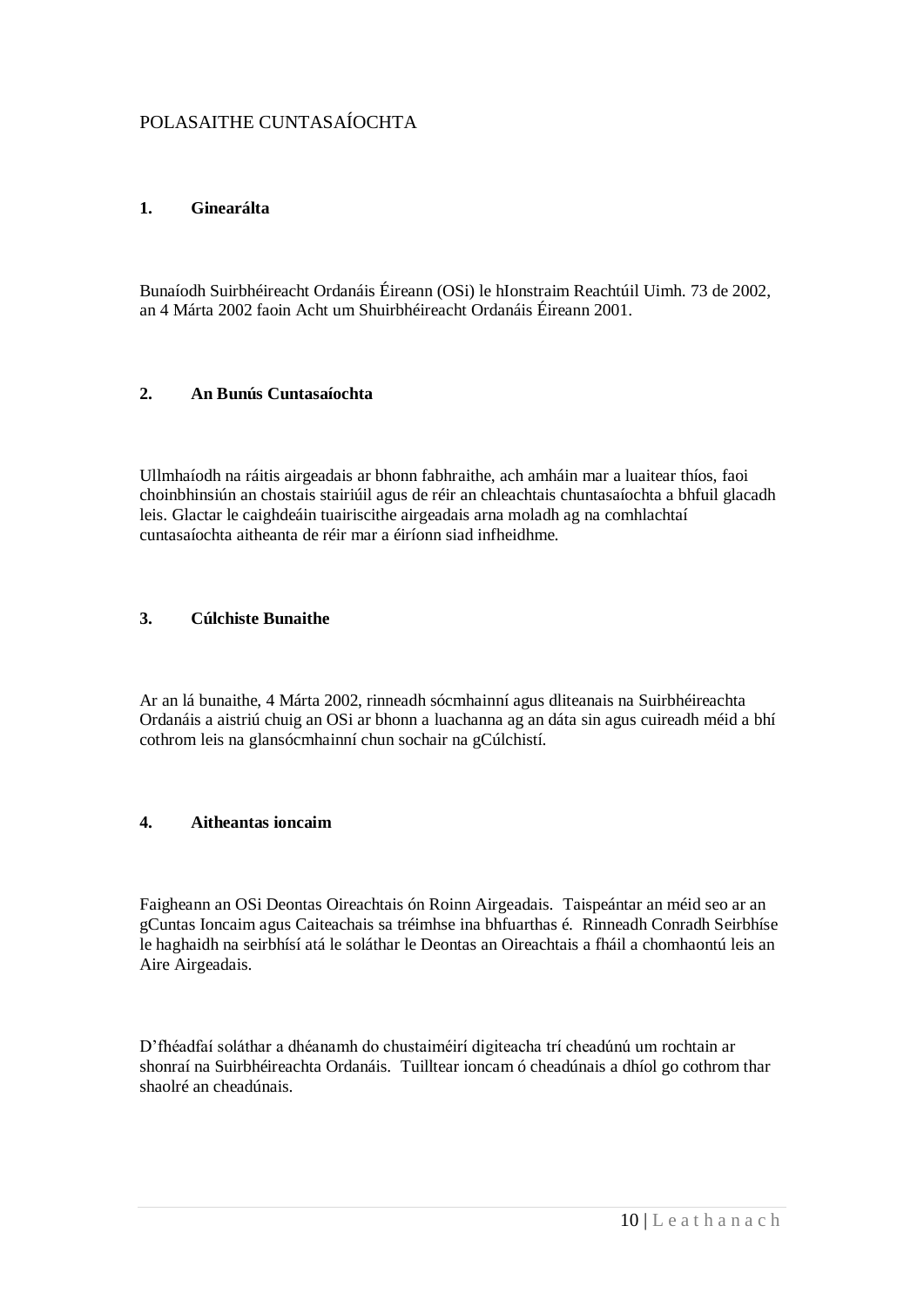D'fhéadfaí sonraí mapála a sholáthar do chustaiméirí chomh maith faoi chonarthaí bliantúla nó le haghaidh tréimhsí breise de bhliain amháin. Aithnítear ioncam faoi na conarthaí seo mar oibleagáidí faoi na conarthaí de réir mar a chomhlíontar iad. Gearrtar costais a bhaineann leis na conarthaí seo ar an gCuntas Ioncaim agus Caiteachais de réir mar a thabhaítear iad.

Aithnítear díolacháin agus ioncam eile nuair a sheoltar an táirge nó nuair a sholáthraítear an tseirbhís.

### **5. Aoisliúntas**

Feidhmíonn an OSi scéimeanna pinsin le sochar sainithe atá maoinithe go bliantúil ar bhonn íoc mar a úsáidtear as airgead atá ar fáil dó, lena n-áirítear airgead a sholáthraíonn an Roinn Airgeadais agus ranníocaíochtaí a bhaintear as tuarastail na foirne.

Déantar dliteanais scéim pinsean a thomhas ar bhonn achtúireach agus an modh aonad teilgthe á úsáid. Cuirtear dliteanais scéime i láthair ar leithligh ar an gclár comhardaithe.

Gearrtar sochair phinsin a íoctar maidir leis an mbliain le linn an Fhuílligh/(Easnaimh) don bhliain i ndiaidh cánach a ríomh.

Aithnítear muirear pinsin eile a chuimsíonn an costas reatha seirbhíse, an t-iarchostas seirbhíse agus an costas úis ar na dliteanais scéime lúide sochair phinsin a íoctar maidir leis an mbliain mar chostas pinsin sa Chuntas Oibriúcháin don bhliain. Gearrtar méid coibhéiseach ar an gCúlchiste Pinsean.

Aithnítear gnóthachain agus caillteanais achtúireacha a thagann as athruithe i mboinn tuisceana achtúireacha ó fhuílligh agus easnaimh ó thaithí sa ráiteas maidir le gnóthachain agus caillteanais aitheanta iomlána maidir leis an mbliain ina dtarlaíonn siad agus gearrtar ar an gCúlchiste Pinsean

### **6. An Bunachar Sonraí Topagrafaíochta Náisiúnta**

Úsáidtear an Bunachar Sonraí Topagrafaíochta Náisiúnta le sonraí mapála digití a chruthú agus a chothabháil. Tá an bunachar sonraí ríthábhachtach do ghníomhaíochtaí agus ghiniúint ioncaim an OSi.

Cuimsíonn an Bunachar Sonraí Topagrafaíochta Náisiúnta dhá phríomhghné – córas bainistíochta an bhunachair shonraí agus na sonraí topagrafaíocha bunúsacha (an bunachar sonraí).

Tugtar cuntas ar chóras bainistíochta an bhunachair shonraí mar threalamh ríomhaireachta faoi shócmhainní seasta inláimhsithe (féach nóta 8 a ghabhann leis na ráitis airgeadais). Aistríodh an tsócmhainn a bhí ann amhail 4 Márta 2002 isteach sa chlár comhardaithe tosaigh ag an gcostas lúide dímheas carntha.

Cé go bhfuil rochtain ag an OSi ar na sonraí topagrafaíocha agus gur féidir leis an OSi iad a úsáid, coimeádann Rialtas na hÉireann na cearta maoine intleachtúla ar na sonraí. Dá réir sin, níor taisealbhadh luach ar bith do na sonraí topagrafaíocha sna ráitis airgeadais seo.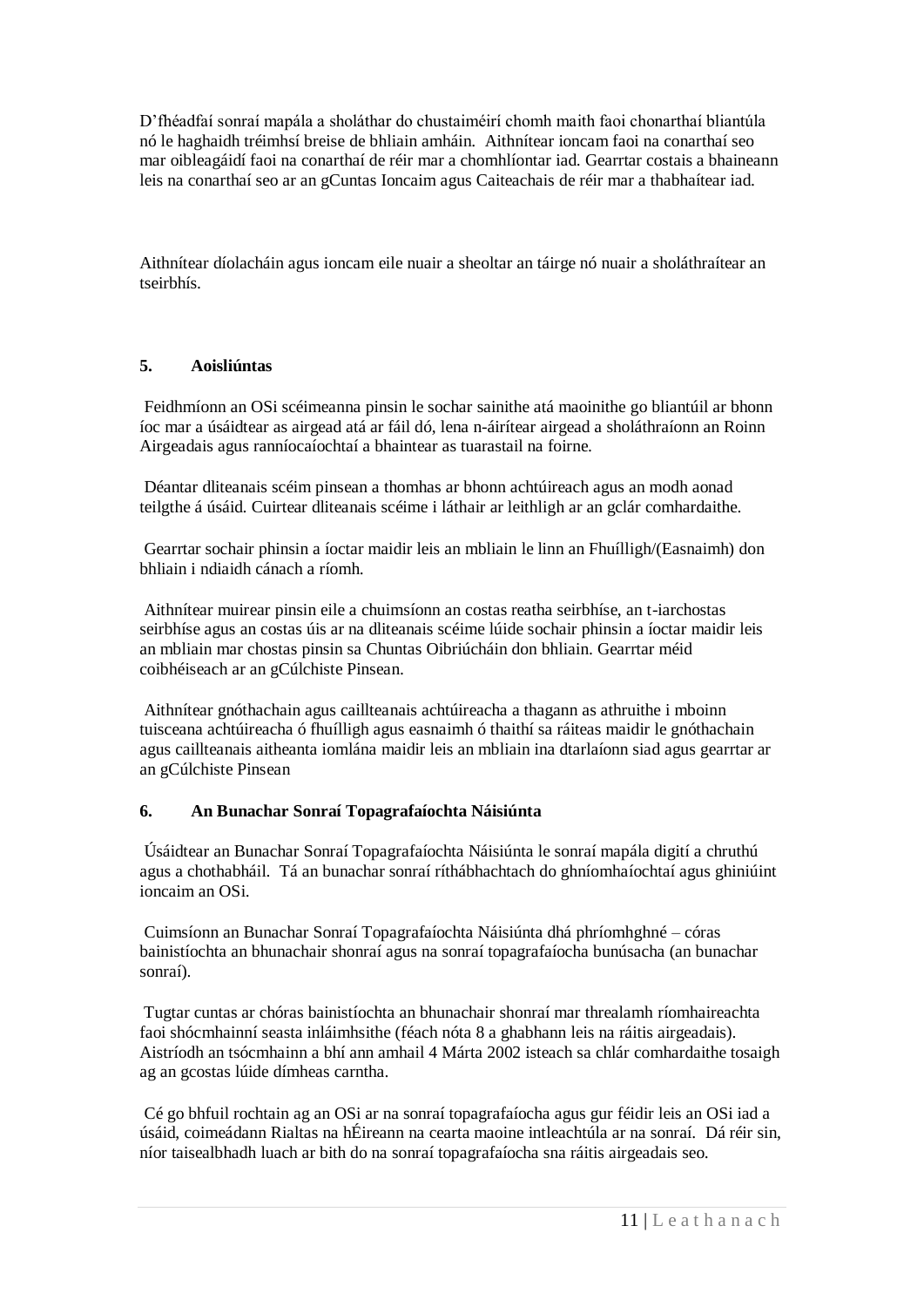Tabhaíonn an OSi caiteachas ar bhonn leanúnach ag cothabháil agus ag cur feabhais ar na sonraí topagrafaíocha. Cuimsíonn sé seo airgead a chaitear ar ghníomhaíochtaí Mapála Úir agus Leasaithe Leanúnaigh. Gearrtar an caiteachas seo ar an gCuntas Ioncaim agus Caiteachais de réir mar a thabhaítear é.

### **7. Sócmhainní seasta inláimhsithe**

Sonraítear sócmhainní seasta inláimhsithe ag costas lúide dímheas carntha.

Déantar dímheas a ríomh d'fhonn costas na sócmhainní seasta inláimhsithe a díscríobh trí thráthchodanna bliantúla cothroma. Is iad seo a leanas na saolréanna úsáideacha measta ar faoina dtreoir a ríomhadh an dímheas:

| Daingneáin agus feistis | 3 go 10 mbliana |
|-------------------------|-----------------|
| Mótarfheithiclí         | 5 bliana        |
| Trealamh ríomhaireachta | 4 bliana        |

#### **8. Stoic**

Cuimsíonn na stoic mapaí priontáilte agus soláthairtí agus sonraítear iad ag an gcostas nó an glanluach inréadaithe, cibé acu is ísle.

### **9. Airgeadraí Coigríche**

Déantar idirbhearta a ainmnítear in airgeadraí coigríche a aistriú isteach go euro ag na rátaí malairte a bhíonn i réim ag dátaí na n-idirbheart. Déantar sócmhainní agus dliteanais airgeadaíochta a ainmnítear in airgeadraí coigríche a aistriú isteach go euro ag na rátaí malairte a bhíonn i réim ag dátaí an chláir chomhardaithe agus cuirtear gnóthachain agus caillteanais a thiocfaidh as sin san áireamh ar an gCuntas Ioncaim agus Caiteachais don tréimhse.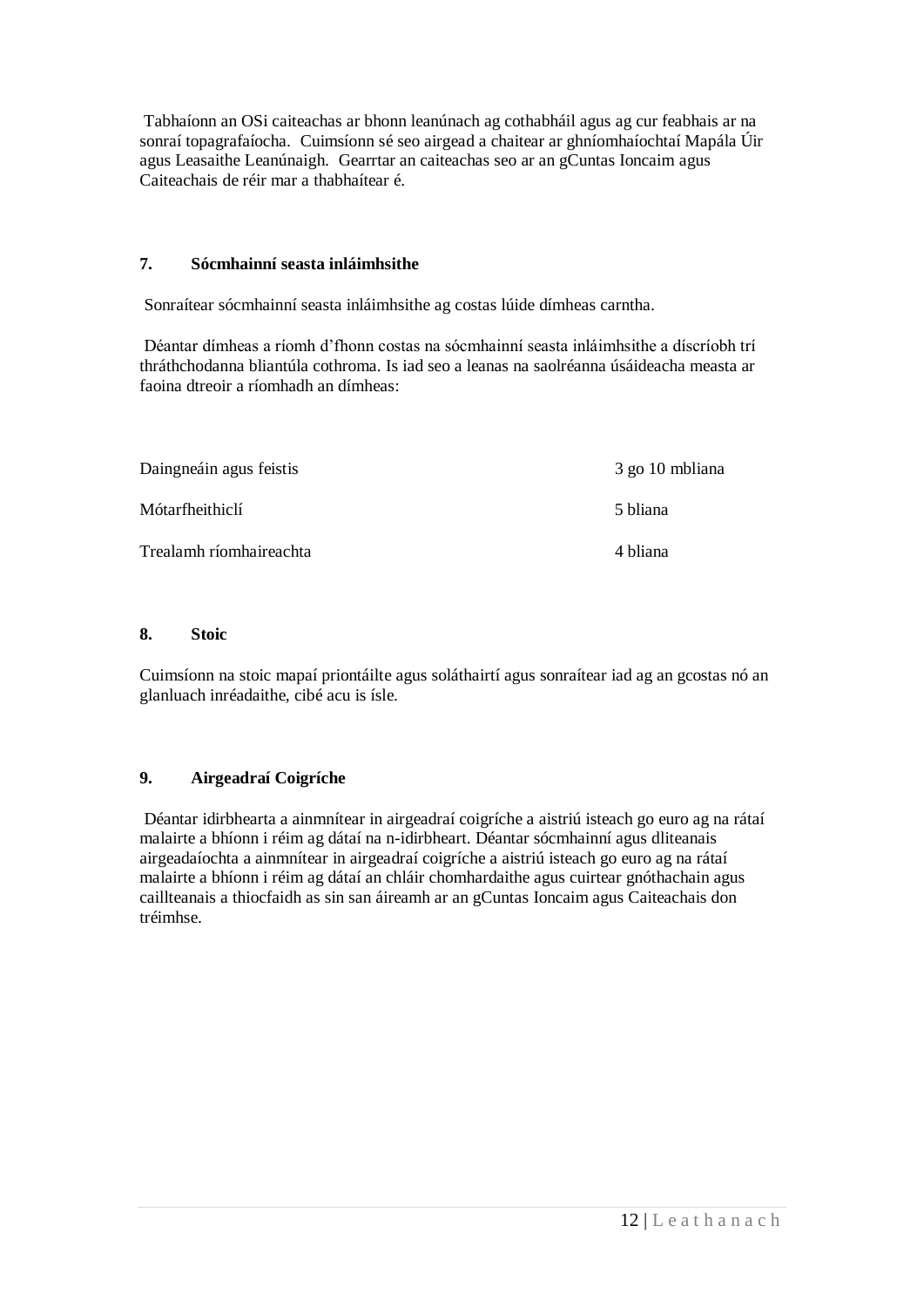# **AN CUNTAS IONCAIM AGUS CAITEACHAIS**

|                                            |                | 2008           | 2007           |
|--------------------------------------------|----------------|----------------|----------------|
|                                            |                | €              | $\epsilon$     |
|                                            | Nótaí          |                |                |
| Díolacháin                                 | 1              | 22,239,567     | 21,506,696     |
| Deontas an Oireachtais                     |                | 5,970,000      | 5,250,000      |
| Ioncam Oibriúcháin Eile                    | $\overline{4}$ | 41,332         | 98,314         |
|                                            |                | 28,250,899     | 26,855,010     |
| Costais Táirgthe agus Díolachán            | 2              | (18, 574, 446) | (18,720,842)   |
| Costais Dáilte agus Riaracháin             |                |                |                |
| Fuílleach/(Easnamh) don bliain roimh cháin | 5              | (11, 247, 912) | (10, 504, 100) |
| Cáin ar Fhuílleach/(Easnamh) ar            |                | (1,571,459)    | (2,369,932)    |
| ghnáthghníomhaíochtaí                      |                |                |                |
| Fuílleach/(Easnamh) don bhliain i ndiaidh  | 7              |                |                |
| cánach                                     |                |                |                |
|                                            |                | (1,571,459)    | (2,369,932)    |
| <b>Cuntas Oibriúcháin</b>                  |                |                |                |
| Easnamh ar an gCuntas Ioncaim agus         |                | (1,571,459)    | (2,369,932)    |
| Caiteachais                                |                |                |                |
| Costas Pinsean don bhliain                 | (13c)          | (8,060,000)    | (8,170,000)    |
| Easnamh Oibriúcháin don bhliain            |                | (9,631,459)    | (10, 539, 932) |

Tá na Polasaithe Cuntasaíochta ar leathanaigh 7 agus 8, agus na nótaí ar leathanaigh 13-20 mar chuid de na Ráitis airgeadais seo.

| <b>Kevin Bonner</b>  | <b>Geraldine Ruane</b>        |
|----------------------|-------------------------------|
| <b>Cathaoirleach</b> | Príomhoifigeach Feidhmiúcháin |

**Thar ceann an Bhoird**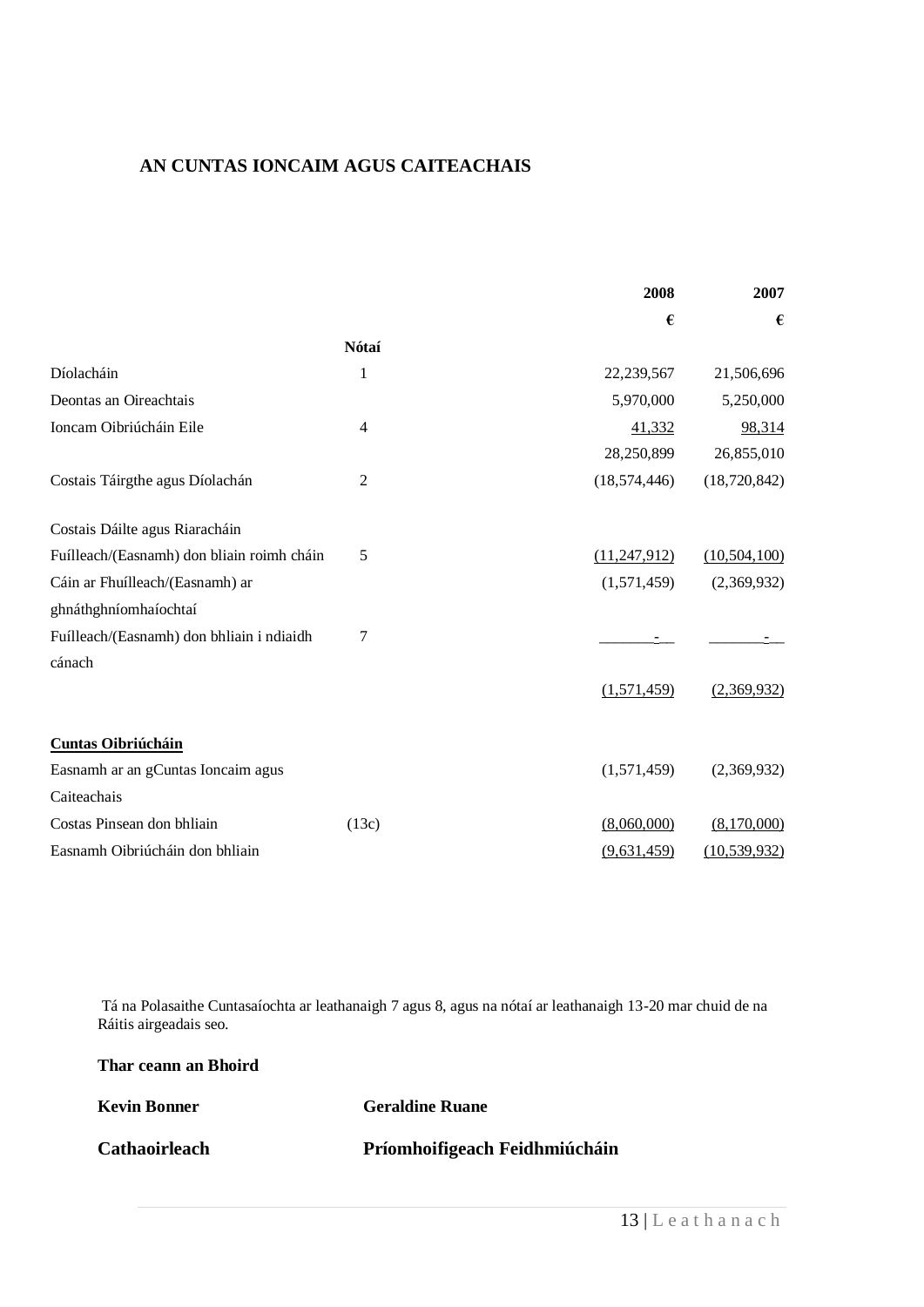| Ráiteas maidir le Gnóthachain agus        | 2008           | 2007          |
|-------------------------------------------|----------------|---------------|
| Caillteanais Aitheanta Iomlána            |                |               |
|                                           | €              | €             |
| Fuílleach/(Easnamh)                       | (1,571,459)    | (2,369,932)   |
| Costas Pinsean Gearrtha ar an gCuntas     | (8,060,000)    | (8,170,000)   |
| Oibriúcháin                               |                |               |
| Gnóthachan (caillteanas) achtúireach      |                |               |
| Gnóthachan (Caillteanas) Aitheanta Iomlán | (940,000)      | 4,170,000     |
|                                           | (10, 571, 459) | (6,369,932)   |
| Gluaiseacht i gCúlchistí                  |                |               |
| <b>Cúlchiste Ioncaim</b>                  |                |               |
| Iarmhéid amhail 1 Eanáir                  | (3,292,942)    | (923,010)     |
| Fuílleach/(Easnamh) don bhliain           | (1,571,459)    | (2,369,932)   |
| Iarmhéid amhail 31 Nollaig                | (4,864,401)    | (3,292,942)   |
| <b>Cúlchiste Pinsean</b>                  |                |               |
| Iarmhéid amhail 1 Eanáir                  | (107,000,000)  | (103,000,000) |
| Costas Pinsean Gearrtha ar na Cuntais     | (8,060,000)    | (8,170,000)   |
| Oibriúcháin                               |                |               |
| Gnóthachan (Caillteanas) Achtúireach      | (940,000)      | 4,170,000     |
| Iarmhéid amhail 31 Nollaig                | (116,000,000)  | (107,000,000) |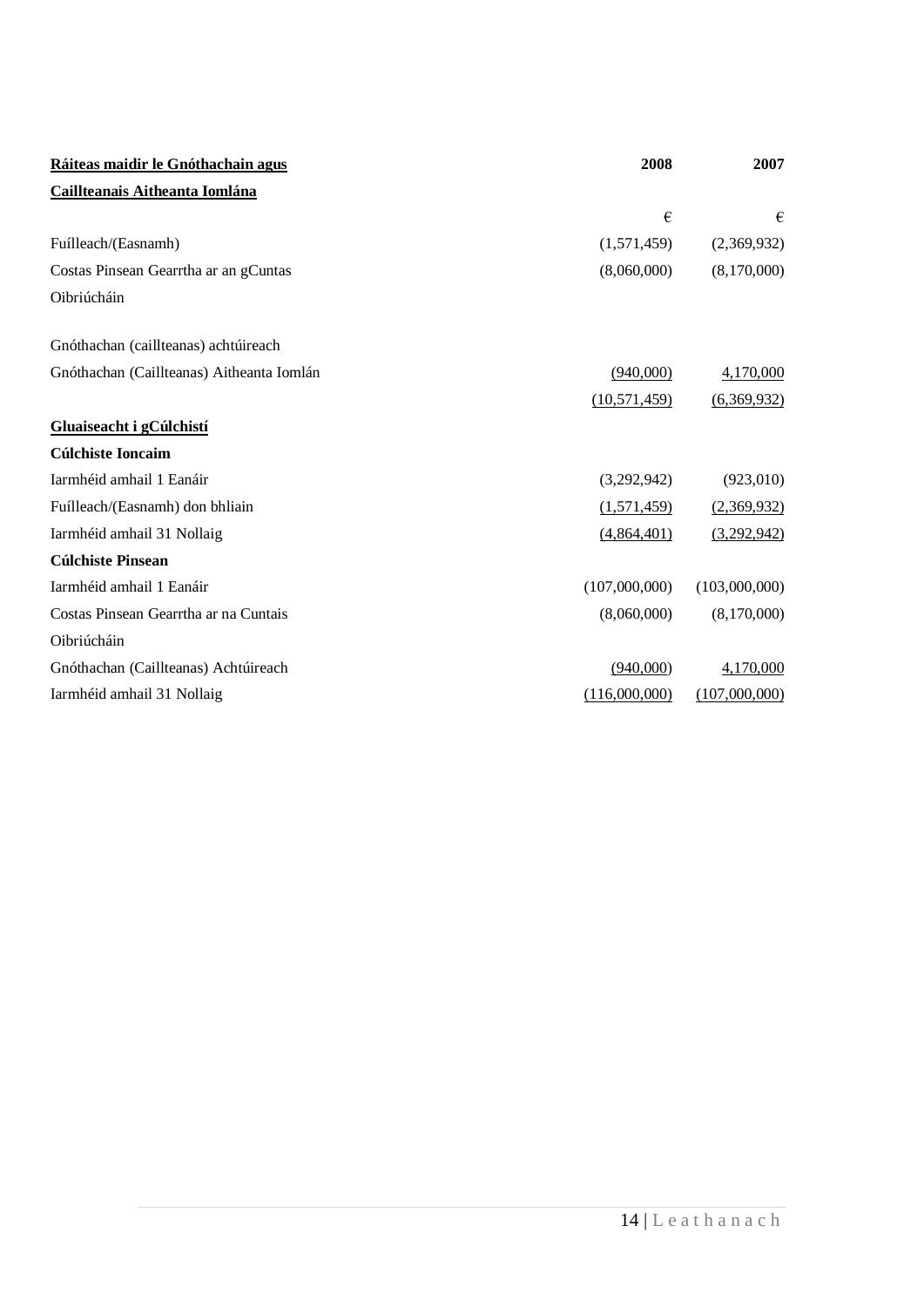# **AN CLÁR COMHARDATHE AMHAIL 31 NOLLAIG**

|                                                                   |       | 2008             | 2007          |
|-------------------------------------------------------------------|-------|------------------|---------------|
|                                                                   |       | $\pmb{\epsilon}$ | €             |
|                                                                   | Nótaí |                  |               |
| Sócmhainní Seasta                                                 |       |                  |               |
| Sócmhainní Inláimhsithe                                           | 8     | 5,028,230        | 5,772,384     |
| Sócmhainní Reatha                                                 |       |                  |               |
| Stoc                                                              | 9     | 602,690          | 527,716       |
| Féichiúnaithe                                                     | 10    | 4,783,460        | 5,948,088     |
| Airgead tirim sa bhanc agus ar láimh                              |       | 1,846,428        | 767,745       |
|                                                                   |       | 7,232,578        | 7,243,549     |
| Creidiúnaithe - méideanna atá dlite laistigh de bhliain<br>amháin | 11    | 8,658,845        | 7,842,511     |
| Glansócmhainní reatha gan dliteanais pinsin san<br>áireamh        |       | (1, 426, 267)    | (598, 962)    |
| Maoiniú Pinsean Iarchurtha                                        |       | 116,000,000      | 107,000,000   |
| Dliteanais Phinsean                                               | 13(b) | (116,000,000)    | (107,000,000) |
| Glansócmhainní                                                    |       | 3,601,963        | 5,173,422     |
| Ionadaithe ag                                                     |       |                  |               |
| An Cúlchiste Bunaithe                                             |       | 8,466,364        | 8,466,364     |
| An Cúlchiste Ioncaim                                              |       | (4,864,401)      | (3,292,942)   |
|                                                                   |       | 3,601,963        | 5,173,422     |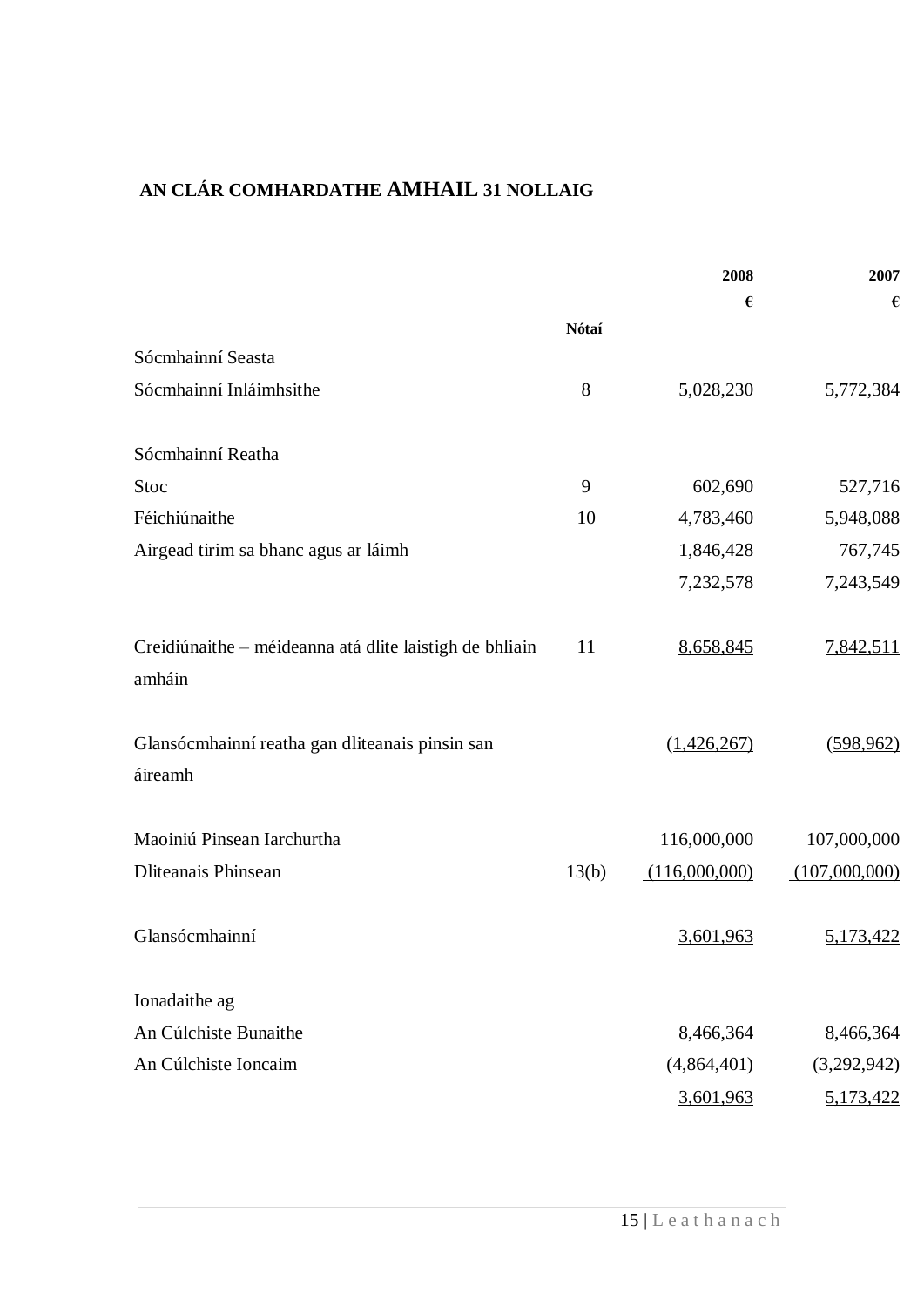Tá na Polasaithe Cuntasaíochta ar leathanaigh 7 agus 8, agus na nótaí ar leathanaigh 12-19 mar chuid de na Ráitis airgeadais seo.

Thar ceann an Bhoird

Kevin Bonner Geraldine Ruane

Cathaoirleach Príomhoifigeach Feidhmiúcháin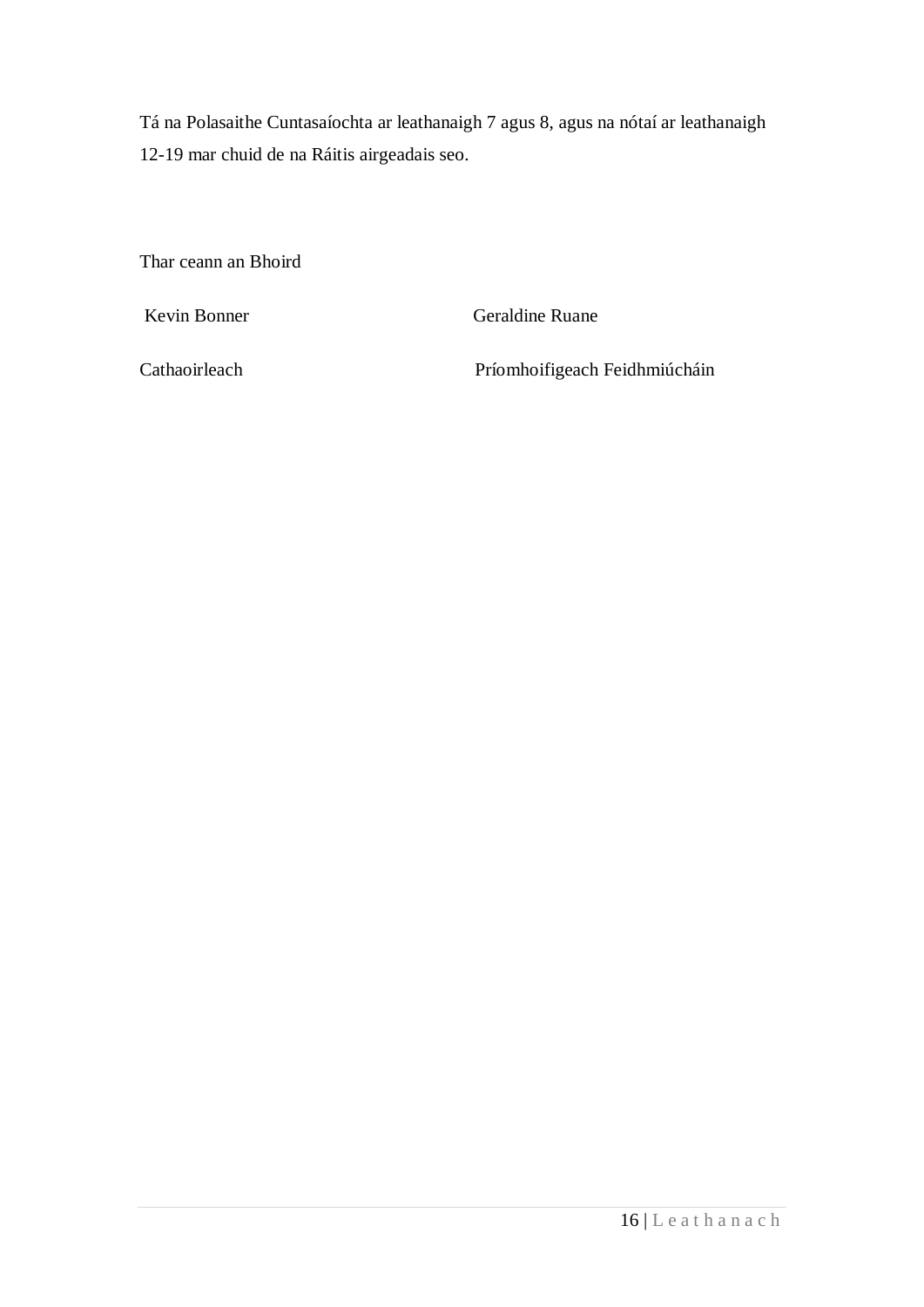# **AN RÁITEAS MAIDIR LE SREABHADH AIRGID THIRIM**

|                                                                          |       | 2008        | 2007           |
|--------------------------------------------------------------------------|-------|-------------|----------------|
|                                                                          |       | €           | €              |
|                                                                          | Nótaí |             |                |
| RÉITEACH NA GLANGHLUAISEACHTA DON BHLIAIN                                |       |             |                |
| Fuílleach/(Easnamh) don tréimhse i ndiaidh cánach                        |       | (9,631,459) | (10, 539, 932) |
| Dímheas                                                                  |       | 3,001,841   | 3,153,941      |
| Glanluach Saothair Pinsin Iarchurtha                                     |       | 8,060,000   | 8,170,000      |
| Ús Taisce                                                                |       | (40,682)    | (84,100)       |
| Laghdú/(Méadú) i bhféichiúnaithe agus réamhíocaíochtaí                   |       | 1,164,628   | 451,250        |
| Méadú/(Laghdú) i gcreidiúnaithe                                          |       | 816,334     | 1,487,076      |
| (Méadú)/ Laghdú i stoic                                                  |       | (74, 974)   | (77,966)       |
| Glan-insreabhadh airgid/(glan-eis-sreabhadh airgid) ó                    |       | 3,295,688   | 2,560,269      |
| ghníomhaíochtaí oibriúcháin                                              |       |             |                |
| RÁITEAS MAIDIR LE SREABHADH AIRGID THIRIM                                |       |             |                |
| Glan-insreabhadh airgid/(glan-eis-sreabhadh airgid) ó                    |       | 3,295,688   | 2,560,269      |
| ghníomhaíochtaí oibriúcháin                                              |       |             |                |
| Fáltas ar infheistíochtaí agus sheirbhísiú maoinithe                     |       |             |                |
| Ús a fuarthas                                                            |       | 40,682      | 84,100         |
| Glan-insreabhadh airgid/(glan-eis-sreabhadh airgid) Fáltas ar            |       |             |                |
| infheistíochtaí agus                                                     |       |             |                |
| sheirbhísiú maoinithe                                                    |       | 40,682      | 84,100         |
| Caiteachas Caipitiúil                                                    |       |             |                |
| Fáltais ar dhíolacháin sócmhainní seasta inláimhsithe                    | 8     |             |                |
| Ceannach sócmhainní seasta inláimhsithe                                  | 8     | (2,257,687) | (3,710,503)    |
| Glan-insreabhadh airgid ó chaiteachas caipitiúil                         |       | (2,257,687) | (3,710,503)    |
|                                                                          |       |             |                |
| Méadú/(laghdú) in airgead tirim                                          |       | 1,078,683   | (1,066,134)    |
|                                                                          |       |             |                |
| Réiteach an Ghlan-insreafa Airgid chuig an nGluaiseacht i<br>nGlanchistí |       |             |                |
|                                                                          |       |             |                |
| Glanmhéadú/(glanlaghdú) in airgead tirim                                 |       | 1,078,683   | (1,066,134)    |
| Glanchistí amhail 1 Eanáir                                               |       | 767,745     | 1,833,879      |
| Glanchistí amhail 31 Nollaig                                             |       | 1,846,428   | 767,745        |
| Gluaiseacht i nglanchistí                                                |       | 1,078,683   | (1,066,134)    |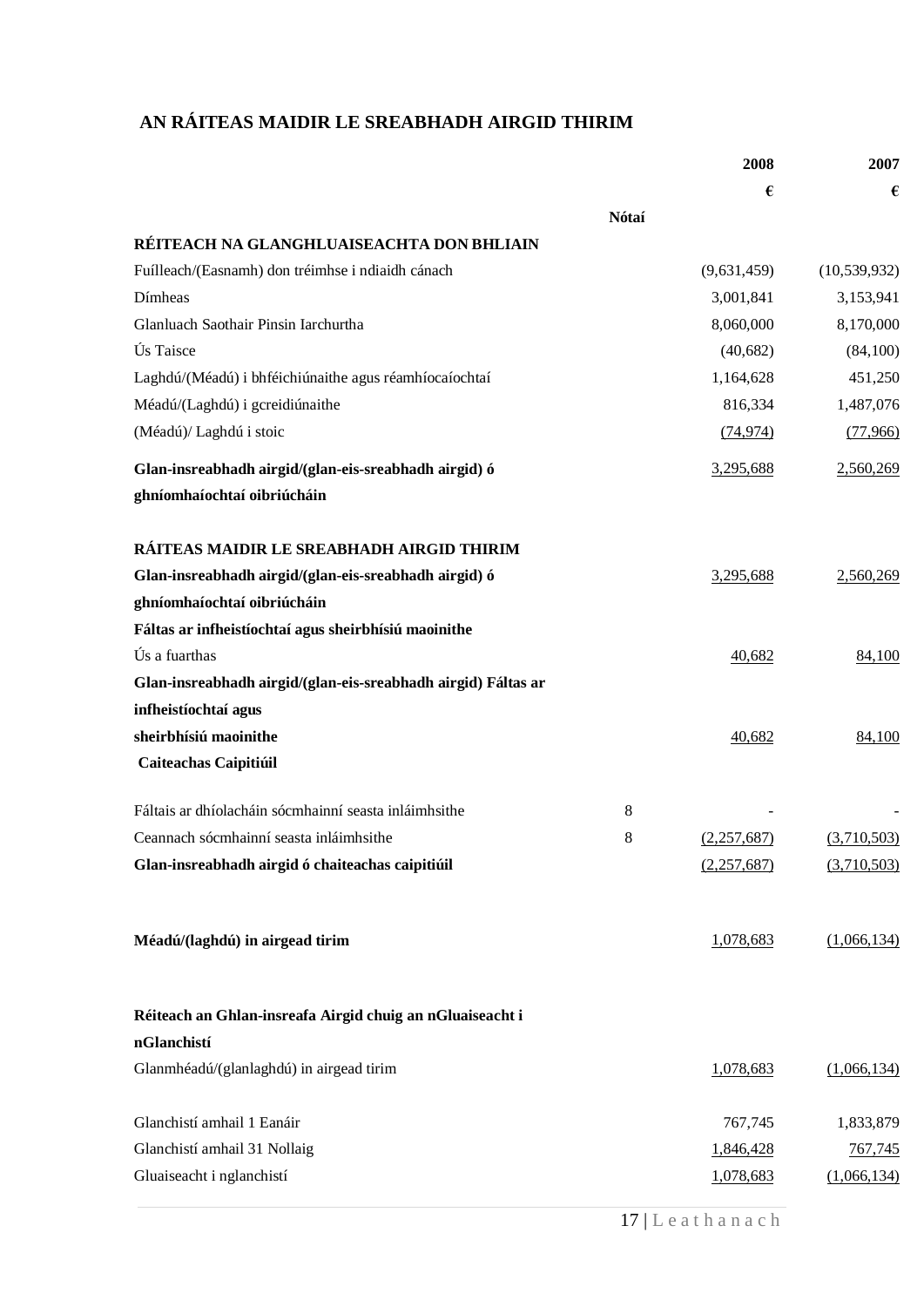Tá na Polasaithe Cuntasaíochta ar leathanaigh 7 agus 8, agus na nótaí ar leathanaigh 12-19 mar chuid de na Ráitis airgeadais seo.

# **NÓTAÍ A GHABHANN LEIS NA RÁITIS AIRGEADAIS**

|                                                            | 2008        | 2007       |
|------------------------------------------------------------|-------------|------------|
|                                                            | €           | €          |
| Díolacháin<br>1                                            |             |            |
| Conarthaí fadtéarmacha - Comhairlí Contae                  | 3,202,710   | 2,303,799  |
| Conarthaí fadtéarmacha - Fóntais agus comhlachtaí rialtais | 10,798,595  | 9,048,293  |
| Díolacháin Mhapaí lena n-áirítear ceadúnas bliantúil       |             |            |
|                                                            | 8,238,262   | 10,154,604 |
|                                                            | 22,239,567  | 21,506,696 |
| Costas Táirgthe agus Díolachán<br>2.                       | 2008        | 2007       |
|                                                            | €           | €          |
| Costas Táirgthe (Mapáil Úr agus Leasú Leanúnach)           |             |            |
| Tuarastail & Pánna                                         | 11,099,143  | 10,575,426 |
| <b>Costais TF</b>                                          | 2,461,681   | 2,087,494  |
| Dímheas                                                    | 2,759,959   | 2,888,424  |
| Mapáil foinsithe lasmuigh                                  | 154,802     | 1,243,030  |
| Costais eitilte agus chothabhála                           |             |            |
| Taisteal & Liúntas Cothaithe                               | 529,230     | 457,094    |
| Costais Reáchtála Feithiclí                                | 586,963     | 533,637    |
| Costais Conraitheoirí                                      | 185,125     | 167,569    |
| Caiteachas teagmhasach                                     | 1,550       | 3,414      |
| Páipéarachas                                               | 73,821      | 35,846     |
| Trealamh allamuigh                                         | 30,156      | 18,545     |
| Costais breacairí                                          | 18,406      | 16,667     |
|                                                            | 30,543      | 46,496     |
|                                                            | 17,931,379  | 18,073,642 |
| Costas Díolachán:                                          |             |            |
| Stoc Tosaigh                                               | 527,716     | 371,192    |
| Costais ar phriontáil foinsithe lasmuigh                   | 718,041     | 803,724    |
| Stoc Deiridh amhail 31 Nollaig                             | (602, 690)  | (527, 716) |
| Costas Iomlán Táirgthe agus Díolachán                      | 18,574,446. | 18,720,842 |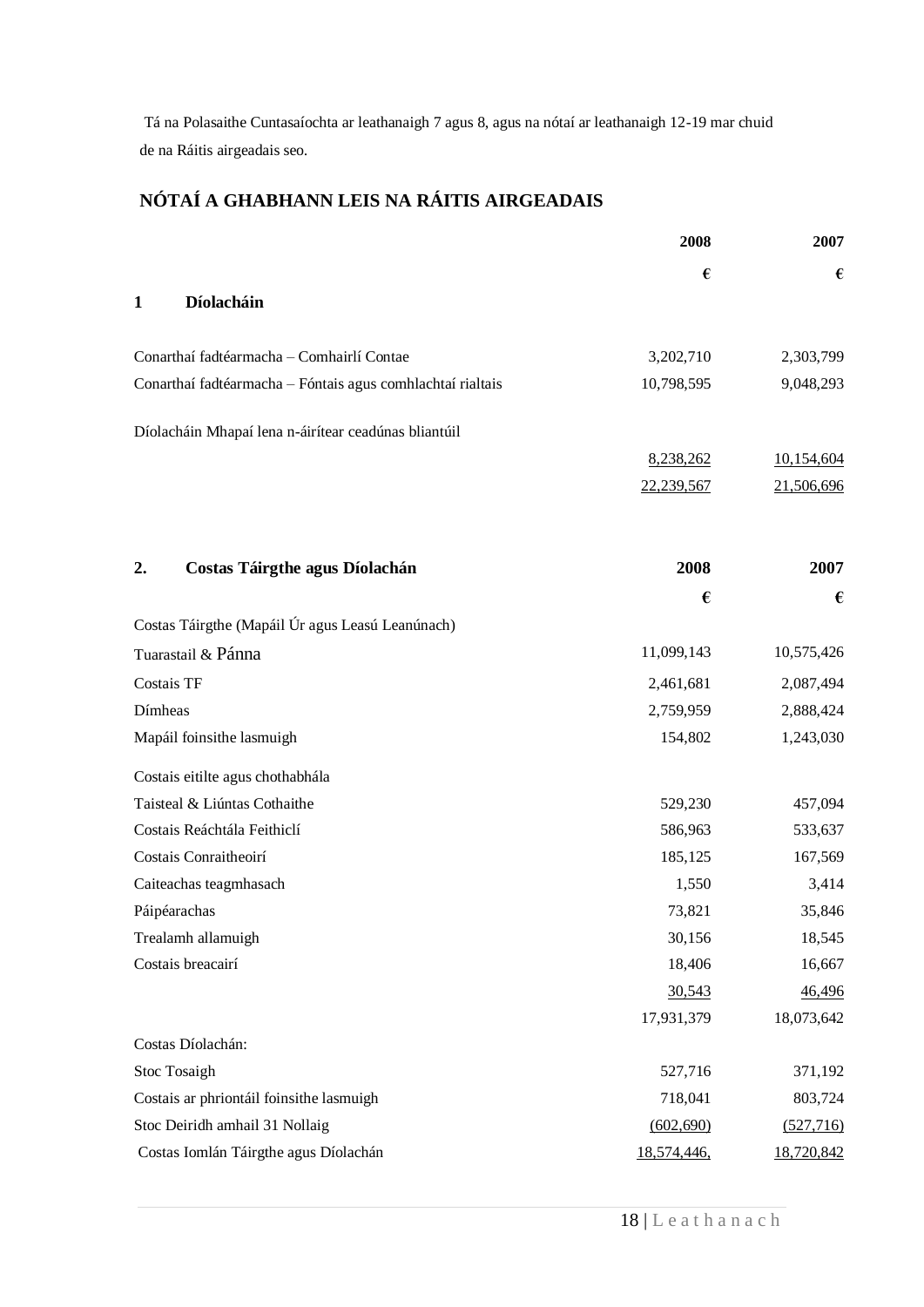# **3 Costais ar Mhapáil Úr agus Leasú Leanúnach**

Mar a chuirtear síos in alt 6 leis na polasaithe cuntasaíochta, gearrtar caiteachas a thabhaítear ar an mbunachar sonraí topagrafaíochta ar an gCuntas Ioncaim agus Caiteachais don tréimhse ina dtabhaítear iad. Ba iad na méideanna a gearradh ar an gCuntas Ioncaim agus Caiteachais ná:

|                 | 2008       | 2007       |
|-----------------|------------|------------|
|                 | €          | €          |
| Mapáil Úr       | 9,046,381  | 9,092,702  |
| Leasú Leanúnach | 8,884,998  | 8,980,940  |
|                 | 17,931,379 | 18,073,642 |

Measann an OSi go ndéanfar an bunachar sonraí topagrafaíochta a athnuachan trí leasú leanúnach thar thimthriall cúig bliana.

### **4. Ioncam oibriúcháin eile**

|             | 2008   | 2007   |
|-------------|--------|--------|
|             | €      | €      |
| Ús taisce   | 40,682 | 84,100 |
| Ioncam eile | 650    | 14,214 |
|             | 41,332 | 98,314 |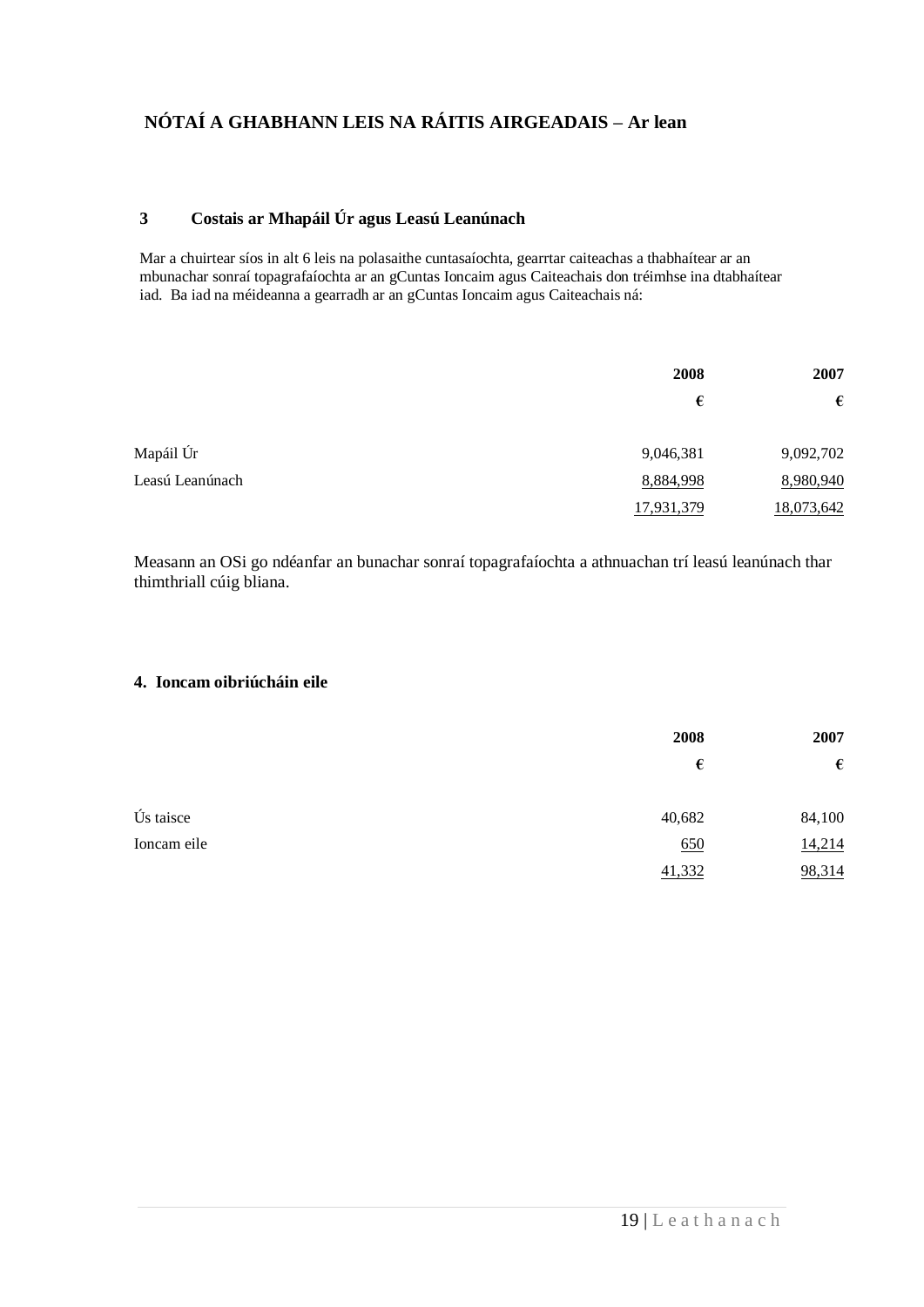### **5. Costais Dáilte agus Riaracháin**

|                                      | 2008       | 2007       |
|--------------------------------------|------------|------------|
|                                      | €          | €          |
| Tuarastáil & Pánna                   | 6,542,986  | 6,210,965  |
| Íocaíochtaí pinsin*                  | 1,189,729  | 718,643    |
| Taisteal & Liúntas Cothaithe         | 160,755    | 188,770    |
| Oiliúint & síntiúis                  | 376,949    | 363,670    |
| Margaíocht & Arduithe Céime          | 371,002    | 357,649    |
| Caiteachas teagmhasach               | 159,042    | 114,954    |
| Táillí Bainc                         | 30,260     | 23,823     |
| Caiteachas áitreabh oifige           | 557,876    | 645,927    |
| Árachas Ginearálta                   |            |            |
| Soilse & teas                        | 77,780     | 84,011     |
| Glantóireacht                        | 316,676    | 301,804    |
| Postas & Teileafón                   | 187,008    | 155,086    |
| Soláthar le haghaidh drochfhiach     | 282,036    | 282,681    |
| Dímheas                              | 100,000    |            |
| Sainchomhairliúchán                  | 241,882    | 265,517    |
| Grianghrafadóireacht conarthaí       | 303,288    | 510,723    |
| Costais dhlíthiúla & ghairmiúla      | 31,138     | 2,478      |
| Táillí na stiúrthóirí                | 83,601     | 44,870     |
| Seirbhísí párolla foinsithe lasmuigh | 95,000     | 95,000     |
| Táillí iniúchta                      | 65,412     | 54,426     |
| Páipéarachas agus trealamh oifige    | 36,000     | 37,900     |
| Drochfhiacha                         | 39,311     | 43,614     |
|                                      | <u>181</u> | 1,589      |
|                                      | 11,247,912 | 10,504,100 |

Tá áitreabh á áitiú saor ó chíos ag an OSi i bPáirc an Fhionnuisce, Baile Átha Cliath a sholáthraíonn Oifig na nOibreacha Poiblí. I mí na Nollag 2003 d'fhógair an tAire Airgeadais go ndéanfar Ceanncheathrú an OSi a athshuíomh go Dún Garbhán, Co. Phort Láirge.

\* Taispeántar íocaíochtaí pinsin glan ó ranníocaíocht fostaithe de €450,000.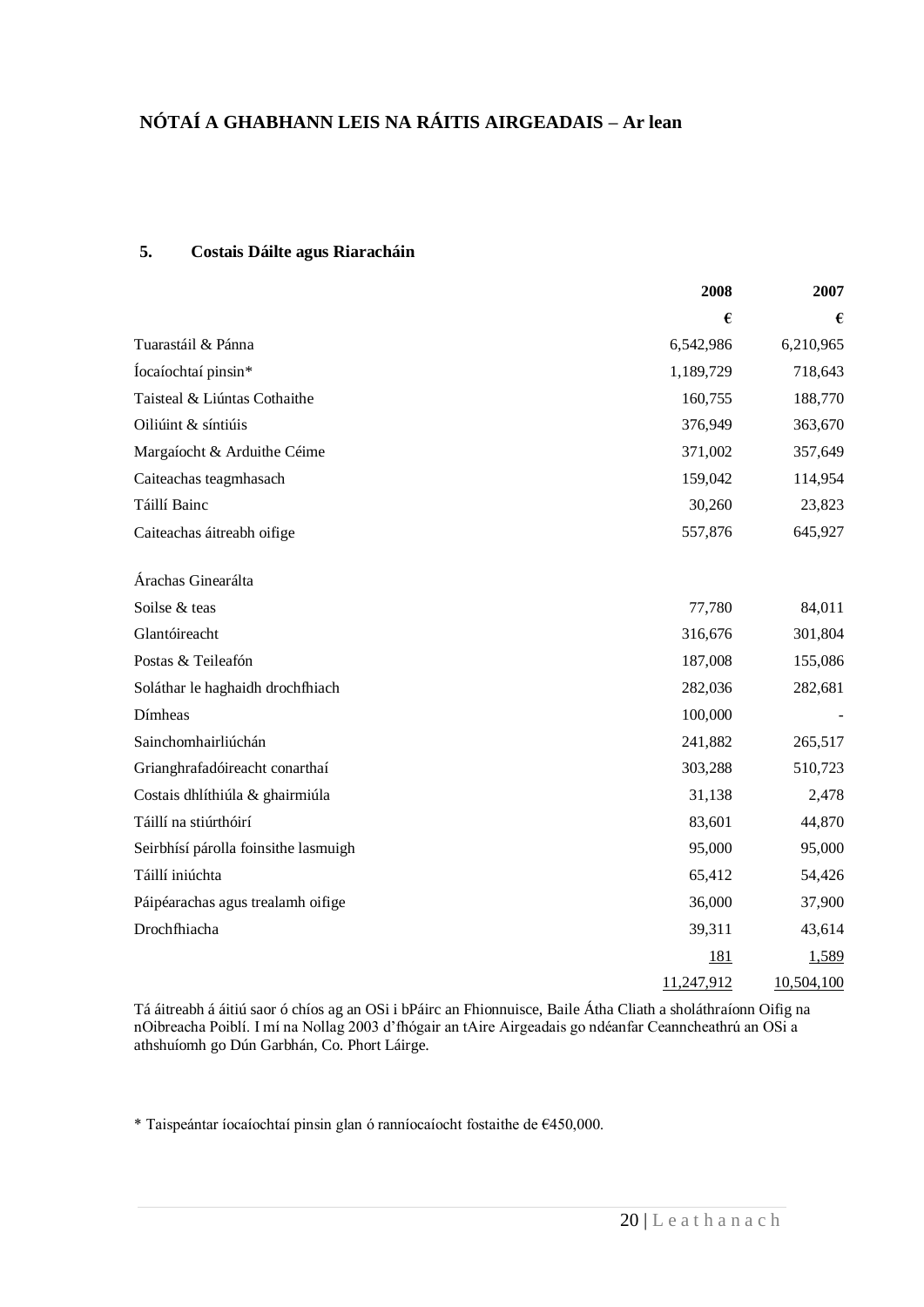| 6<br>Costas foirne agus faisnéis fostaithe                     | 2008       | 2007       |
|----------------------------------------------------------------|------------|------------|
|                                                                | €          | €          |
| Pánna agus tuarastail (lena n-áirítear ranníocaíochtaí pinsin) | 18,016,924 | 16,752,712 |
| Costais árachais shóisialta                                    | 814,934    | 752,322    |
|                                                                | 18,831,858 | 17,505,034 |

Ba é an meánlíon de dhaoine a bhí fostaithe le linn na tréimhse ná 317 (2007: 322).

# **7 Cáin ar fhuílleach/(easnamh) ar ghnáthghníomhaíochtaí**

|                                              | 2008                     | 2007 |
|----------------------------------------------|--------------------------|------|
|                                              | €                        | €    |
| Cáin reatha a gearradh don tréimhse          |                          |      |
|                                              |                          |      |
| Rósholáthar maidir le blianta roimhe sin     | $\overline{\phantom{a}}$ |      |
| Cáin iarchurtha:                             |                          |      |
| Tionscnamh agus cúlú difríochtaí uainiúcháin |                          |      |
| Muirear/(creidmheas) cánach don tréimhse     |                          |      |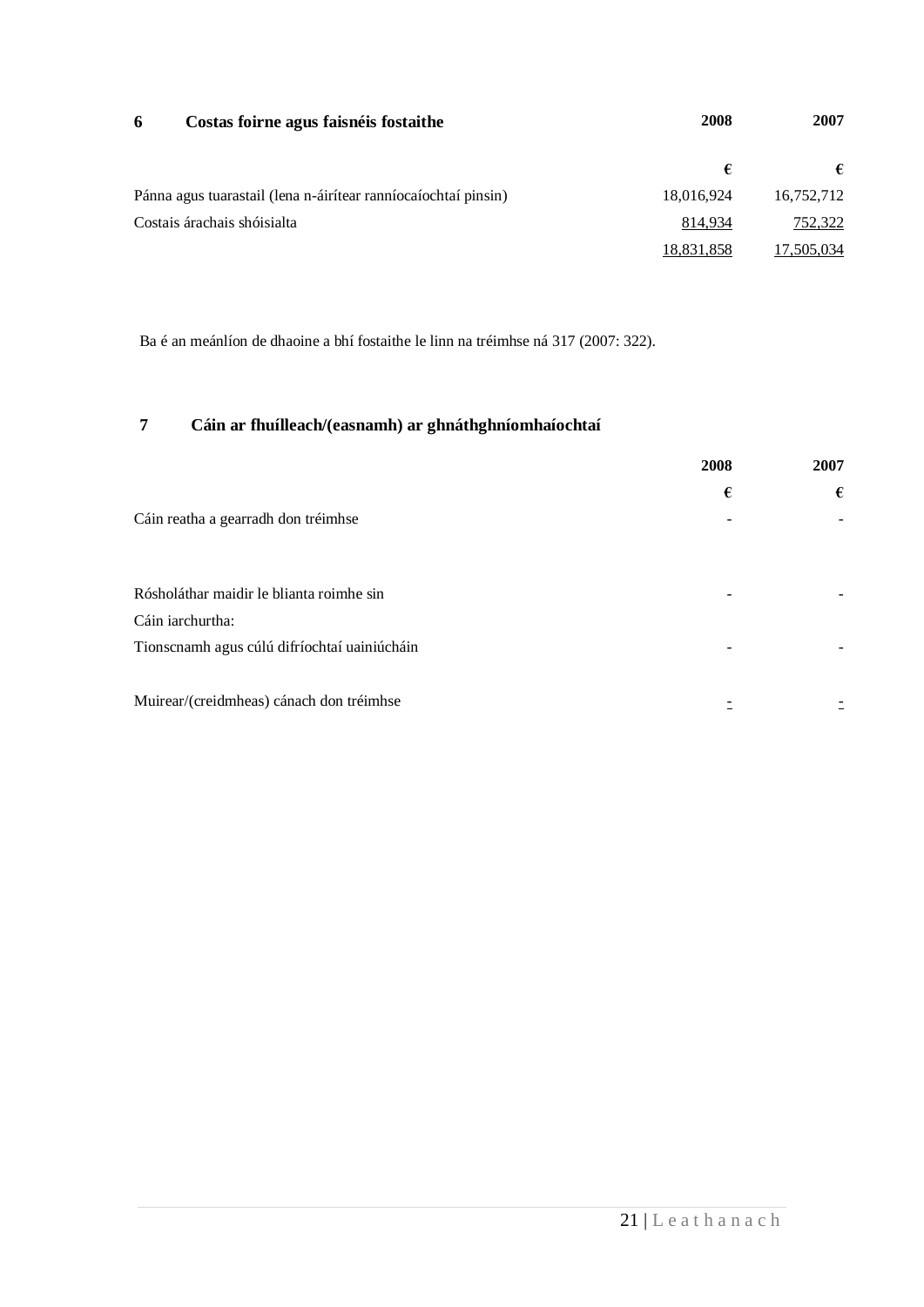| 8<br>Sócmhainní<br>inláimhsithe | Mótarfheithiclí | <b>Trealamh</b><br>Ríomhaireachta | Daingneáin &<br><b>Feistis</b> | Iomlán     |
|---------------------------------|-----------------|-----------------------------------|--------------------------------|------------|
|                                 | €               | €                                 | €                              | €          |
| Costas nó luacháil              |                 |                                   |                                |            |
| Amhail 1 Eanáir 2008            | 693,656         | 23,593,627                        | 1,974,083                      | 26,261,366 |
| Breisiúcháin                    | 55,897          | 2,194,935                         | 6,855                          | 2,257,687  |
| Diúscairtí                      |                 |                                   |                                |            |
| Amhail 31 Nollaig 2008          | 749,553         | 25,788,562                        | 1,980,938                      | 28,519,053 |
| <b>Dímheas Carntha</b>          |                 |                                   |                                |            |
| Amhail 1 Eanáir 2008            | 503,998         | 19,318,735                        | 666,249                        | 20,488,982 |
| Muirear don tréimhse            | 80,398          | 2,759,959                         | 161,484                        | 3,001,841  |
| Diúscairtí                      |                 |                                   |                                |            |
| Amhail 31 Nollaig 2008          | 584,396         | 22,078,694                        | 827,733                        | 23,490,823 |
| Glanmhéid leabhair              |                 |                                   |                                |            |
| Amhail 31 Nollaig 2008          | <u>165,157</u>  | 3,709,868                         | 1,153,205                      | 5,028,230  |
| Amhail 31 Nollaig 2007          | 189,658         | 4,274,892                         | 1,307,834                      | 5,772,384  |

| 9  | <b>Stoic</b>               | 2008                         | 2007                         |
|----|----------------------------|------------------------------|------------------------------|
|    |                            | €                            | €                            |
|    | Tomhaltáin<br>Stoic mhapaí | 86,179<br>516,511<br>602,690 | 70,349<br>457,367<br>527,716 |
| 10 | Féichiúnaithe              | 2008<br>€                    | 2007<br>€                    |

| Méideanna atá dlite:             |           |           |
|----------------------------------|-----------|-----------|
| Féichiúnaithe trádála            | 2,377,416 | 3,347,238 |
| Féichiúnaithe eile               | 6.975     | 58.560    |
| Réamhíocaíochtaí                 | 1.053.399 | 653.264   |
| Méid inghnóthaithe ar chonarthaí | 1,345,670 | 1,889,026 |
|                                  | 4,783,460 | 5,948,088 |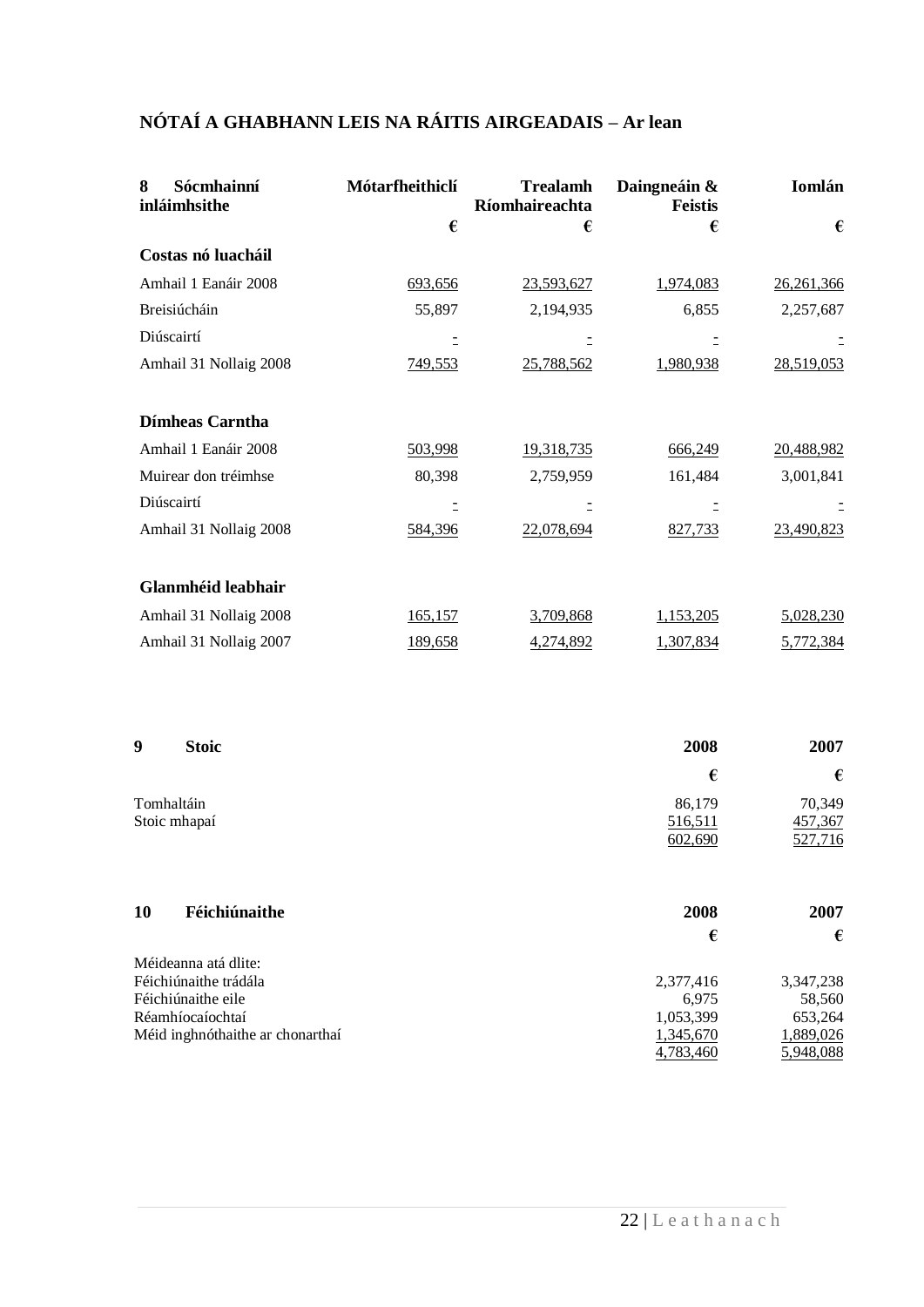| Creidiúnaithe – méideanna dlite laistigh de bhliain<br>11<br>amháin | 2008      | 2007      |
|---------------------------------------------------------------------|-----------|-----------|
|                                                                     | €         | €         |
| Creidiúnaithe trádála                                               | 733.840   | 44,863    |
| <b>CBL</b>                                                          | 549.219   | 449,750   |
| Cáin Ioncaim asbhainte faoi IMAT                                    | 210.541   | 197,024   |
| Árachas Sóisialta Pá-Choibhneasta                                   | 110,257   | 103,195   |
| Creidiúnaithe eile                                                  |           |           |
| Fabhruithe                                                          | 181.697   | 157.996   |
| Íocaíocht/sonrascadh roimh ré ar chonarthaí fadtéarmacha            | 1,318,847 | 1,807,877 |
|                                                                     | 5,554,444 | 5,081,806 |
|                                                                     | 8,658,845 | 7,842,511 |

### **12 Caiteachas caipitiúil amach anseo nach ndearnadh soláthar dó.**

Níl conradh déanta ag an OSi le haghaidh caiteachas caipitiúil ar bith amach anseo.

#### **13 Costais Phinsin**

#### **(a) Anailís ar an méid a gearradh le linn an fhuílligh (easnaimh) don bhliain a**

#### **ríomh.**

|                                                                | 2008        | 2007        |
|----------------------------------------------------------------|-------------|-------------|
|                                                                | €           | €           |
| Gearrtha ar an gCuntas Ioncaim agus Caiteachais                | 1.640.000   | 1,230,000   |
| Gearrtha ar an gCuntas Oibriúcháin                             |             |             |
| Costais reatha Seirbhíse                                       | 3,800,000   | 3,700,000   |
| Us ar Dhliteanas Scéime                                        | 5,900,000   | 5,700,000   |
| Sochair a Iocadh                                               | (1,640,000) | (1,230,000) |
| Costas Pinsin Gearrtha ar an gCuntas Oibriúcháin               | 8,060,000   | 8,170,000   |
| An t-iomlán a gearradh agus an Fuílleach/(Easnamh) Oibriúcháin | 9,700,000   | 9,400,000   |
| á ríomh.                                                       |             |             |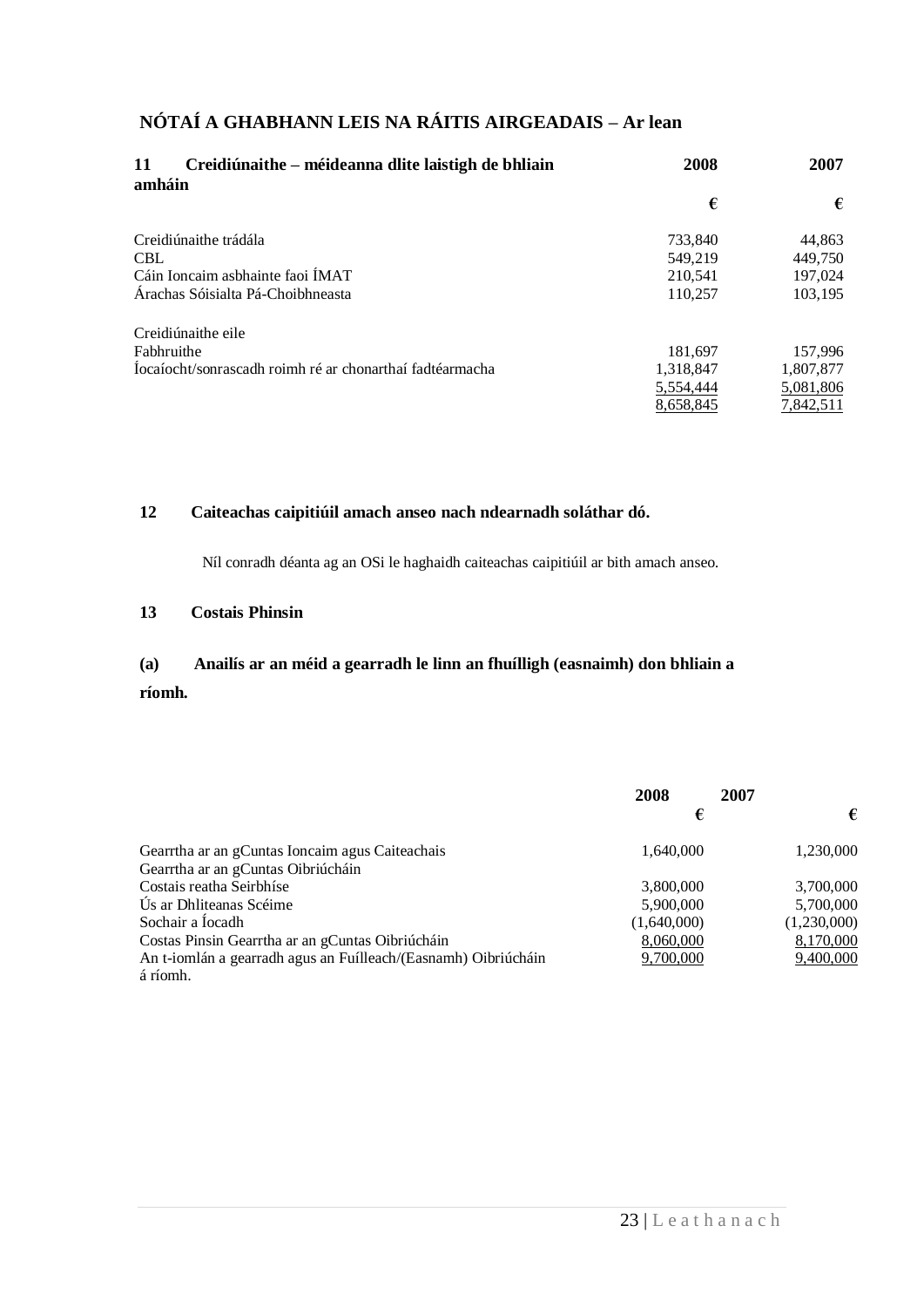#### **(b) Anailís ar an ngluaiseacht i ndliteanas le linn na bliana**

|                                      | 2008        | 2007 |             |
|--------------------------------------|-------------|------|-------------|
|                                      | €           |      | €           |
| Dliteanas scéime amhail 1 Eanáir     | 107,000,000 |      | 103,000,000 |
| Costas reatha seirbhíse              | 3,800,000   |      | 3,700,000   |
| Costais úis                          | 5,900,000   |      | 5,700,000   |
| Caillteanas/(gnóthachan) achtúireach | 940,000     |      | (4,170,000) |
| Pinsin a íocadh sa bhliain           | (1,640,000) |      | (1,230,000) |
| Dliteanas scéime amhail 31 Nollaig   | 116,000,000 |      | 107,000,000 |

#### **(c) Maoiniú Iarchurtha le haghaidh Pinsean**

Aithníonn an OSi na méideanna seo mar shócmhainn a chomhfhreagraíonn don dliteanas iarchurtha neamh-mhaoinithe le haghaidh pinsean ar bhonn na sraithe de bhoinn tuisceana ar a gcuirtear síos thuas agus líon d'imeachtaí san am a chuaigh thart. Áirítear ar na himeachtaí seo an bonn reachtúil le haghaidh an scéim pinsean a bhunú, agus an polasaí agus an cleachtas atá i bhfeidhm faoi láthair maidir le pinsin na seirbhíse poiblí a mhaoiniú lena n-áirítear ranníocaíochtaí ó fhostaithe agus an próiseas um meastacháin bhliantúla. Níl fianaise ar bith ag an OSi nach leanfaidh an polasaí maoinithe seo de na suimeanna sin a bhaint amach de réir an chleachtais reatha.

Ba é seo a leanas an Glanmhaoiniú Iarchurtha le haghaidh Pinsean a aithnítear sa Chuntas Ioncaim agus Caiteachais:

|                                                                  | 2008        | 2007        |
|------------------------------------------------------------------|-------------|-------------|
|                                                                  |             |             |
| Maoiniú inghnóthaithe maidir le costais phinsin na bliana reatha | 9,700,000   | 9,400,000   |
| Deontas stáit a curtha i bhfeidhm le pinsinéirí a íoc            | (1,640,000) | (1,230,000) |
|                                                                  | 8,060,000   | 8,170,000   |

Ba ionann an tsócmhainn mhaoinithe iarchurtha le haghaidh pinsean amhail 31 Nollaig agus €116m (2007: €107m)

#### **(d) Stair na ngnóthachan agus na gcaillteanas ó thaithí**

|                                                            | 2008 | 2007    |             |
|------------------------------------------------------------|------|---------|-------------|
| Caillteanais/(gnóthachain) ó thaithí ar dhliteanais scéime |      | €       | €           |
| Méid $(\epsilon)$                                          |      | 940,000 | (4,170,000) |
| Céatadán luach reatha na ndliteanas scéime                 |      | 1%      | (4%)        |

Is ionann an caillteanas (nó gnóthachan de réir mar a bheidh) achtúireach carnach a aithnítear sa Ráiteas maidir le Gnóthachain agus Caillteanais Aitheanta Iomlána agus €940,000.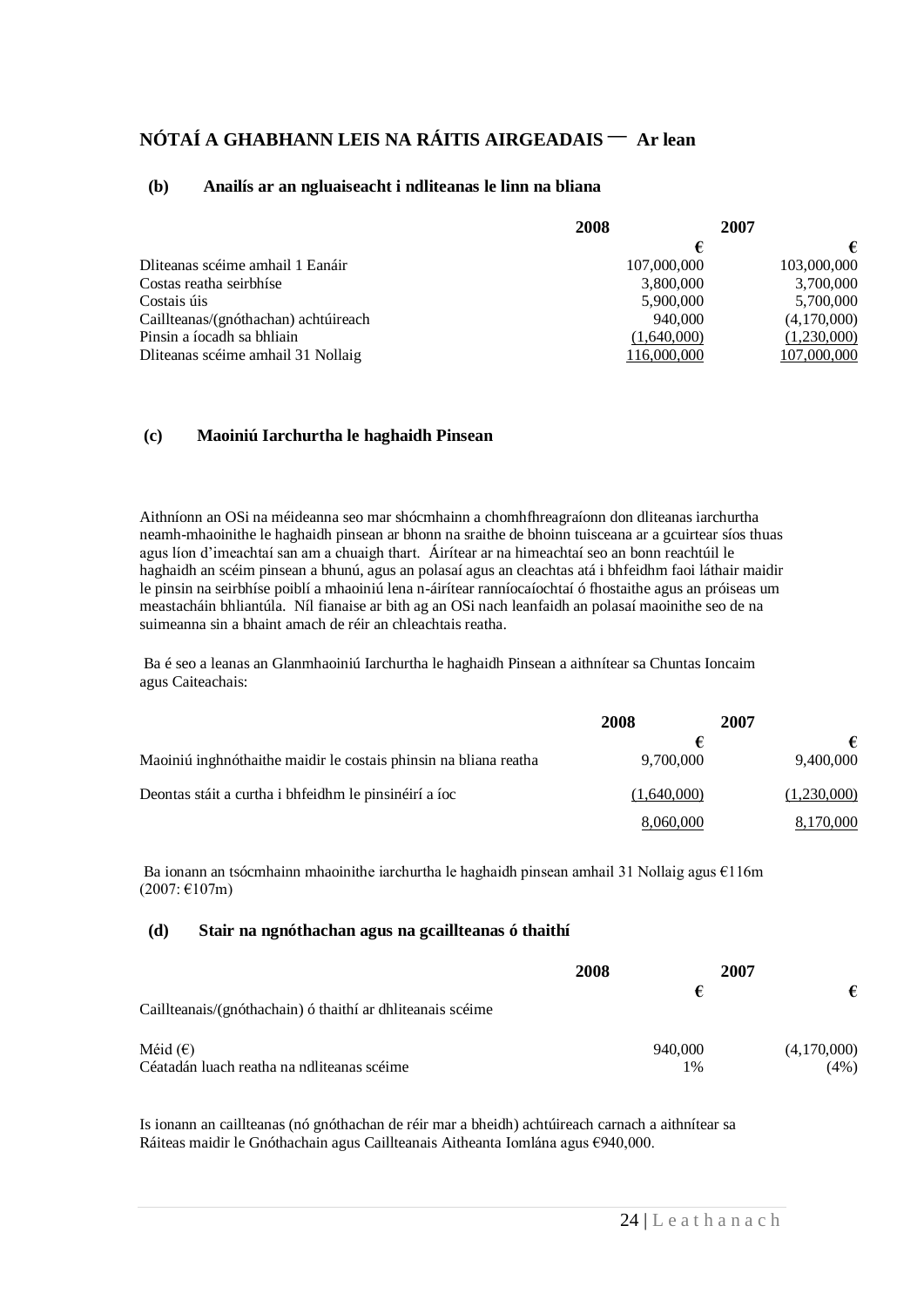**(e)** Feidhmíonn an OSi Scéim Aoisliúntas Foirne le Sochar Sainithe agus Scéim Phinsin Ranníocaigh do Chéilí agus Leanaí. Déantar teidlíochtaí aoisliúntais a eascraíonn as na scéimeanna seo a íoc amach as ioncam reatha an OSi agus gearrtar iad le linn an Fhuílligh (Easnaimh) ar an gcuntas Ioncaim agus Caiteachais sa bhliain ina n-éiríonn siad iníoctha a ríomh. Ní choinnítear ciste ar leithligh ar bith agus ní shealbhaítear sócmhainní le híocaíocht pinsean agus aiscí a mhaoiniú. Chinn luacháil achtúireach ag 31 Nollaig 2008 luacháil dliteanas pinsin maidir le foireann a bhí ag fónamh agus foireann a scoir arbh ionann an tsuim agus €116m (€107m amhail 31 Nollaig 2007). Ar an lá dílsithe ba ionann an dliteanas agus €62m. Ba é achtúire cáilithe neamhspleách a rinne an luacháil chun críche an chaighdeáin chuntasaíochta, *Caighdeán Tuairiscithe Airgeadais Uimh. 17 – Sochair scoir* (FRS17).

Ba iad na príomhbhoinn tuisceana a úsáideadh ná:

|                          | Ag<br>31/12/08 | Αg<br>31/12/07 | Αg<br>31/12/06 |
|--------------------------|----------------|----------------|----------------|
|                          |                |                |                |
| Ratá lascaine            | 5.5%           | 5.5%           | 5.5%           |
| Ráta méadaithe tuarastal | 4.0%           | 4.0%           | 4.0%           |
| Ráta méadaithe i bpinsin | 4.0%           | 4.0%           | 4.0%           |
| <b>Boilsciú</b>          | 2.0%           | 2.0%           | 2.0%           |

Ní chuir an t-actúire an fhaisnéis maidir leis an neamhchosaint a theastaíonn ó FRS17 i ndáil le mortlaíocht ar fáil. Cuirfidh an t-achtúire a fhaisnéis seo ar fáil do 2009 agus do bhlianta ina dhiaidh sin."

#### **(f) Neamhchosaintí FRS17 Leasaithe**

Cuireadh an fhaisnéis ar phinsin i láthair de réir na riachtanas neamhchosanta úr a éilítear ó 2008 faoi leasú ar FRS17.

#### **(g) Neamhchomhlíonadh ó chur i láthair FRS 17**

Nochtann na ráitis airgeadais an fuílleach don bhliain i ndiaidh sochair phinsin a íocadh maidir leis an tréimhse a ghearradh agus an t-easnamh i ndiaidh soláthar a dhéanamh do gach costas pinsin arna shocrú faoi FRS 17. Creideann an Bord go dtugann an cur i láthair seo cur i láthair níos cothroime ar fheidhmíocht airgeadais an OSi ag féachaint do go bhfeidhmítear na scéimeanna pinsean ar bhonn íoc mar a úsáidtear agus nach bhfuil an maoiniú ón stát beartaithe le cur ar chumas an OSi réamh-mhaoiniú a dhéanamh.